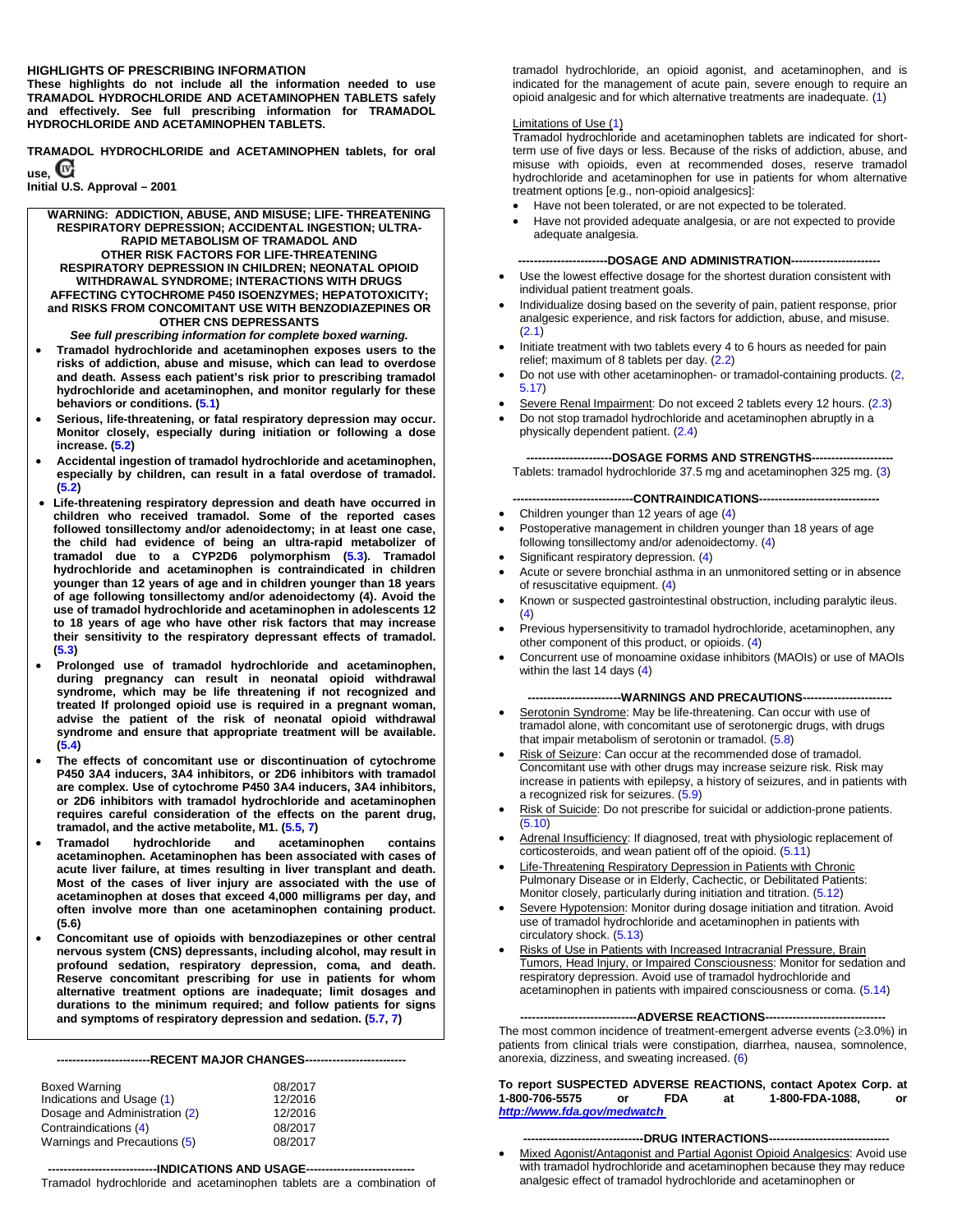-- USE IN SPECIFIC POPULATIONS--

- Pregnancy: May cause fetal harm. [\(8.1\)](#page-18-0)
- **Lactation:** Breastfeeding not recommended. [\(8.2\)](#page-20-0)

**See 17 for PATIENT COUNSELING INFORMATION and Medication Guide.**

**Revised: 11/2017**

#### <span id="page-1-0"></span>**[FULL PRESCRIBING INFORMATION: CONTENTS\\*](#page-1-0)**

**[WARNING: ADDICTION, ABUSE, AND MISUSE; LIFE-](#page-2-0)[THREATENING RESPIRATORY DEPRESSION; ACCIDENTAL](#page-2-0)  [INGESTION; ULTRA-RAPID METABOLISM OF TRAMADOL AND](#page-2-0)  [OTHER RISK FACTORS FOR LIFE-THREATENING](#page-2-0)  [RESPIRATORY DEPRESSION IN CHILDREN;](#page-2-0) NEONATAL [OPIOID WITHDRAWAL SYNDROME; INTERACTIONS WITH](#page-2-0)  [DRUGS AFFECTING CYTOCHROME P450 ISOENZYMES;](#page-2-0)  [HEPATOTOXICITY; and RISKS FROM CONCOMITANT USE](#page-2-0)  [WITH BENZODIAZEPINES OR OTHER CNS DEPRESSANTS](#page-2-0) 1 [INDICATIONS AND USAGE](#page-3-0)**

# **2.1 Important Dosage and Admin**

- 2.1 [Important Dosage and Administration Instructions](#page-3-2)<br>2.2 Initial Dosage
- 2.2 [Initial Dosage](#page-4-1)<br>2.3 Dosage Modif
- [2.3 Dosage Modification in Patients with Renal Impairment](#page-4-2)<br>2.4 Discontinuation of tramadol hydrochloride and
- Discontinuation of tramadol hydrochloride and
- [acetaminophen](#page-4-3)

#### **3 [DOSAGE FORMS AND STRENGTHS](#page-4-4)**

**4 [CONTRAINDICATIONS](#page-4-0)**

## **5 [WARNINGS AND PRECAUTIONS](#page-5-2)**

- 5.1 [Addiction, Abuse and Misuse](#page-5-0)<br>5.2 Life-Threatening Respiratory
	- 5.2 [Life-Threatening Respiratory Depression](#page-5-1)<br>5.3 Ultra-Rapid Metabolism of Tramadol and
	- Ultra-Rapid Metabolism of Tramadol and Other

Risk Factors for Life-threatening Respiratory Depression in Children

- 5.4 [Neonatal Opioid Withdrawal Syndrome](#page-6-0)<br>5.5 Risks of Interactions with Drugs Affe
- [Risks of Interactions with Drugs Affecting](#page-7-1) Cytochrome [P450 Isoenzymes](#page-7-1)
- 5.6 [Hepatotoxicity](#page-8-1)
- 5.7 [Risks from Concomitant Use with](#page-8-0) [Benzodiazepines or](#page-8-0)  [Other CNS Depressants](#page-8-0)
- 5.8 [Serotonin Syndrome Risk](#page-9-0)<br>5.9 Increased Risk of Seizure
- [Increased Risk of Seizures](#page-9-1)
- 5.10 [Suicide Risk](#page-9-2)
- [Adrenal Insufficiency](#page-10-0)
- 5.12 [Life-Threatening Respiratory Depression in](#page-10-1) [Patients with](#page-10-1)  [Chronic Pulmonary Disease or in](#page-10-1) [Elderly, Cachectic, or](#page-10-1)  [Debilitated Patients](#page-10-1)
- 5.13 [Severe Hypotension](#page-10-2)<br>5.14 Risk of Use in Patien
- [Risk of Use in Patients with Increased Intracranial](#page-10-3)

[Pressure, Brain Tumors, Head Injury, or Impaired](#page-10-3) **[Consciousness](#page-10-3)** 

- 5.15 [Serious Skin Reactions](#page-11-1)
- 5.16 [Risk of Use in Patients with Gastrointestinal](#page-11-2) [Conditions](#page-11-2)<br>5.17 Anaphylaxis and Other Hypersensitivity Reactions
- 5.17 [Anaphylaxis and Other Hypersensitivity](#page-11-3) [Reactions](#page-11-3)
- 5.18 [Increased Risk of Hepatotoxicity with](#page-11-0) [Concomitant Use of](#page-11-0)  [Other Acetaminophen-](#page-11-0) [containing Products](#page-11-0)
- 5.19 [Withdrawal](#page-11-4)
- 5.20 [Driving and Operating Machinery](#page-12-1)
- **6 [ADVERSE REACTIONS](#page-12-0)**<br>6.1 **Clinical Trials Expe** 
	- **[Clinical Trials Experience](#page-12-2)**
	- 6.2 [Postmarketing Experience](#page-14-0)
- **7 [DRUG INTERACTIONS](#page-15-0)**
- **8 [USE IN SPECIFIC POPULATIONS](#page-18-1)**
	- 8.1 [Pregnancy](#page-18-0)<br>8.2 Lactation
	- 8.2 [Lactation](#page-20-0)<br>8.3 Female
		- 8.3 [Females and Males of Reproductive Potential](#page-20-1)
	- 8.4 [Pediatric Use](#page-20-2)
	-
	- 8.5 [Geriatric Use](#page-21-0)<br>8.6 Hepatic Impa
	- 8.6 [Hepatic Impairment](#page-21-1)<br>8.7 Renal Impairment [Renal Impairment](#page-21-2)
	- 8.8 [Sex](#page-22-0)

# **9 [DRUG ABUSE AND DEPENDENCE](#page-22-1)**<br>9.1 Controlled Substance

- 9.1 [Controlled Substance](#page-22-2)<br>9.2 Abuse
- 9.2 [Abuse](#page-22-3)<br>9.3 Depen
- **[Dependence](#page-23-0)**
- **10 [OVERDOSAGE](#page-23-1)**
- **11 [DESCRIPTION](#page-25-0)**

#### **12 [CLINICAL PHARMACOLOGY](#page-26-0)**

- 12.1 [Mechanism of Action](#page-26-1)
- 12.2 [Pharmacodynamics](#page-27-0)
- 12.3 [Pharmacokinetics](#page-28-0)
- **13 [NONCLINICAL TOXICOLOGY](#page-31-0)**
- 13.1 [Carcinogenesis, Mutagenesis, Impairment of](#page-31-1) [Fertility](#page-31-1) **14 [CLINICAL STUDIES](#page-33-0)**
- 
- 14.[1 Single-Dose Studies for Treatment of Acute Pain](#page-33-1)
- **16 [HOW SUPPLIED/STORAGE AND HANDLING](#page-33-2)**
- **17 [PATIENT COUNSELING INFORMATION](#page-33-3)**

\*Sections or subsections omitted from the full prescribing information are not listed.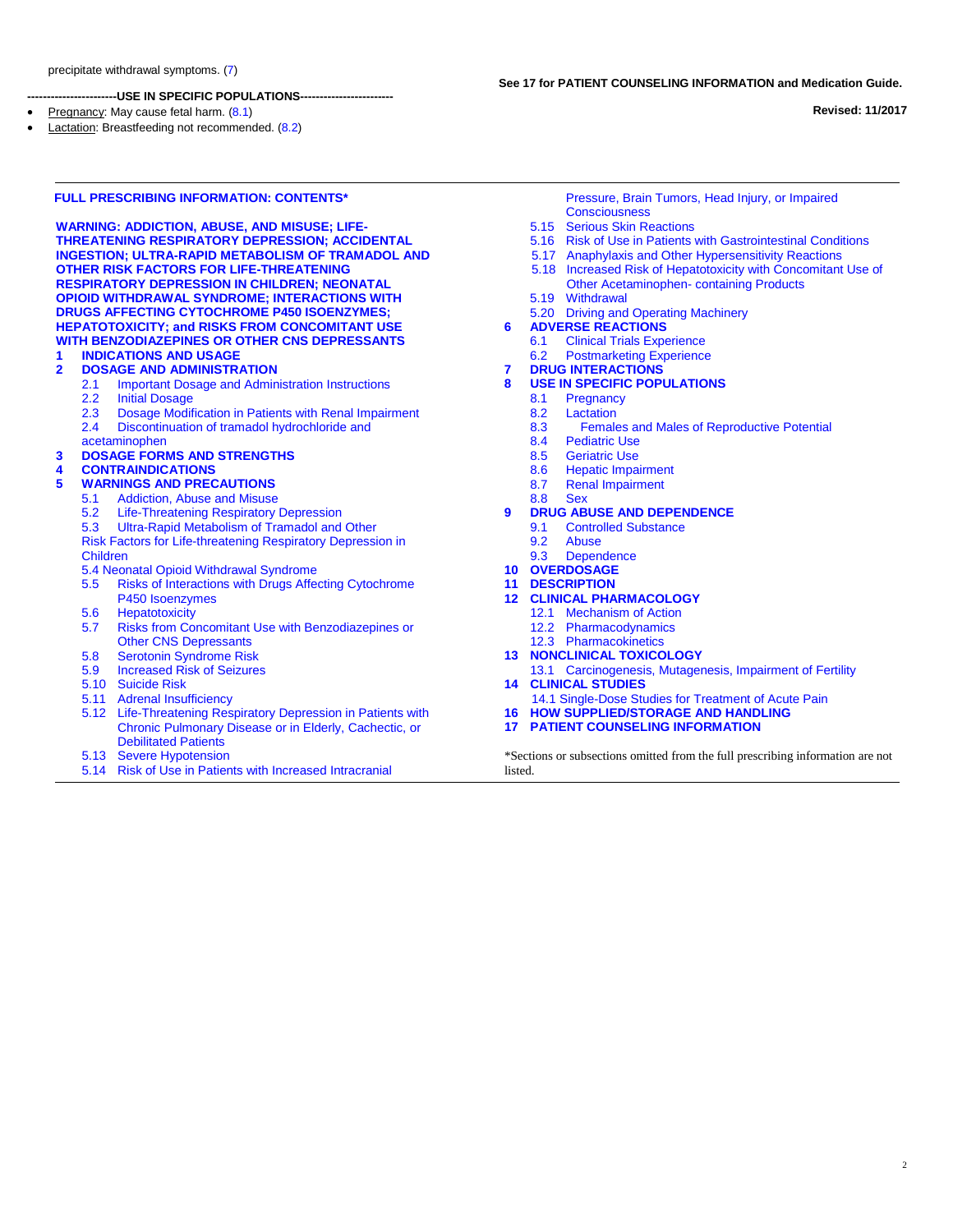#### **FULL PRESCRIBING INFORMATION**

<span id="page-2-0"></span>**WARNING: ADDICTION, ABUSE, AND MISUSE; LIFE-THREATENING RESPIRATORY DEPRESSION; ACCIDENTAL INGESTION; ULTRA-RAPID METABOLISM OF TRAMADOL AND OTHER RISK FACTORS FOR LIFE-THREATENING RESPIRATORY DEPRESSION IN CHILDREN; NEONATAL OPIOID WITHDRAWAL SYNDROME; INTERACTIONS WITH DRUGS AFFECTING CYTOCHROME P450 ISOENZYMES; HEPATOTOXICITY; and RISKS FROM CONCOMITANT USE WITH BENZODIAZEPINES OR OTHER CNS DEPRESSANTS**

#### **Addiction, Abuse, and Misuse**

**Tramadol hydrochloride and acetaminophen tablets exposes patients and other users to the risks of opioid addiction, abuse and misuse, which can lead to overdose and death. Assess each patient's risk prior to prescribing tramadol hydrochloride and acetaminophen, and monitor all patients regularly for the development of these behaviors and conditions**  *[see Warnings and Precautions [\(5.1\)](#page-5-0)]***.**

## **Life-Threatening Respiratory Depression**

**Serious, life-threatening, or fatal respiratory depression may occur with use of tramadol hydrochloride and acetaminophen. Monitor for respiratory depression, especially during initiation of tramadol hydrochloride and acetaminophen or following a dose increase** *[see Warnings and Precautions [\(5.2\)](#page-5-1)]***.**

#### **Accidental Ingestion**

**Accidental ingestion of even one dose of tramadol hydrochloride and acetaminophen, especially by children, can result in a fatal overdose of tramadol** *[see Warnings and Precautions [\(5.2\)](#page-5-1)]***.**

#### **Ultra-Rapid Metabolism of Tramadol and Other Risk Factors for Life-Threatening Respiratory Depression in Children**

**Life-threatening respiratory depression and death have occurred in children who received tramadol. Some of the reported cases occurred following tonsillectomy and/or adenoidectomy, and in at least one case, the child had evidence of being an ultra-rapid metabolizer of tramadol due to a CYP2D6 polymorphism** *[see Warnings and Precautions [\(5.3\)](#page-6-0)]***. Tramadol hydrochloride and acetaminophen is contraindicated in children younger than 12 years of age and in children younger than 18 years of age following tonsillectomy and/or adenoidectomy** *[see Contraindications [\(4\)](#page-4-0)]***. Avoid the use of tramadol hydrochloride and acetaminophen in adolescents 12 to 18 years of age who have other risk factors that may increase their sensitivity to the respiratory depressant effects of tramadol.** *[see Warnings and Precautions [\(5.3\)](#page-6-0)]*

## **Neonatal Opioid Withdrawal Syndrome**

**Prolonged use of tramadol hydrochloride and acetaminophen during pregnancy can result in neonatal opioid withdrawal syndrome, which may be life-threatening if not recognized and treated, and requires management according to protocols developed by neonatology experts. If opioid use is required for a prolonged period in a pregnant woman, advise the patient of the risk of neonatal opioid withdrawal syndrome and ensure that appropriate treatment will be available** *[see Warnings and Precautions [\(5.4\)](#page-7-0)]***.**

## **Interactions with Drugs Affecting Cytochrome P450 Isoenzymes**

**The effects of concomitant use or discontinuation of cytochrome P450 3A4 inducers, 3A4 inhibitors, or 2D6 inhibitors with tramadol are complex. Use of cytochrome P450 3A4 inducers, 3A4 inhibitors, or 2D6 inhibitors with tramadol hydrochloride and acetaminophen requires careful consideration of the effects on the parent drug, tramadol, and the active**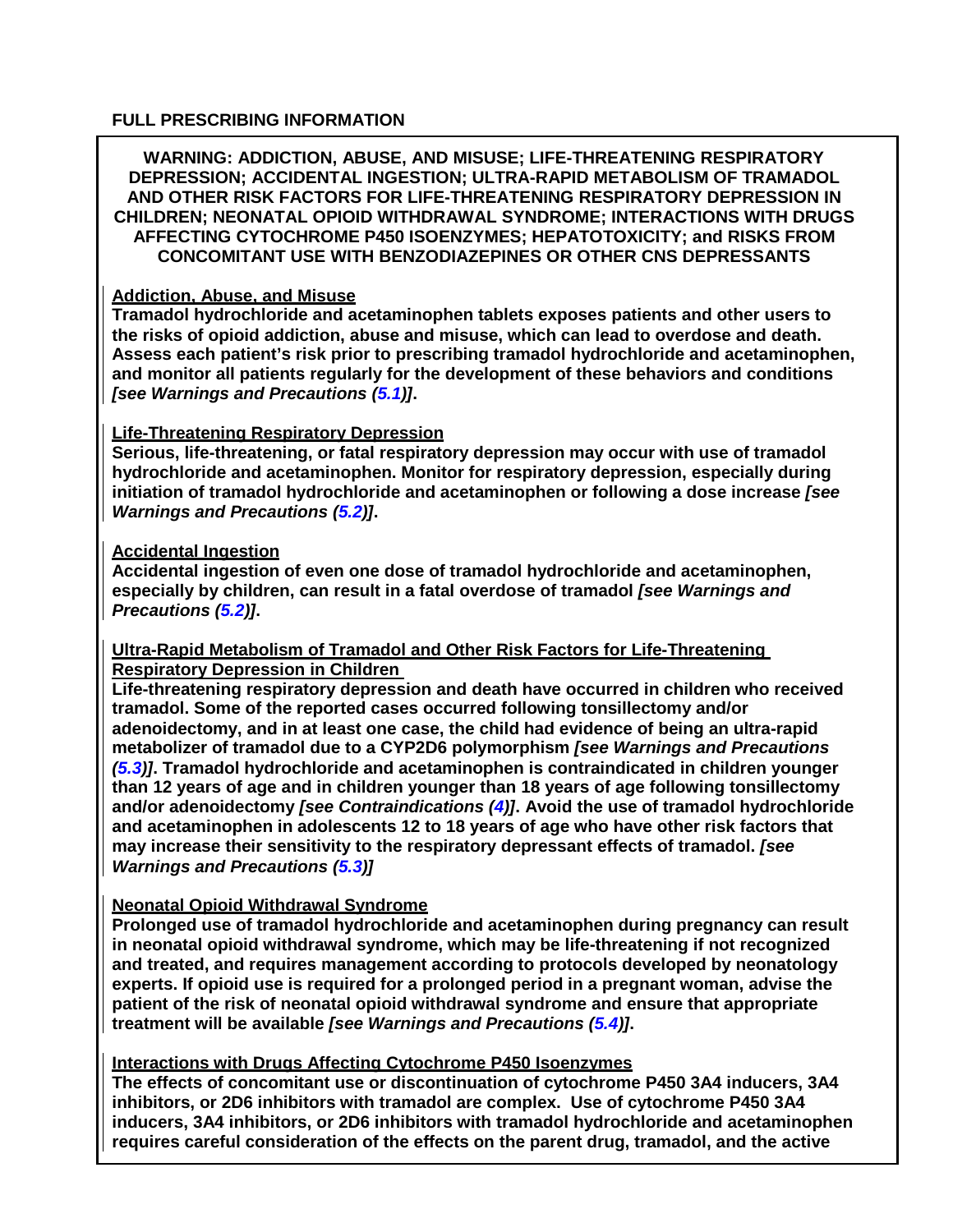**metabolite, M1** *[see Warnings and Precautions [\(5.5\)](#page-7-1), Drug Interactions [\(7\)](#page-15-0)].*

## **Hepatotoxicity**

**Tramadol hydrochloride and acetaminophen tablets contains tramadol hydrochloride and acetaminophen. Acetaminophen has been associated with cases of acute liver failure, at times resulting in liver transplant and death. Most of the cases of liver injury are associated with the use of acetaminophen at doses that exceed 4,000 milligrams per day, and often involve more than one acetaminophen-containing product** *[see Warnings and Precautions (5.6)].*

**Risks from Concomitant Use with Benzodiazepines or Other CNS Depressants Concomitant use of opioids with benzodiazepines or other central nervous system (CNS) depressants, including alcohol, may result in profound sedation, respiratory depression, coma, and death** *[see Warnings and Precautions (5.7) and Drug Interactions [\(7\)](#page-15-0)]***.**

- **Reserve concomitant prescribing of tramadol hydrochloride and acetaminophen and benzodiazepines or other CNS depressants for use in patients for whom alternative treatment options are inadequate.**
- **Limit dosages and durations to the minimum required.**
- **Follow patients for signs and symptoms of respiratory depression and sedation.**

## <span id="page-3-0"></span>**1 INDICATIONS AND USAGE**

Tramadol hydrochloride and acetaminophen tablets are indicated for the management of acute pain severe enough to require an opioid analgesic and for which alternative treatments are inadequate.

## Limitations of Use

Tramadol hydrochloride and acetaminophen tablets are indicated for short-term use of five days or less.

Because of the risks of addiction, abuse, and misuse with opioids, even at recommended doses *[see Warnings and Precautions [\(5.1\)](#page-5-0)]*, reserve tramadol hydrochloride and acetaminophen for use in patients for whom alternative treatment options [e.g., non-opioid analgesics]:

- Have not been tolerated, or are not expected to be tolerated,
- Have not provided adequate analgesia, or are not expected to provide adequate analgesia.

## <span id="page-3-1"></span>**2 DOSAGE AND ADMINISTRATION**

## <span id="page-3-2"></span>**2.1 Important Dosage and Administration Instructions**

- Tramadol hydrochloride and acetaminophen tablets are not approved for use for more than 5 days.
- Do not exceed the recommended dose of tramadol hydrochloride and acetaminophen. Do not co-administer tramadol hydrochloride and acetaminophen with other tramadol or acetaminophen containing products *[see Warnings and Precautions [\(5.18\)](#page-11-0)]*.
- Use the lowest effective dosage for the shortest duration consistent with individual patient treatment goals *[see Warnings and Precautions [\(5.1\)](#page-5-0)].*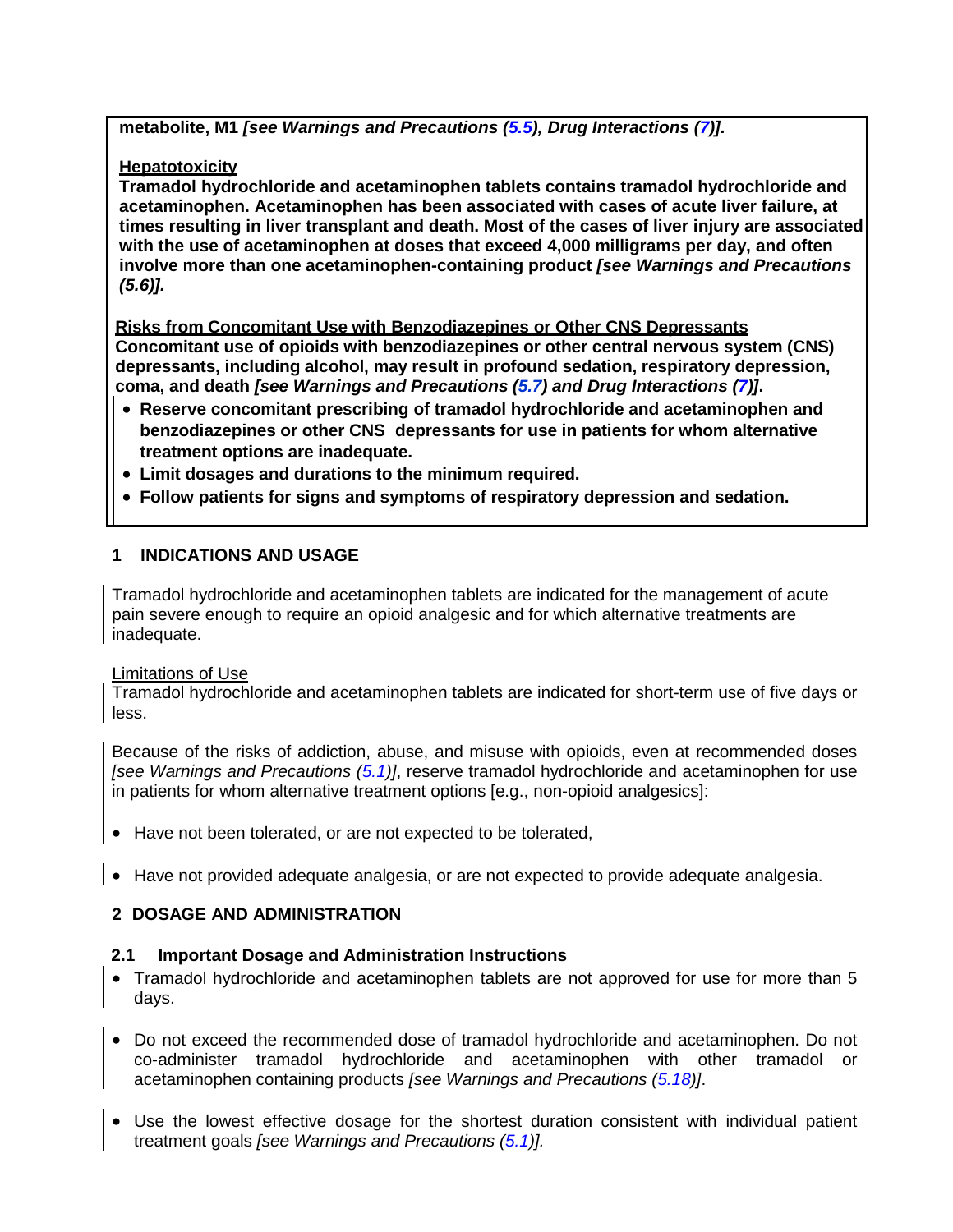- Initiate the dosing regimen for each patient individually, taking into account the patient's severity of pain, patient response, prior analgesic treatment experience, and risk factors for addiction, abuse, and misuse *[see Warnings and Precautions [\(5.1\)](#page-5-0)]*.
- Monitor patients closely for respiratory depression, especially within the first 24 to 72 hours of initiating therapy and following dosage increases with tramadol hydrochloride and acetaminophen and adjust the dosage accordingly *[see Warnings and Precautions [\(5.2\)](#page-5-1)]*.

## <span id="page-4-1"></span>**2.2 Initial Dosage**

The initial dose of tramadol hydrochloride and acetaminophen is 2 tablets every 4 to 6 hours as needed for pain relief up to a maximum of 8 tablets per day.

#### <span id="page-4-2"></span>**2.3 Dosage Modification in Patients with Renal Impairment**

In patients with creatinine clearances of less than 30 mL/min, do not exceed 2 tablets every 12 hours.

#### <span id="page-4-3"></span>**2.4 Discontinuation of Tramadol Hydrochloride and Acetaminophen Tablets**

Tramadol hydrochloride and acetaminophen is not approved for use greater than 5 days. In circumstances where physical dependence with tramadol hydrochloride and acetaminophen is possible, use a gradual downward taper and do not stop use of tramadol hydrochloride and acetaminophen abruptly *[see Warnings and Precautions [\(5.19\]](#page-11-4)*.

## <span id="page-4-4"></span>**3 DOSAGE FORMS AND STRENGTHS**

Tramadol hydrochloride and acetaminophen tablets, USP each contain 37.5 mg of tramadol hydrochloride and 325 mg of acetaminophen. The tablets are yellow, capsule-shaped, film-coated tablets, engraved "37.5-325" on one side, "APO" on the other side.

## <span id="page-4-0"></span>**4 CONTRAINDICATIONS**

Tramadol hydrochloride and acetaminophen tablets are contraindicated for:

- all children younger than 12 years of age *[see Warnings and Precautions [\(5.3\)](#page-6-0)]*
- post-operative management in children younger than 18 years of age following tonsillectomy and/or adenoidectomy *[see Warnings and Precautions [\(5.3\)](#page-6-0)]*.

Tramadol hydrochloride and acetaminophen tablets are also contraindicated in patients with:

- Significant respiratory depression *[see Warnings and Precautions [\(5.2\)](#page-5-1)]*.
- Acute or severe bronchial asthma in an unmonitored setting or in the absence of resuscitative equipment *[see Warnings and Precautions [\(5.12\)](#page-10-1)]*.
- Patients with known or suspected gastrointestinal obstruction, including paralytic ileus *[see Warnings and Precautions [\(5.16\)](#page-11-2)]*.
- Previous hypersensitivity to tramadol, acetaminophen, any other component of this product, or opioids *[see Warnings and Precautions [\(5.17\)](#page-11-3)]*.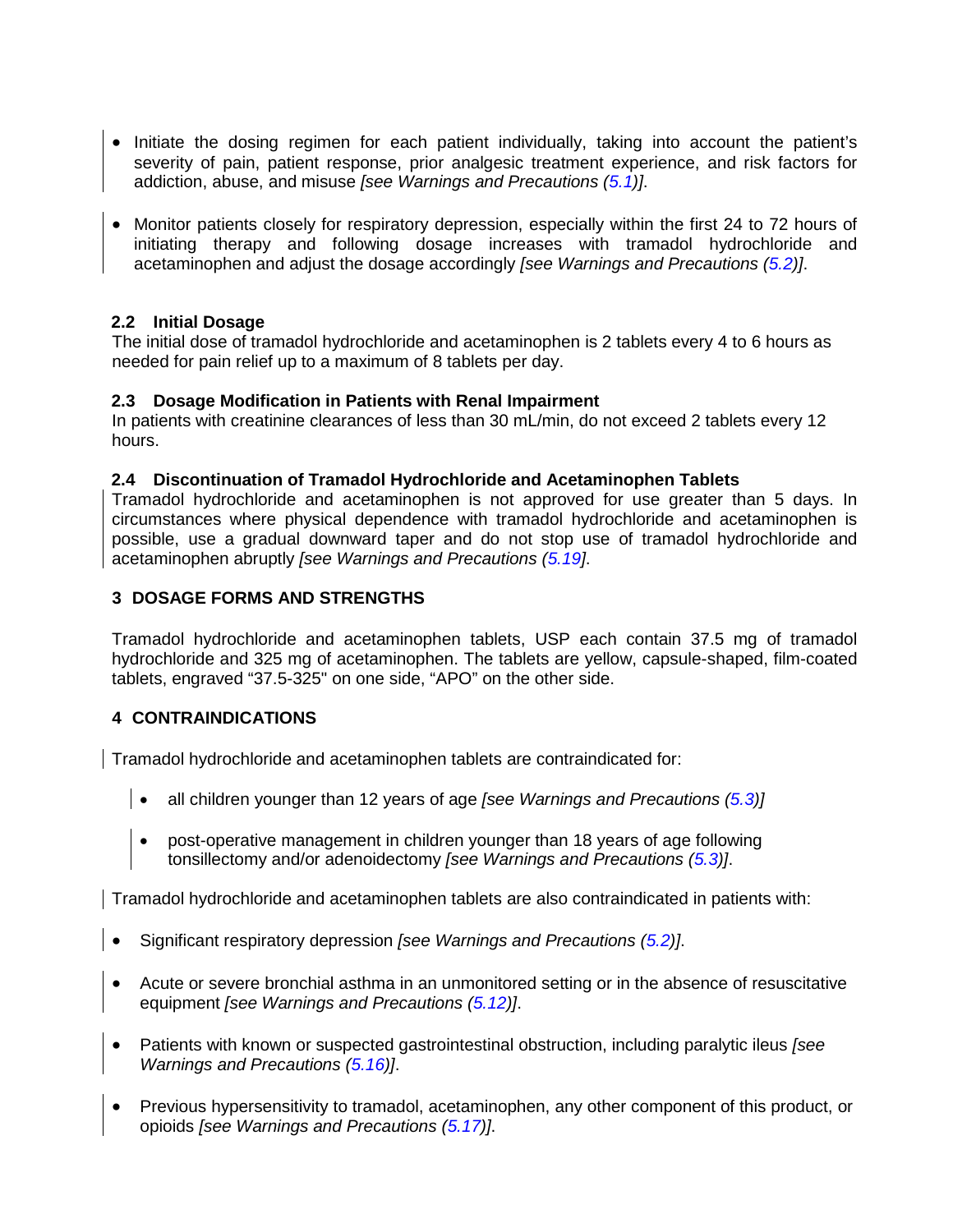• Concurrent use of monoamine oxidase inhibitors (MAOIs) or use within the last 14 days *[see Drug Interactions [\(7\)](#page-15-0)]*

## <span id="page-5-2"></span>**5 WARNINGS AND PRECAUTIONS**

## <span id="page-5-0"></span>**5.1 Addiction, Abuse and Misuse**

Tramadol hydrochloride and acetaminophen tablets contains tramadol, a Schedule IV controlled substance. As an opioid, tramadol hydrochloride and acetaminophen exposes users to the risks of addiction, abuse, and misuse *[see Drug Abuse and Dependence [\(9\)](#page-22-1)]*.

Although the risk of addiction in any individual is unknown, it can occur in patients appropriately prescribed tramadol hydrochloride and acetaminophen. Addiction can occur at recommended dosages and if the drug is misused or abused.

Assess each patient's risk for opioid addiction, abuse, or misuse prior to prescribing tramadol hydrochloride and acetaminophen, and monitor all patients receiving tramadol hydrochloride and acetaminophen for the development of these behaviors and conditions. Risks are increased in patients with a personal or family history of substance abuse (including drug or alcohol abuse or addiction) or mental illness (e.g., major depression). The potential for these risks should not, however, prevent the proper management of pain in any given patient. Patients at increased risk may be prescribed opioids such as tramadol hydrochloride and acetaminophen, but use in such patients necessitates intensive counseling about the risks and proper use of tramadol hydrochloride and acetaminophen along with intensive monitoring for signs of addiction, abuse, and misuse.

Opioids are sought by drug abusers and people with addiction disorders and are subject to criminal diversion. Consider these risks when prescribing or dispensing tramadol hydrochloride and acetaminophen. Strategies to reduce these risks include prescribing the drug in the smallest appropriate quantity and advising the patient on the proper disposal of unused drug *[see Patient Counseling Information [\(17\)](#page-33-3)]*. Contact local state professional licensing board or state controlled substances authority for information on how to prevent and detect abuse or diversion of this product.

## <span id="page-5-1"></span>**5.2 Life-Threatening Respiratory Depression**

Serious, life-threatening, or fatal respiratory depression has been reported with the use of opioids, even when used as recommended. Respiratory depression, if not immediately recognized and treated, may lead to respiratory arrest and death. Management of respiratory depression may include close observation, supportive measures, and use of opioid antagonists, depending on the patient's clinical status *[see Overdosage [\(10\)](#page-23-1)]*. Carbon dioxide (CO2) retention from opioidinduced respiratory depression can exacerbate the sedating effects of opioids.

While serious, life-threatening, or fatal respiratory depression can occur at any time during the use of tramadol hydrochloride and acetaminophen, the risk is greatest during the initiation of therapy or following a dosage increase. Monitor patients closely for respiratory depression, especially within the first 24 to 72 hours of initiating therapy with and following dosage increases of tramadol hydrochloride and acetaminophen.

To reduce the risk of respiratory depression, proper dosing and titration of tramadol hydrochloride and acetaminophen are essential *[see Dosage and Administration [\(2\)](#page-3-1)]*. Overestimating the tramadol hydrochloride and acetaminophen dosage when converting patients from another opioid product can result in a fatal overdose with the first dose.

Accidental ingestion of even one dose of tramadol hydrochloride and acetaminophen, especially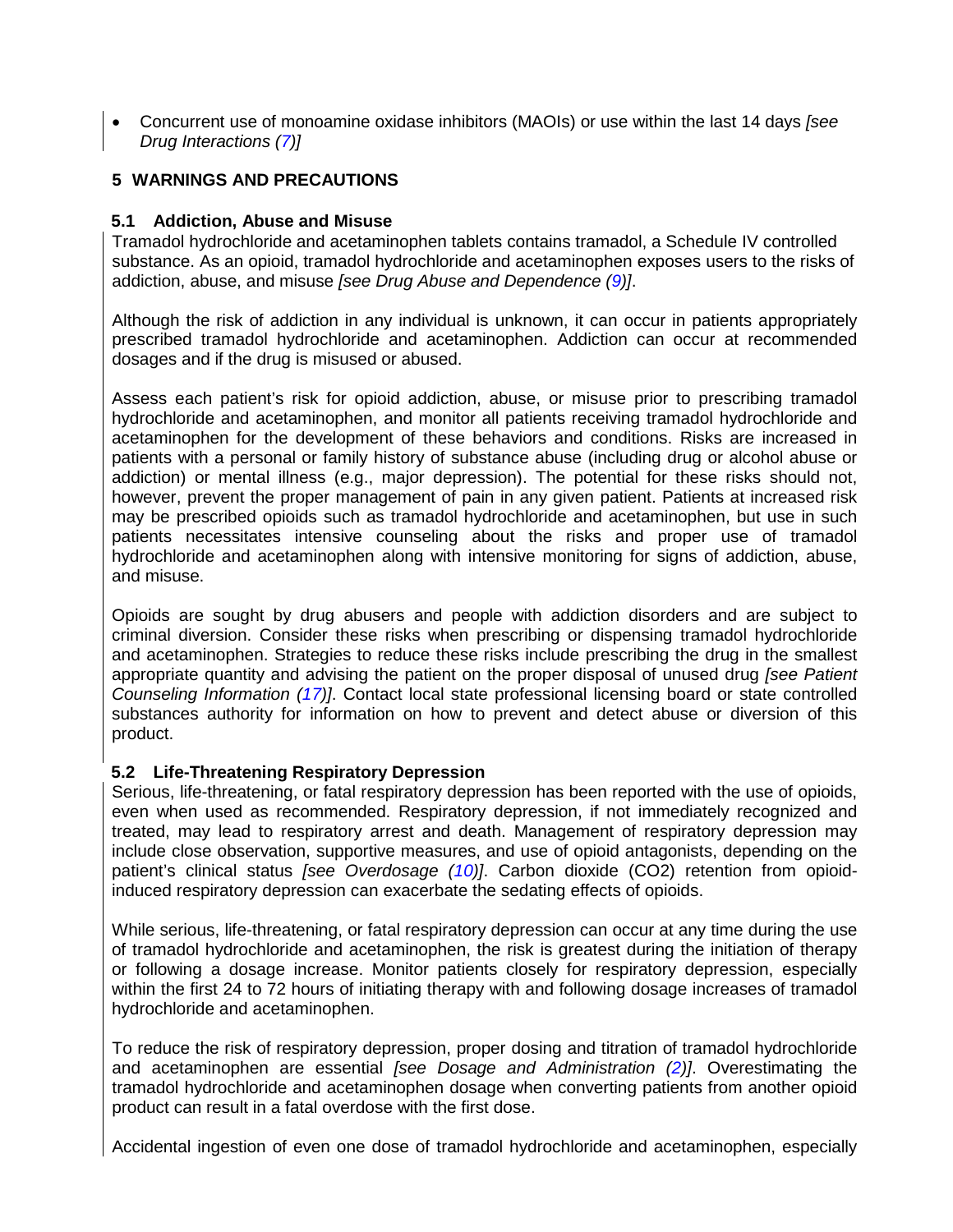by children, can result in respiratory depression and death due to an overdose of tramadol.

## <span id="page-6-0"></span>**5.3 Ultra-Rapid Metabolism of Tramadol and Other Risk Factors for Life-threatening Respiratory Depression in Children**

Life-threatening respiratory depression and death have occurred in children who received tramadol. Tramadol and codeine are subject to variability in metabolism based upon CYP2D6 genotype (described below), which can lead to increased exposure to an active metabolite. Based upon postmarketing reports with tramadol or with codeine, children younger than 12 years of age may be more susceptible to the respiratory depressant effects of tramadol. Furthermore, children with obstructive sleep apnea who are treated with opioids for post-tonsillectomy and/or adenoidectomy pain may be particularly sensitive to their respiratory depressant effect. Because of the risk of life-threatening respiratory depression and death:

- Tramadol hydrochloride and acetaminophen tablets are contraindicated for all children younger than 12 years of age *[see Contraindications [\(4\)](#page-4-0)]*.
- Tramadol hydrochloride and acetaminophen tablets are contraindicated for post-operative management in pediatric patients younger than 18 years of age following tonsillectomy and/or adenoidectomy *[see Contraindications [\(4\)](#page-4-0)]*.
- Avoid the use of tramadol hydrochloride and acetaminophen tablets in adolescents 12 to 18 years of age who have other risk factors that may increase their sensitivity to the respiratory depressant effects of tramadol unless the benefits outweigh the risks. Risk factors include conditions associated with hypoventilation such as postoperative status, obstructive sleep apnea, obesity, severe pulmonary disease, neuromuscular disease, and concomitant use of other medications that cause respiratory depression.
- As with adults, when prescribing opioids for adolescents, healthcare providers should choose the lowest effective dose for the shortest period of time and inform patients and caregivers about these risks and the signs of opioid overdose *[see Use in Specific Populations [\(8.4\)](#page-20-2), Overdosage [\(10\)](#page-23-1)]*.

## Nursing Mothers

Tramadol is subject to the same polymorphic metabolism as codeine, with ultra-rapid metabolizers of CYP2D6 substrates being potentially exposed to life-threatening levels of *O*-desmethyltramadol (M1). At least one death was reported in a nursing infant who was exposed to high levels of morphine in breast milk because the mother was an ultra-rapid metabolizer of codeine. A baby nursing from an ultra-rapid metabolizer mother taking tramadol hydrochloride and acetaminophen could potentially be exposed to high levels of M1, and experience life-threatening respiratory depression. For this reason, breastfeeding is not recommended during treatment with tramadol hydrochloride and acetaminophen tablets *[see Use in Specific Populations [\(8.2\)](#page-20-0)]*.

## CYP2D6 Genetic Variability: Ultra-rapid metabolizer

Some individuals may be ultra-rapid metabolizers because of a specific CYP2D6 genotype (gene duplications denoted as \*1/\*1xN or \*1/\*2xN). The prevalence of this CYP2D6 phenotype varies widely and has been estimated at 1 to 10% for Whites (European, North American), 3 to 4% for Blacks (African Americans), 1 to 2% for East Asians (Chinese, Japanese, Korean), and may be greater than 10% in certain racial/ethnic groups (i.e., Oceanian, Northern African, Middle Eastern, Ashkenazi Jews, Puerto Rican). These individuals convert tramadol into its active metabolite, *O*desmethyltramadol (M1), more rapidly and completely than other people. This rapid conversion results in higher than expected serum M1 levels. Even at labeled dosage regimens, individuals who are ultra-rapid metabolizers may have life-threatening or fatal respiratory depression or experience signs of overdose (such as extreme sleepiness, confusion, or shallow breathing) *[see Overdosage [\(10\)](#page-23-1)]*. Therefore, individuals who are ultra-rapid metabolizers should not use tramadol hydrochloride and acetaminophen tablets.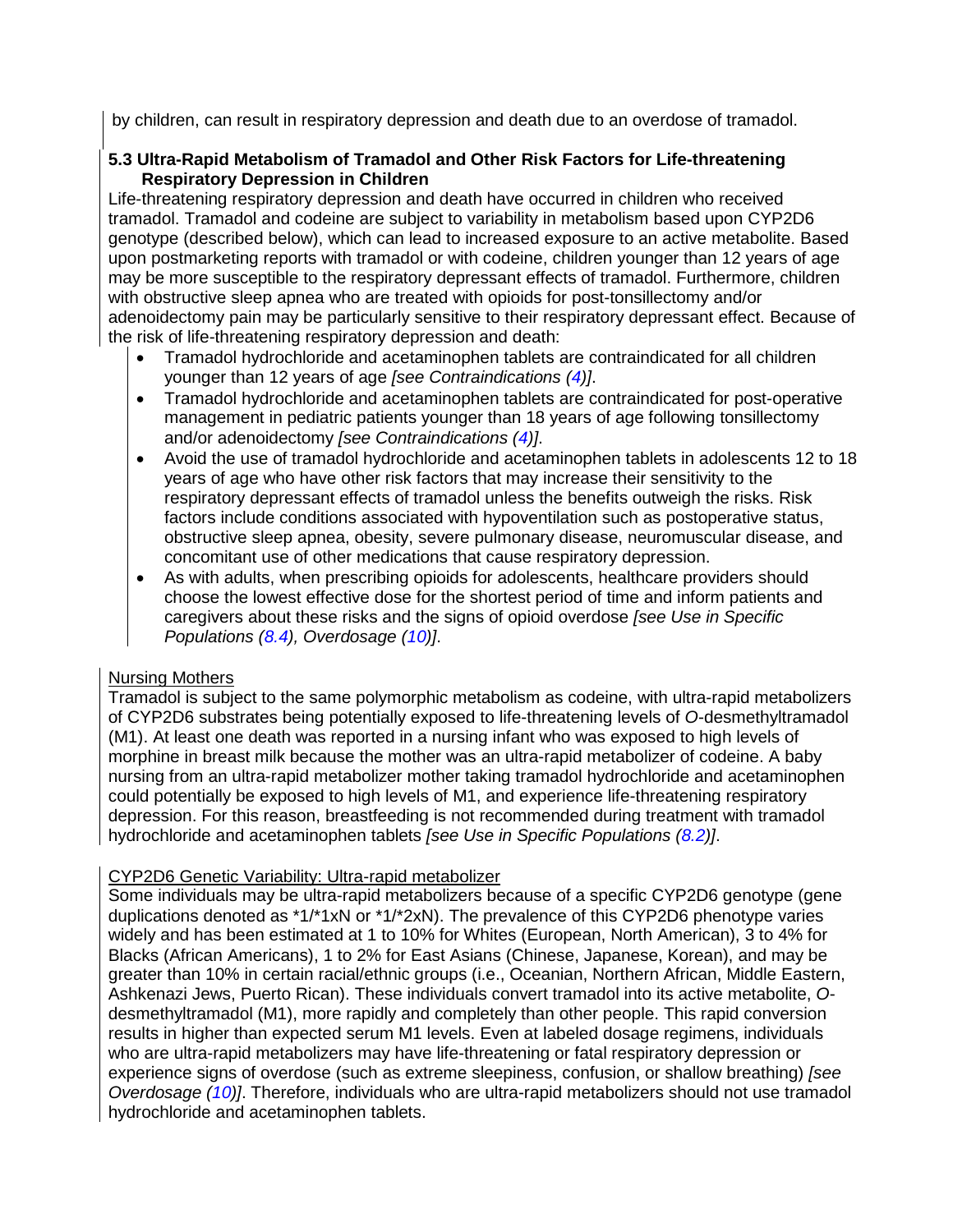## <span id="page-7-0"></span>**5.4 Neonatal Opioid Withdrawal Syndrome**

Prolonged use of tramadol hydrochloride and acetaminophen during pregnancy can result in withdrawal in the neonate. Neonatal opioid withdrawal syndrome, unlike opioid withdrawal syndrome in adults, may be life-threatening if not recognized and treated, and requires management according to protocols developed by neonatology experts. Observe newborns for signs of neonatal opioid withdrawal syndrome and manage accordingly. Advise pregnant women using opioids for a prolonged period of the risk of neonatal opioid withdrawal syndrome and ensure that appropriate treatment will be available *[see Use in Specific Populations [\(8.1\)](#page-18-0) and Patient Counseling Information [\(17\)](#page-33-3)].*

## <span id="page-7-1"></span>**5.5 Risks of Interactions with Drugs Affecting Cytochrome P450 Isoenzymes**

The effects of concomitant use or discontinuation of cytochrome P450 3A4 inducers, 3A4 inhibitors, or 2D6 inhibitors on levels of tramadol and M1 from tramadol hydrochloride and acetaminophen are complex. Use of cytochrome P450 3A4 inducers, 3A4 inhibitors, or 2D6 inhibitors with tramadol hydrochloride and acetaminophen requires careful consideration of the effects on the parent drug, tramadol, which is a weak serotonin and norepinephrine reuptake inhibitor and µ-opioid agonist, and the active metabolite, M1, which is more potent than tramadol in µ-opioid receptor binding *[see Drug Interactions [\(7\)](#page-15-0)]*.

## Risks of Concomitant Use or Discontinuation of Cytochrome P450 2D6 Inhibitors

The concomitant use of tramadol hydrochloride and acetaminophen with all cytochrome P450 2D6 inhibitors (e.g., amiodarone, quinidine) may result in an increase in tramadol plasma levels and a decrease in the levels of the active metabolite, M1. A decrease in M1 exposure in patients who have developed physical dependence to tramadol, may result in signs and symptoms of opioid withdrawal and reduced efficacy. The effect of increased tramadol levels may be an increased risk for serious adverse events including seizures and serotonin syndrome.

Discontinuation of a concomitantly used cytochrome P450 2D6 inhibitor may result in a decrease in tramadol plasma levels and an increase in active metabolite M1 levels, which could increase or prolong adverse reactions related to opioid toxicity and may cause potentially fatal respiratory depression.

Follow patients receiving tramadol hydrochloride and acetaminophen and any CYP2D6 inhibitor for the risk of serious adverse events including seizures and serotonin syndrome, signs and symptoms that may reflect opioid toxicity, and opioid withdrawal when tramadol hydrochloride and acetaminophen is used in conjunction with inhibitors of CYP2D6 *[see Drug Interactions [\(7\)](#page-15-0)]*.

## Cytochrome P450 3A4 Interaction

The concomitant use of tramadol hydrochloride and acetaminophen with cytochrome P450 3A4 inhibitors, such as macrolide antibiotics (e.g., erythromycin), azole-antifungal agents (e.g., ketoconazole), and protease inhibitors (e.g., ritonavir) or discontinuation of a cytochrome P450 3A4 inducer such as rifampin, carbamazepine, and phenytoin, may result in an increase in tramadol plasma concentrations, which could increase or prolong adverse reactions, increase the risk for serious adverse events including seizures and serotonin syndrome, and may cause potentially fatal respiratory depression.

The concomitant use of tramadol hydrochloride and acetaminophen with all cytochrome P450 3A4 inducers or discontinuation of a cytochrome P450 3A4 inhibitor may result in lower tramadol levels. This may be associated with a decrease in efficacy, and in some patients, may result in signs and symptoms of opioid withdrawal.

Follow patients receiving tramadol hydrochloride and acetaminophen and any CYP3A4 inhibitor or inducer for the risk for serious adverse events including seizures and serotonin syndrome, signs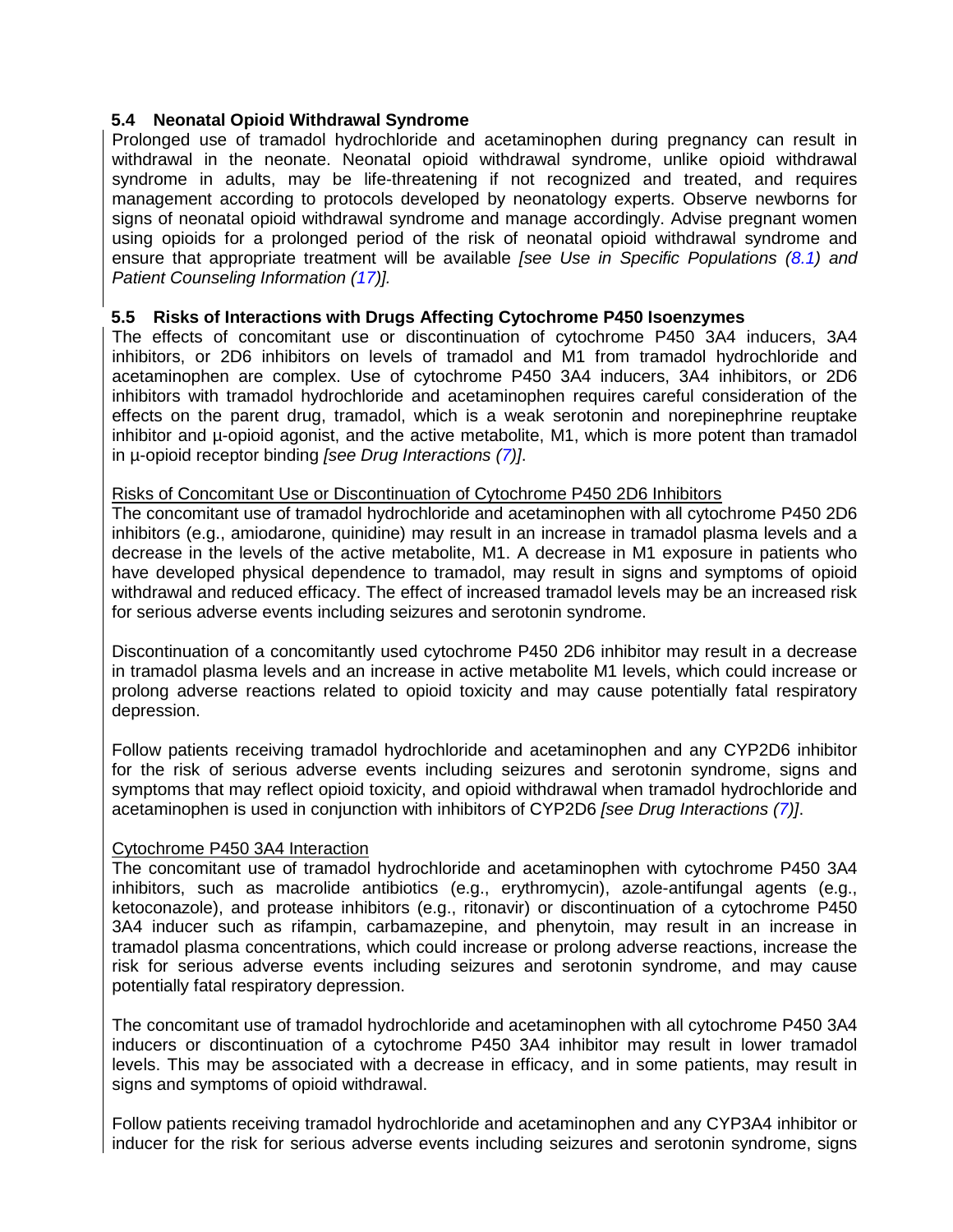and symptoms that may reflect opioid toxicity and opioid withdrawal when tramadol hydrochloride and acetaminophen is used in conjunction with inhibitors and inducers of CYP3A4 *[see Drug Interactions [\(7\)](#page-15-0)]*.

## <span id="page-8-1"></span>**5.6 Hepatotoxicity**

Tramadol hydrochloride and acetaminophen tablets contain tramadol hydrochloride and acetaminophen. Acetaminophen has been associated with cases of acute liver failure, at times resulting in liver transplant and death. Most of the cases of liver injury are associated with the use of acetaminophen at doses that exceed 4,000 milligrams per day, and often involve more than one acetaminophen-containing product. The excessive intake of acetaminophen may be intentional to cause self-harm or unintentional as patients attempt to obtain more pain relief or unknowingly take other acetaminophen-containing products.

The risk of acute liver failure is higher in individuals with underlying liver disease and in individuals who ingest alcohol while taking acetaminophen.

Instruct patients to look for acetaminophen or APAP on package labels and not to use more than one product that contains acetaminophen. Instruct patients to seek medical attention immediately upon ingestion of more than 4,000 milligrams of acetaminophen per day, even if they feel well.

## <span id="page-8-0"></span>**5.7 Risks from Concomitant Use with Benzodiazepines or Other CNS Depressants**

Profound sedation, respiratory depression, coma, and death may result from the concomitant use of tramadol hydrochloride and acetaminophen with benzodiazepines or other CNS depressants (e.g., non-benzodiazepine sedatives/hypnotics, anxiolytics, tranquilizers, muscle relaxants, general anesthetics, antipsychotics, other opioids, alcohol). Because of these risks, reserve concomitant prescribing of these drugs for use in patients for whom alternative treatment options are inadequate.

Observational studies have demonstrated that concomitant use of opioid analgesics and benzodiazepines increases the risk of drug-related mortality compared to use of opioid analgesics alone. Because of similar pharmacological properties, it is reasonable to expect similar risk with the concomitant use of other CNS depressant drugs with opioid analgesics *[see Drug Interactions [\(7\)](#page-15-0)]*.

If the decision is made to prescribe a benzodiazepine or other CNS depressant concomitantly with an opioid analgesic, prescribe the lowest effective dosages and minimum durations of concomitant use. In patients already receiving an opioid analgesic, prescribe a lower initial dose of the benzodiazepine or other CNS depressant than indicated in the absence of an opioid, and titrate based on clinical response. If an opioid analgesic is initiated in a patient already taking a benzodiazepine or other CNS depressant, prescribe a lower initial dose of the opioid analgesic, and titrate based on clinical response. Follow patients closely for signs and symptoms of respiratory depression and sedation.

Advise both patients and caregivers about the risks of respiratory depression and sedation when tramadol hydrochloride and acetaminophen is used with benzodiazepines or other CNS depressants (including alcohol and illicit drugs). Advise patients not to drive or operate heavy machinery until the effects of concomitant use of the benzodiazepine or other CNS depressant have been determined. Screen patients for risk of substance use disorders, including opioid abuse and misuse, and warn them of the risk for overdose and death associated with the use of additional CNS depressants including alcohol and illicit drugs *[see Drug Interactions [\(7\)](#page-15-0), Patient Counseling Information [\(17\)](#page-33-3)]*.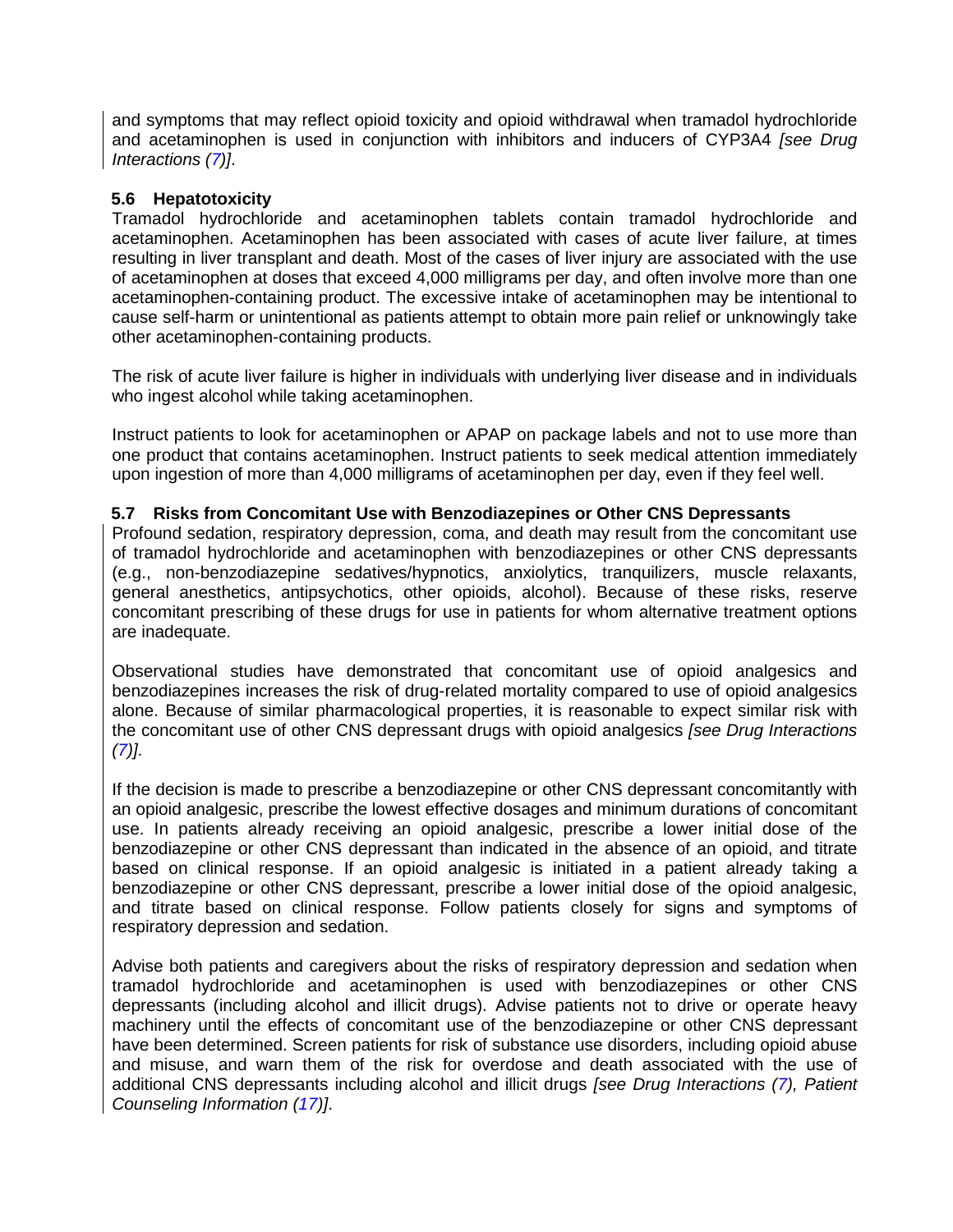## <span id="page-9-0"></span>**5.8 Serotonin Syndrome Risk**

Cases of serotonin syndrome, a potentially life-threatening condition, have been reported with the use of tramadol, including tramadol hydrochloride and acetaminophen, during concomitant use with serotonergic drugs.

Serotonergic drugs include selective serotonin reuptake inhibitors (SSRIs), serotonin and norepinephrine reuptake inhibitors (SNRIs), tricyclic antidepressants (TCAs), triptans, 5-HT3 receptor antagonists, drugs that affect the serotonergic neurotransmitter system (e.g., mirtazapine, trazodone, tramadol), and drugs that impair metabolism of serotonin (including MAO inhibitors, both those intended to treat psychiatric disorders and also others, such as linezolid and intravenous methylene blue) *[see Drug Interactions [\(7\)](#page-15-0)].* This may occur within the recommended dosage range.

Serotonin syndrome symptoms may include mental status changes (e.g., agitation, hallucinations, coma), autonomic instability (e.g., tachycardia, labile blood pressure, hyperthermia), neuromuscular aberrations (e.g., hyperreflexia, incoordination, rigidity), and/or gastrointestinal symptoms (e.g., nausea, vomiting, diarrhea). The onset of symptoms generally occurs within several hours to a few days of concomitant use, but may occur later than that. Discontinue tramadol hydrochloride and acetaminophen if serotonin syndrome is suspected.

## <span id="page-9-1"></span>**5.9 Increased Risk of Seizures**

Seizures have been reported in patients receiving tramadol within the recommended dosage range. Spontaneous post-marketing reports indicate that seizure risk is increased with doses of tramadol above the recommended range.

Concomitant use of tramadol increases the seizure risk in patients taking: *[see Drug Interactions [\(7\)](#page-15-0)]*.

- Selective serotonin re-uptake inhibitors (SSRIs) and Serotonin-norepinephrine re-uptake inhibitors (SNRIs) antidepressants or anorectics,
- Tricyclic antidepressants (TCAs), and other tricyclic compounds (e.g., cyclobenzaprine, promethazine, etc.),
- Other opioids,
- MAO inhibitors *[see Warnings and Precautions [\(5.8\)](#page-9-0), Drug Interactions [\(7\)](#page-15-0)]*
- Neuroleptics, or
- Other drugs that reduce the seizure threshold.

Risk of seizures may also increase in patients with epilepsy, those with a history of seizures, or in patients with a recognized risk for seizure (such as head trauma, metabolic disorders, alcohol and drug withdrawal, CNS infections).

In tramadol overdose, naloxone administration may increase the risk of seizure.

## <span id="page-9-2"></span>**5.10 Suicide Risk**

- Do not prescribe tramadol hydrochloride and acetaminophen for patients who are suicidal or addiction-prone. Consideration should be given to the use of non-narcotic analgesics in patients who are suicidal or depressed *[see Drug Abuse and Dependence [\(9\)](#page-22-1)].*
- Prescribe tramadol hydrochloride and acetaminophen with caution for patients with a history of misuse and/or are currently taking CNS-active drugs including tranquilizers, or antidepressant drugs, or alcohol in excess, and patients who suffer from emotional disturbance or depression *[see Drug Interactions [\(7\)](#page-15-0)]*.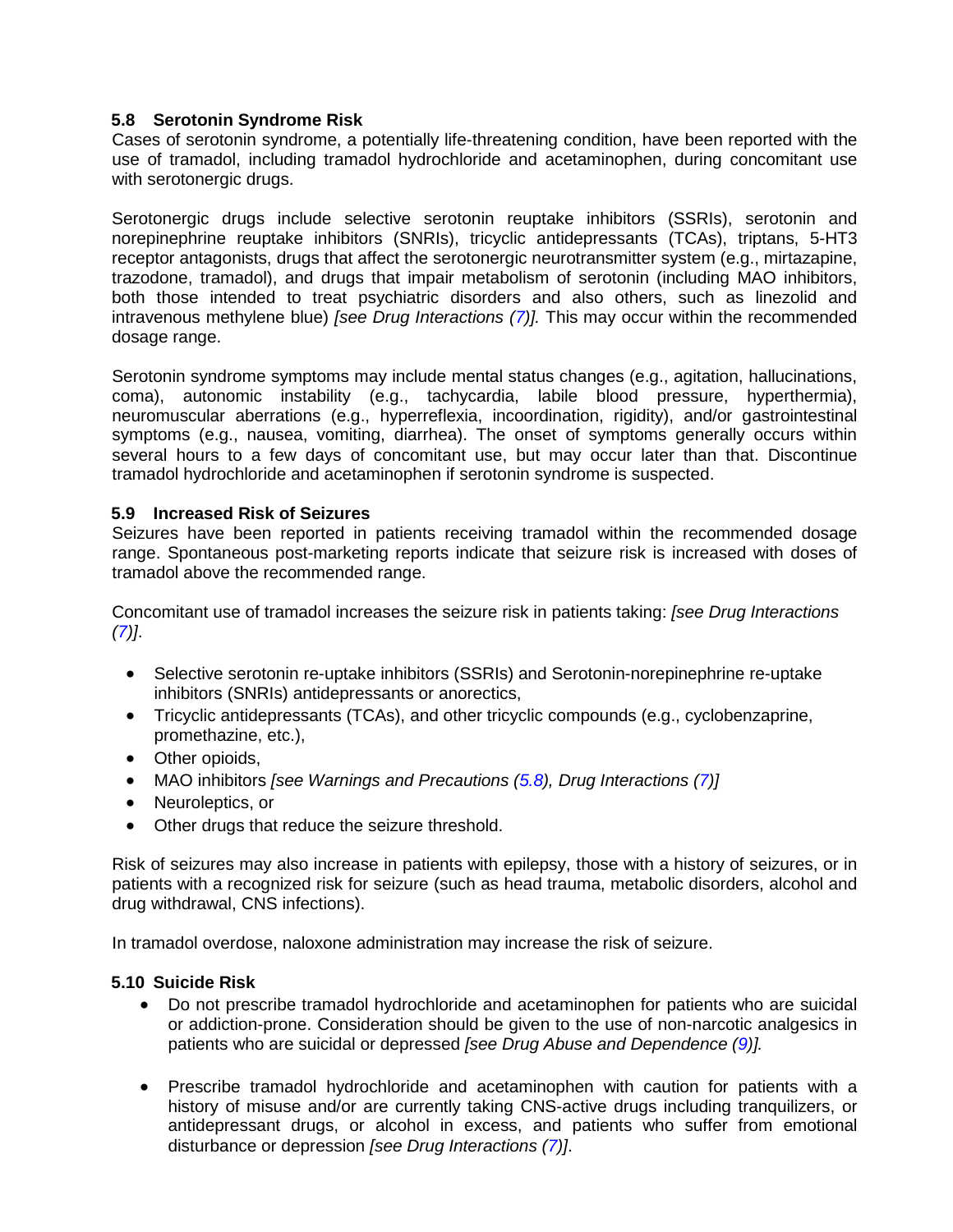• Inform patients not to exceed the recommended dose and to limit their intake of alcohol *[see Dosage and Administration [\(2\)](#page-3-1), Warnings and Precautions [\(5.6, 5.7\)](#page-8-0)]*.

## <span id="page-10-0"></span>**5.11 Adrenal Insufficiency**

Cases of adrenal insufficiency have been reported with opioid use, more often following greater than one month of use. Presentation of adrenal insufficiency may include non-specific symptoms and signs including nausea, vomiting, anorexia, fatigue, weakness, dizziness, and low blood pressure. If adrenal insufficiency is suspected, confirm the diagnosis with diagnostic testing as soon as possible. If adrenal insufficiency is diagnosed, treat with physiologic replacement doses of corticosteroids. Wean the patient off of the opioid to allow adrenal function to recover and continue corticosteroid treatment until adrenal function recovers. Other opioids may be tried as some cases reported use of a different opioid without recurrence of adrenal insufficiency. The information available does not identify any particular opioids as being more likely to be associated with adrenal insufficiency.

#### <span id="page-10-1"></span>**5.12 Life-Threatening Respiratory Depression in Patients with Chronic Pulmonary Disease or in Elderly, Cachectic, or Debilitated Patients**

The use of tramadol hydrochloride and acetaminophen in patients with acute or severe bronchial asthma in an unmonitored setting or in the absence of resuscitative equipment is contraindicated *[see Contraindications [\(4\)](#page-4-0)]*.

Patients with Chronic Pulmonary Disease: tramadol hydrochloride and acetaminophen-treated patients with significant chronic obstructive pulmonary disease or cor pulmonale, and those with a substantially decreased respiratory reserve, hypoxia, hypercapnia, or pre-existing respiratory depression are at increased risk of decreased respiratory drive including apnea, even at recommended dosages of tramadol hydrochloride and acetaminophen *[see Warnings and Precautions [\(5.2\)](#page-5-1)]*.

Elderly, Cachectic, or Debilitated Patients: Life-threatening respiratory depression is more likely to occur in elderly, cachectic, or debilitated patients because they may have altered pharmacokinetics, or altered clearance, compared to younger, healthier patients *[see Warnings and Precautions [\(5.2\)](#page-5-1)]*.

Monitor such patients closely, particularly when initiating and titrating tramadol hydrochloride and acetaminophen and when tramadol hydrochloride and acetaminophen is given concomitantly with other drugs that depress respiration *[see Warnings and Precautions [\(5.7\)](#page-8-0), Drug Interactions [\(7\)](#page-15-0)]*. Alternatively, consider the use of non-opioid analgesics in these patients.

## <span id="page-10-2"></span>**5.13 Severe Hypotension**

Tramadol hydrochloride and acetaminophen may cause severe hypotension including orthostatic hypotension and syncope in ambulatory patients. There is increased risk in patients whose ability to maintain blood pressure has already been compromised by a reduced blood volume or concurrent administration of certain CNS depressant drugs (e.g., phenothiazines or general anesthetics) *[see Drug Interactions [\(7\)](#page-15-0)]*. Monitor these patients for signs of hypotension after initiating or titrating the dosage of tramadol hydrochloride and acetaminophen. In patients with circulatory shock, tramadol hydrochloride and acetaminophen may cause vasodilation that can further reduce cardiac output and blood pressure. Avoid the use of tramadol hydrochloride and acetaminophen in patients with circulatory shock.

## <span id="page-10-3"></span>**5.14 Risk of Use in Patients with Increased Intracranial Pressure, Brain Tumors, Head Injury, or Impaired Consciousness**

In patients who may be susceptible to the intracranial effects of  $CO<sub>2</sub>$  retention (e.g., those with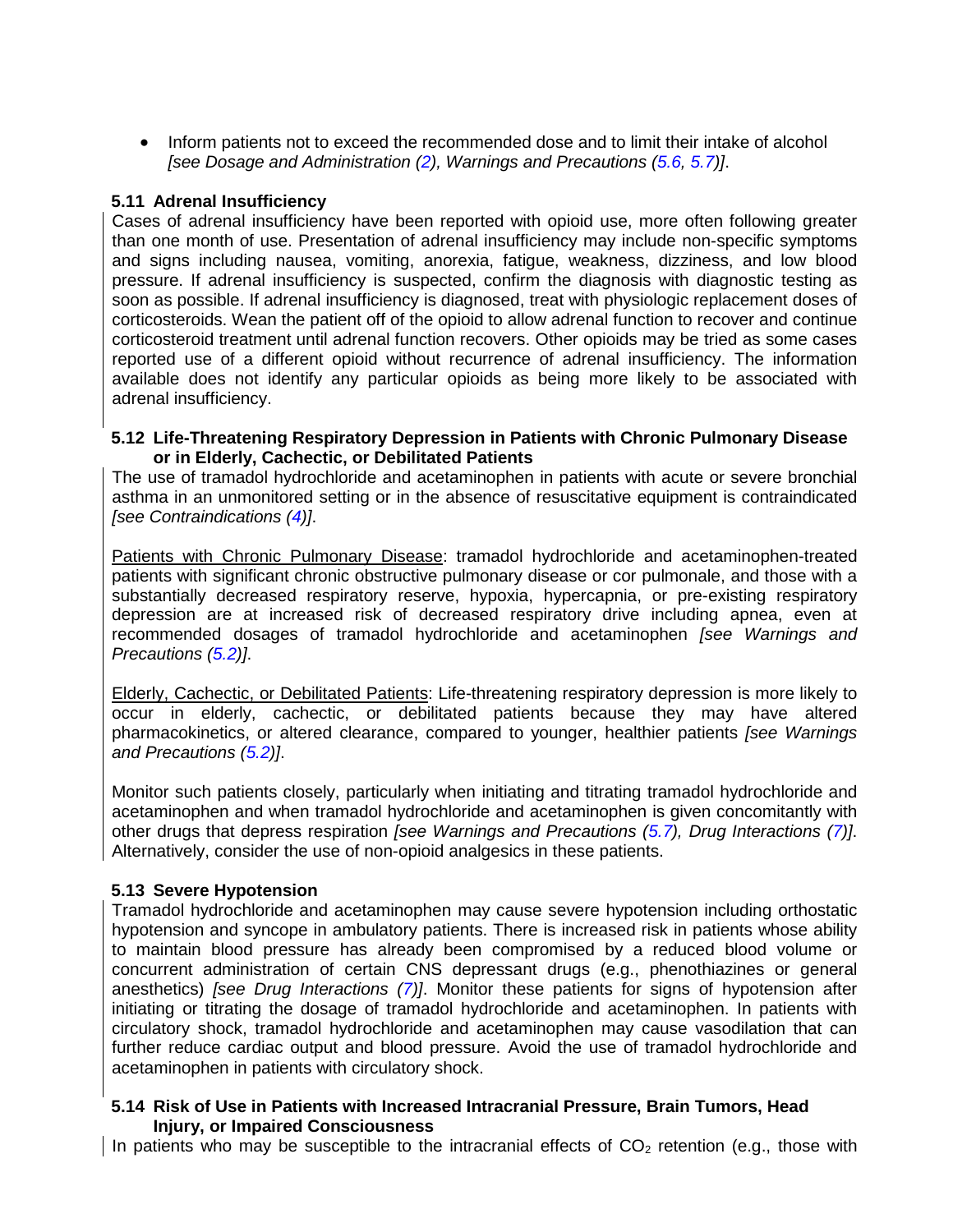evidence of increased intracranial pressure or brain tumors), tramadol hydrochloride and acetaminophen may reduce respiratory drive, and the resultant  $CO<sub>2</sub>$  retention can further increase intracranial pressure. Monitor such patients for signs of sedation and respiratory depression, particularly when initiating therapy with tramadol hydrochloride and acetaminophen.

Opioids may also obscure the clinical course in a patient with a head injury. Avoid the use of tramadol hydrochloride and acetaminophen in patients with impaired consciousness or coma.

## <span id="page-11-1"></span>**5.15 Serious Skin Reactions**

Rarely, acetaminophen may cause serious skin reactions such as acute generalized exanthematous pustulosis (AGEP), Stevens-Johnson Syndrome (SJS), and toxic epidermal necrolysis (TEN), which can be fatal. Patients should be informed about the signs of serious skin reactions, and use of the drug should be discontinued at the first appearance of skin rash or any other sign of hypersensitivity.

## <span id="page-11-2"></span>**5.16 Risk of Use in Patients with Gastrointestinal Conditions**

Tramadol hydrochloride and acetaminophen tablets are contraindicated in patients with known or suspected gastrointestinal obstruction, including paralytic ileus *[see Contraindications [\(4\)](#page-4-0)]*.

The tramadol in tramadol hydrochloride and acetaminophen tablets may cause spasm of the sphincter of Oddi. Opioids may cause increases in serum amylase. Monitor patients with biliary tract disease, including acute pancreatitis, for worsening symptoms.

#### <span id="page-11-3"></span>**5.17 Anaphylaxis and Other Hypersensitivity Reactions**

Serious and rarely fatal anaphylactic reactions have been reported in patients receiving therapy with tramadol. When these events do occur it is often following the first dose. Other reported allergic reactions include pruritus, hives, bronchospasm, angioedema, toxic epidermal necrolysis, and Stevens-Johnson syndrome. Patients with a history of anaphylactoid reactions to tramadol and other opioids may be at increased risk and therefore should not receive tramadol hydrochloride and acetaminophen. If anaphylaxis or other hypersensitivity occurs, stop administration of tramadol hydrochloride and acetaminophen immediately, discontinue tramadol hydrochloride and acetaminophen permanently, and do not rechallenge with any formulation of tramadol. Advise patients to seek immediate medical attention if they experience any symptoms of a hypersensitivity reaction *[see Contraindications [\(4\)](#page-4-0), Information for Patients [\(17\)](#page-33-3)]*.

There have been postmarketing reports of hypersensitivity and anaphylaxis associated with the use of acetaminophen. Clinical signs included swelling of the face, mouth, and throat, respiratory distress, urticaria, rash, pruritus, and vomiting. There were infrequent reports of life-threatening anaphylaxis requiring emergency medical attention. Instruct patients to discontinue tramadol hydrochloride and acetaminophen immediately and seek medical care if they experience these symptoms. Do not prescribe tramadol hydrochloride and acetaminophen for patients with acetaminophen allergy.

#### <span id="page-11-0"></span>**5.18 Increased Risk of Hepatotoxicity with Concomitant Use of Other Acetaminophencontaining Products**

Due to the potential for acetaminophen hepatotoxicity at doses higher than the recommended dose, tramadol hydrochloride and acetaminophen should not be used concomitantly with other acetaminophen containing products.

#### <span id="page-11-4"></span>**5.19 Withdrawal**

Avoid the use of mixed agonist/antagonist (e.g., pentazocine, nalbuphine, and butorphanol) or partial agonist (e.g., buprenorphine) analgesics in patients who are receiving a full opioid agonist analgesic, including tramadol hydrochloride and acetaminophen. In these patients, mixed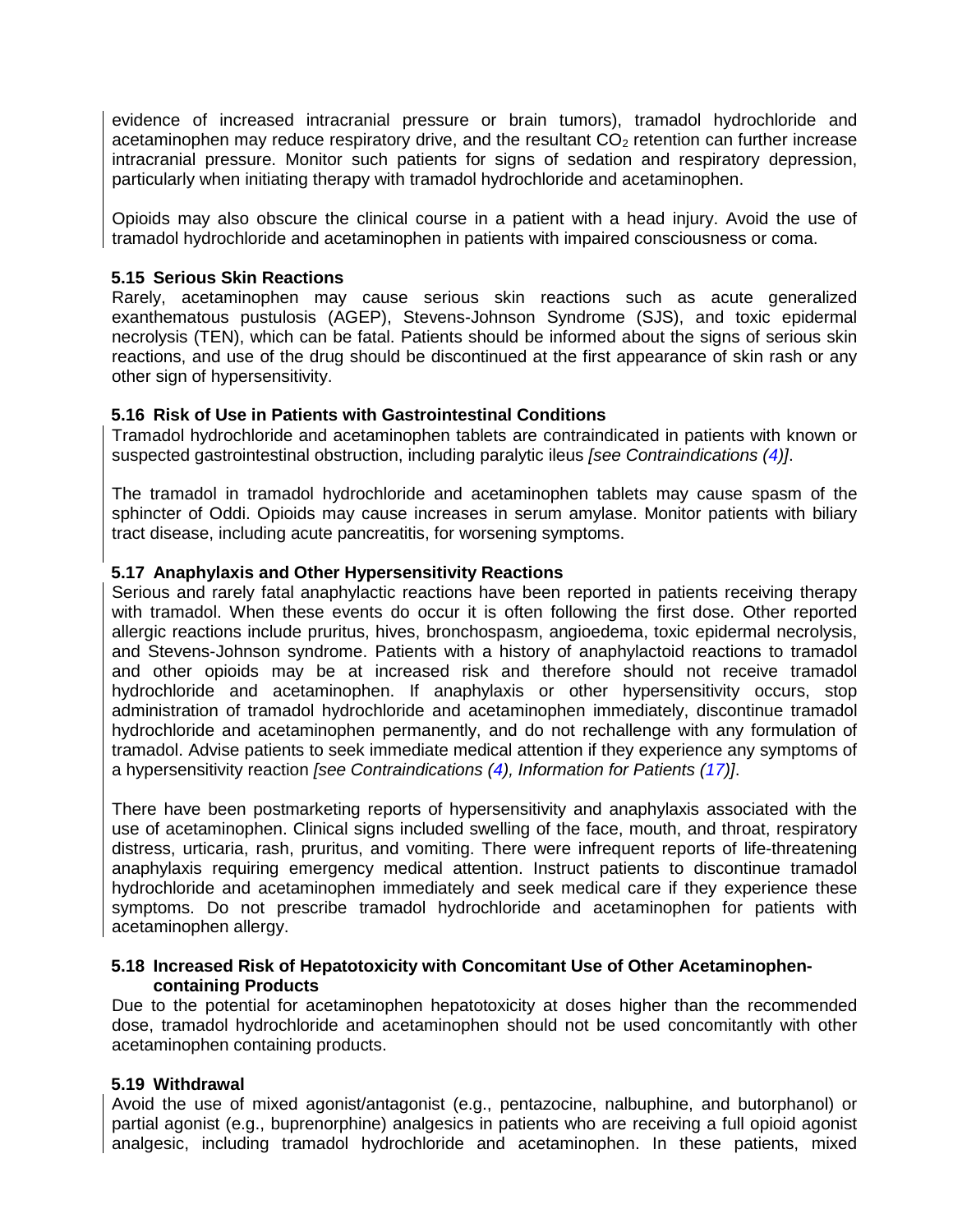agonist/antagonist and partial agonist analgesics may reduce the analgesic effect and/or precipitate withdrawal symptoms *[see Drug Interactions [\(7\)](#page-15-0)]*.

When discontinuing tramadol hydrochloride and acetaminophen, in opioid-dependent patients, gradually taper the dosage *[see Dosage and Administration (2.4)]*. Do not abruptly discontinue tramadol hydrochloride and acetaminophen *[see Drug Abuse and Dependence [\(9.3\)](#page-23-0)].*

## <span id="page-12-1"></span>**5.20 Driving and Operating Machinery**

Tramadol hydrochloride and acetaminophen tablets may impair the mental or physical abilities needed to perform potentially hazardous activities such as driving a car or operating machinery. Warn patients not to drive or operate dangerous machinery unless they are tolerant to the effects of tramadol hydrochloride and acetaminophen and know how they will react to the medication *[see Patient Counseling Information [\(17\)](#page-33-3)]*.

## <span id="page-12-0"></span>**6 ADVERSE REACTIONS**

The following serious adverse reactions are discussed, or described in greater detail, in other sections:

- Addiction, Abuse, and Misuse *[see Warnings and Precautions [\(5.1\)](#page-5-0)]*
- Life-Threatening Respiratory Depression *[see Warnings and Precautions [\(5.2\)](#page-5-1)]*
- Ultra-Rapid Metabolism of Tramadol and Other Risk Factors for Life-threatening Respiratory Depression in Children *[see Warnings and Precautions [\(5.3\)](#page-6-0)]*
- Neonatal Opioid Withdrawal Syndrome *[see Warnings and Precautions [\(5.4\)](#page-7-0)]*
- Hepatotoxicity *[see Warnings and Precautions [\(5.6\)](#page-8-1)]*
- Interactions with Benzodiazepines or Other CNS Depressants *[see Warnings and Precautions [\(5.7\)](#page-8-0)]*
- Serotonin Syndrome *[see Warnings and Precautions [\(5.8\)](#page-9-0)]*
- Seizures *[see Warnings and Precautions [\(5.9\)](#page-9-1)]*
- Suicide *[see Warnings and Precautions [\(5.10\)](#page-9-2)]*
- Adrenal Insufficiency *[see Warnings and Precautions [\(5.11\)](#page-10-0)]*
- Severe Hypotension *[see Warnings and Precautions [\(5.13\)](#page-10-2)]*
- Gastrointestinal Adverse Reactions *[see Warnings and Precautions [\(5.16\)](#page-11-2)]*
- Hypersensitivity Reactions *[see Warnings and Precautions [\(5.17\)](#page-11-3)]*
- Withdrawal *[see Warnings and Precautions [\(5.19\)](#page-11-4)]*

## <span id="page-12-2"></span>**6.1 Clinical Trials Experience**

Because clinical trials are conducted under widely varying conditions, adverse reaction rates observed in the clinical trials of a drug cannot be directly compared to rates in the clinical trials of another drug and may not reflect the rates observed in practice.

The most common incidence of treatment-emergent adverse events  $(\geq 3.0\%)$  in subjects from clinical trials was constipation, diarrhea, nausea, somnolence, anorexia, dizziness, and sweating increased.

Table 1 shows the incidence rate of treatment-emergent adverse events reported in ≥2.0% of subjects over five days of tramadol hydrochloride and acetaminophen use in clinical trials (subjects took an average of at least 6 tablets per day).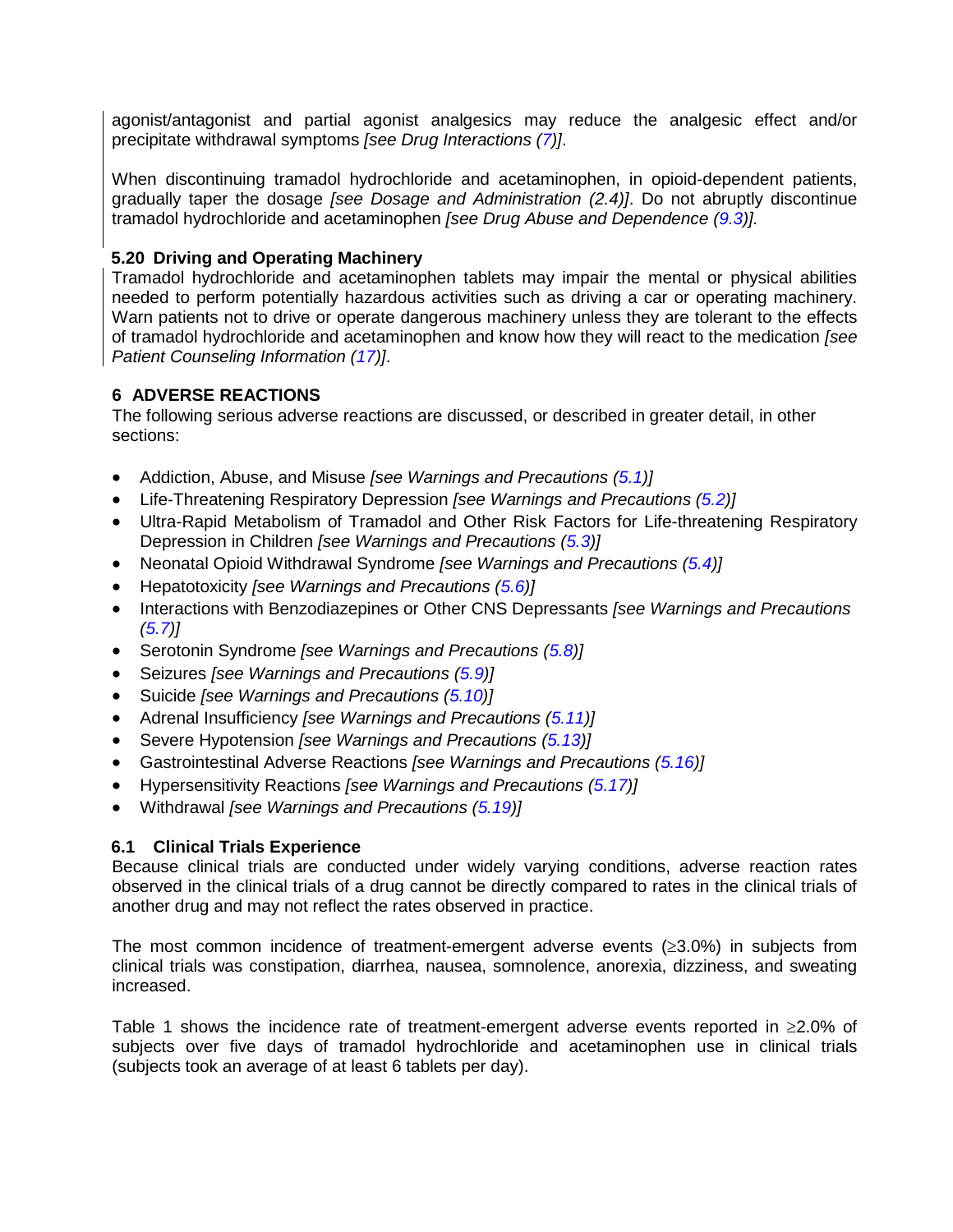| <b>Body System</b>                             | <b>Tramadol Hydrochloride and</b><br><b>Acetaminophen Tablets (N=142)</b> |  |  |  |
|------------------------------------------------|---------------------------------------------------------------------------|--|--|--|
| <b>Preferred Term</b>                          | $(\%)$                                                                    |  |  |  |
| <b>Gastrointestinal System Disorders</b>       |                                                                           |  |  |  |
| Constipation                                   | 6                                                                         |  |  |  |
| Diarrhea                                       | 3                                                                         |  |  |  |
| Nausea                                         | 3                                                                         |  |  |  |
| Dry Mouth                                      | $\overline{2}$                                                            |  |  |  |
| <b>Psychiatric Disorders</b>                   |                                                                           |  |  |  |
| Somnolence                                     | 6                                                                         |  |  |  |
| Anorexia                                       | 3                                                                         |  |  |  |
| Insomnia                                       | $\overline{2}$                                                            |  |  |  |
| <b>Central &amp; Peripheral Nervous System</b> |                                                                           |  |  |  |
| <b>Dizziness</b>                               | 3                                                                         |  |  |  |
| <b>Skin and Appendages</b>                     |                                                                           |  |  |  |
| Sweating Increased                             | 4                                                                         |  |  |  |
| <b>Pruritus</b>                                | $\overline{2}$                                                            |  |  |  |
| Reproductive Disorders, Male*                  |                                                                           |  |  |  |
| <b>Prostatic Disorder</b>                      | 2                                                                         |  |  |  |

**Table 1: Incidence of Treatment-Emergent Adverse Events (**≥**2.0%)**

 $*$  Number of males = 62

Incidence at least 1%, causal relationship at least possible or greater:

The following lists adverse reactions that occurred with an incidence of at least 1% in single-dose or repeated-dose clinical trials of tramadol hydrochloride and acetaminophen.

*Body as a Whole* – Asthenia, fatigue, hot flushes

*Central and Peripheral Nervous System* – Dizziness, headache, tremor

*Gastrointestinal System* – Abdominal pain, constipation, diarrhea, dyspepsia, flatulence, dry mouth, nausea, vomiting

*Psychiatric Disorders* – Anorexia, anxiety, confusion, euphoria, insomnia, nervousness, somnolence

*Skin and Appendages* – Pruritus, rash, increased sweating

Selected Adverse events occurring at less than 1%:

The following lists clinically relevant adverse reactions that occurred with an incidence of less than 1% in tramadol hydrochloride and acetaminophen clinical trials.

*Body as a Whole – Chest pain, rigors, syncope, withdrawal syndrome* 

*Cardiovascular Disorders* – Hypertension, aggravated hypertension, hypotension

*Central and Peripheral Nervous System* – Ataxia, convulsions, hypertonia, migraine, aggravated migraine, involuntary muscle contractions, paresthesias, stupor, vertigo

*Gastrointestinal System* – Dysphagia, melena, tongue edema

*Hearing and Vestibular Disorders* – Tinnitus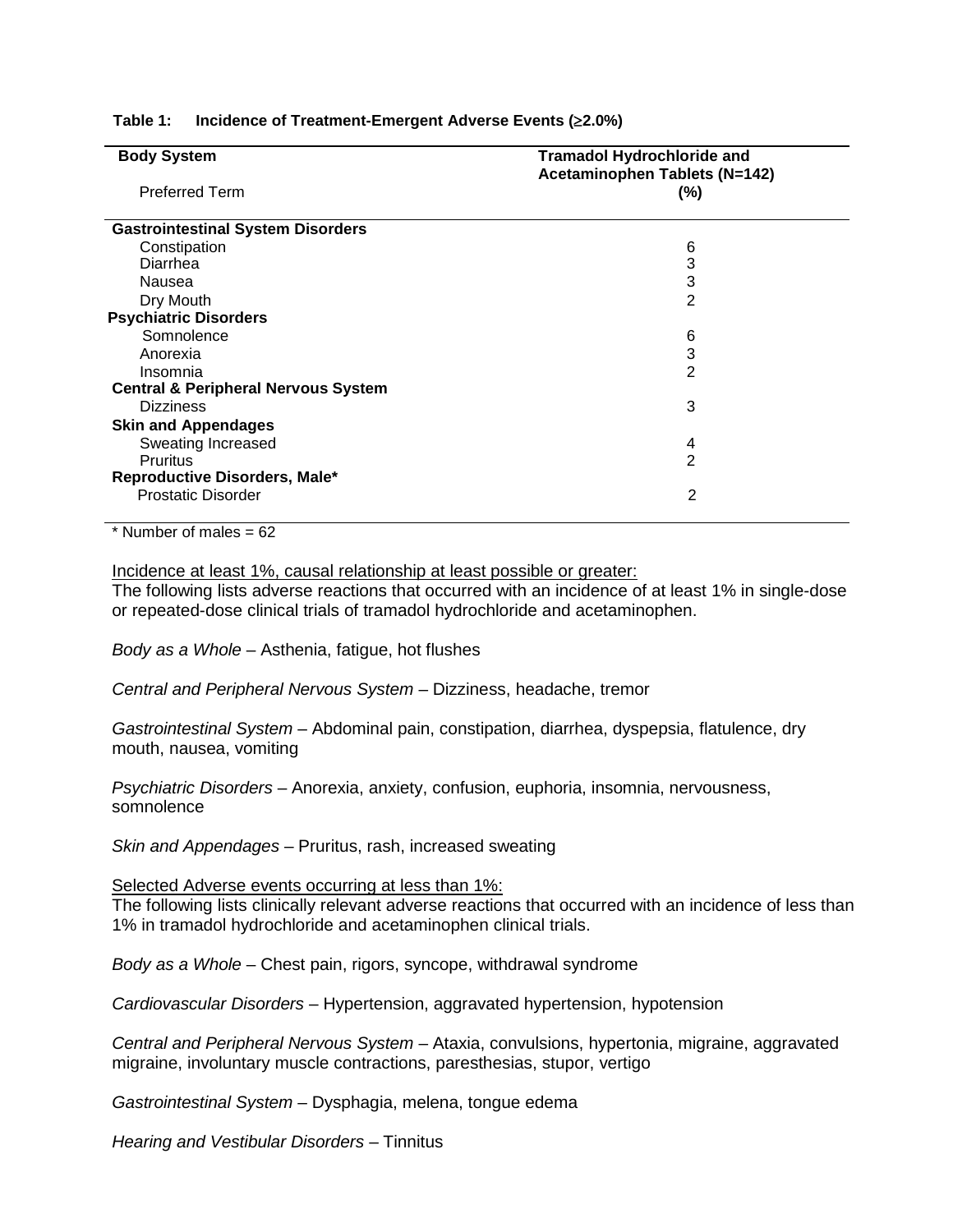*Heart Rate and Rhythm Disorders* – Arrhythmia, palpitation, tachycardia

*Liver and Biliary System* – Hepatic function abnormal

*Metabolic and Nutritional Disorders* – Weight decrease

*Psychiatric Disorders* – Amnesia, depersonalization, depression, drug abuse, emotional lability, hallucination, impotence, paroniria, abnormal thinking

*Red Blood Cell Disorders* – Anemia

*Respiratory System* – Dyspnea

*Urinary System* – Albuminuria, micturition disorder, oliguria, urinary retention

*Vision Disorders* – Abnormal vision

#### <span id="page-14-0"></span>**6.2 Postmarketing Experience**

The following adverse reactions have been identified during post approval use of tramadolcontaining products. Because these reactions are reported voluntarily from a population of uncertain size, it is not always possible to reliably estimate their frequency or establish a causal relationship to drug exposure.

Serotonin syndrome: Cases of serotonin syndrome, a potentially life-threatening condition, have been reported during concomitant use of opioids with serotonergic drugs.

Adrenal insufficiency: Cases of adrenal insufficiency have been reported with opioid use, more often following greater than one month of use.

Anaphylaxis: Anaphylaxis has been reported with ingredients contained in tramadol hydrochloride and acetaminophen.

Androgen deficiency: Cases of androgen deficiency have occurred with chronic use of opioids *[see Clinical Pharmacology [\(12.2\)](#page-27-0)]*.

QT prolongation/torsade de pointes: Cases of QT prolongation and/or torsade de pointes have been reported with tramadol use. Many of these cases were reported in patients taking another drug labeled for QT prolongation, in patients with a risk factor for QT prolongation (e.g., hypokalemia), or in the overdose setting.

#### *Eye disorders* – miosis, mydriasis

*Metabolism and nutrition disorders* – Cases of hypoglycemia have been reported very rarely in patients taking tramadol. Most reports were in patients with predisposing risk factors, including diabetes or renal insufficiency, or in elderly patients.

*Nervous system disorders* – movement disorder, speech disorder

*Psychiatric disorders* – delirium

*Other clinically significant adverse experiences previously reported with tramadol hydrochloride:*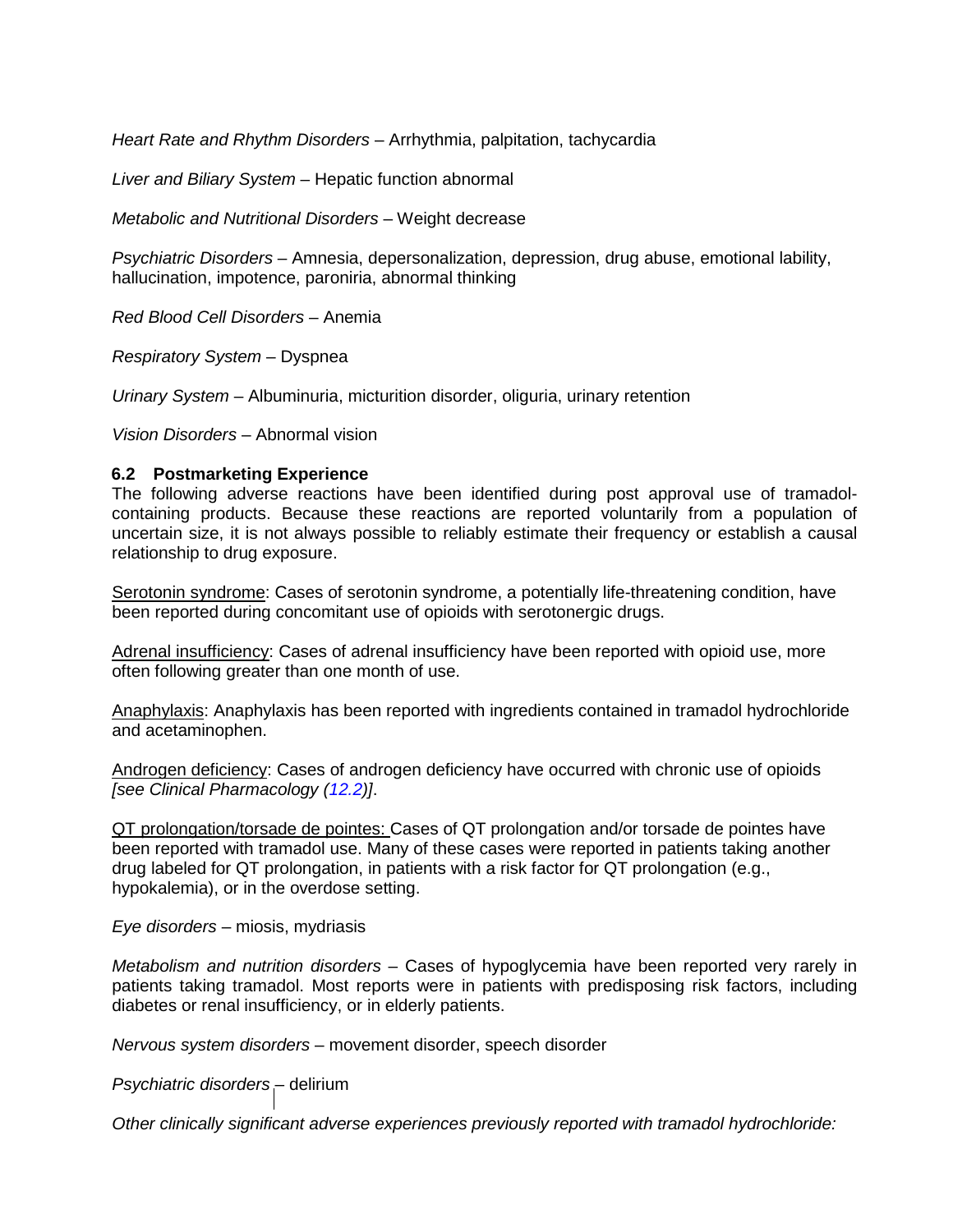Other events which have been reported with the use of tramadol products and for which a causal association has not been determined include: vasodilation, orthostatic hypotension, myocardial ischemia, pulmonary edema, allergic reactions (including anaphylaxis and urticaria, Stevens-Johnson syndrome/TENS), cognitive dysfunction, difficulty concentrating, depression, suicidal tendency, hepatitis, liver failure, and gastrointestinal bleeding. Reported laboratory abnormalities included elevated creatinine and liver function tests. Serotonin syndrome (whose symptoms may include mental status change, hyperreflexia, fever, shivering, tremor, agitation, diaphoresis, seizures, and coma) has been reported with tramadol when used concomitantly with other serotonergic agents such as SSRIs and MAOIs.

## <span id="page-15-0"></span>**7 DRUG INTERACTIONS**

Table 2 includes clinically significant interactions with tramadol hydrochloride and acetaminophen.

| Table 2: Clinically Significant Drug Interactions with Tramadol Hydrochloride and Acetaminophen |  |
|-------------------------------------------------------------------------------------------------|--|
|-------------------------------------------------------------------------------------------------|--|

| <b>Inhibitors of CYP2D6</b> |                                                                                                                                                                                                                                                                                                                                                                                                                                                                                                                                                                                                                                                                                                                                                                                                                                                                                                                                  |
|-----------------------------|----------------------------------------------------------------------------------------------------------------------------------------------------------------------------------------------------------------------------------------------------------------------------------------------------------------------------------------------------------------------------------------------------------------------------------------------------------------------------------------------------------------------------------------------------------------------------------------------------------------------------------------------------------------------------------------------------------------------------------------------------------------------------------------------------------------------------------------------------------------------------------------------------------------------------------|
| Clinical Impact:            | The concomitant use of tramadol hydrochloride and acetaminophen and CYP2D6<br>inhibitors may result in an increase in the plasma concentration of tramadol and a<br>decrease in the plasma concentration of M1, particularly when an inhibitor is added after<br>a stable dose of tramadol hydrochloride and acetaminophen is achieved. Since M1 is a<br>more potent µ-opioid agonist, decreased M1 exposure could result in decreased<br>therapeutic effects, and may result in signs and symptoms of opioid withdrawal in patients<br>who had developed physical dependence to tramadol. Increased tramadol exposure can<br>result in increased or prolonged therapeutic effects and increased risk for serious adverse<br>events including seizures and serotonin syndrome.                                                                                                                                                   |
|                             | After stopping a CYP2D6 inhibitor, as the effects of the inhibitor decline, the tramadol<br>plasma concentration will decrease and the M1 plasma concentration will increase which<br>could increase or prolong therapeutic effects but also increase adverse reactions related<br>to opioid toxicity, and may cause potentially fatal respiratory depression [see Clinical<br>Pharmacology (12.3)].                                                                                                                                                                                                                                                                                                                                                                                                                                                                                                                             |
| Intervention:               | If concomitant use of a CYP2D6 inhibitor is necessary, follow patients closely for adverse<br>reactions including opioid withdrawal, seizures and serotonin syndrome.<br>If a CYP2D6 inhibitor is discontinued, consider lowering tramadol hydrochloride and<br>acetaminophen dosage until stable drug effects are achieved. Follow patients closely for<br>adverse events including respiratory depression and sedation.                                                                                                                                                                                                                                                                                                                                                                                                                                                                                                        |
| Examples                    | Quinidine, fluoxetine, paroxetine and bupropion                                                                                                                                                                                                                                                                                                                                                                                                                                                                                                                                                                                                                                                                                                                                                                                                                                                                                  |
| <b>Inhibitors of CYP3A4</b> |                                                                                                                                                                                                                                                                                                                                                                                                                                                                                                                                                                                                                                                                                                                                                                                                                                                                                                                                  |
| Clinical Impact:            | The concomitant use of tramadol hydrochloride and acetaminophen and CYP3A4<br>inhibitors can increase the plasma concentration of tramadol and may result in a greater<br>amount of metabolism via CYP2D6 and greater levels of M1. Follow patients closely for<br>increased risk of serious adverse events including seizures and serotonin syndrome, and<br>adverse reactions related to opioid toxicity including potentially fatal respiratory<br>depression, particularly when an inhibitor is added after a stable dose of tramadol<br>hydrochloride and acetaminophen is achieved.<br>After stopping a CYP3A4 inhibitor, as the effects of the inhibitor decline, the tramadol<br>plasma concentration will decrease [see Clinical Pharmacology (12.3)], resulting in<br>decreased opioid efficacy and possibly signs and symptoms of opioid withdrawal in<br>patients who had developed physical dependence to tramadol. |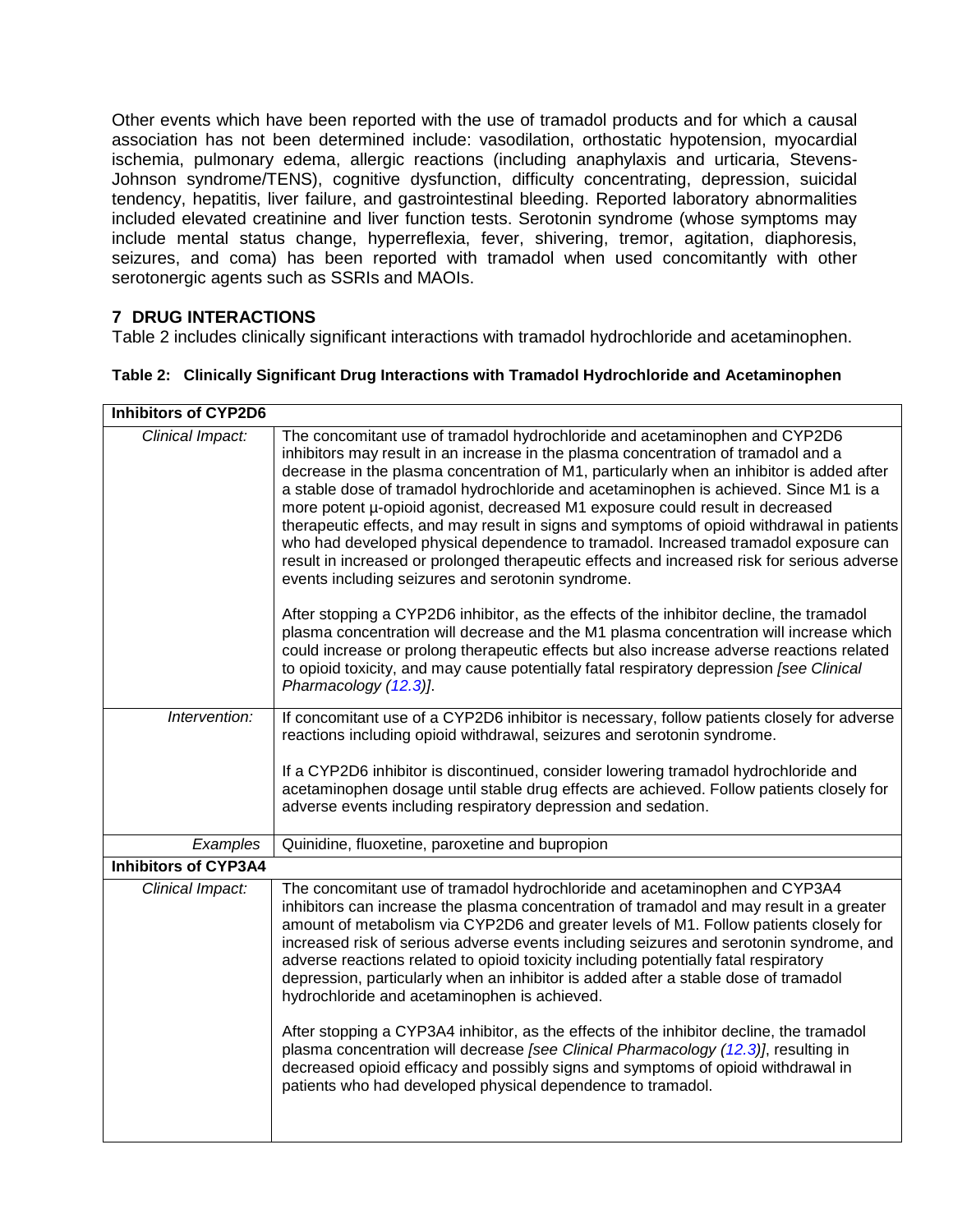| Intervention:             | If concomitant use is necessary, consider dosage reduction of tramadol hydrochloride and<br>acetaminophen until stable drug effects are achieved. Follow patients closely for seizures<br>and serotonin syndrome, and signs of respiratory depression and sedation at frequent<br>intervals.<br>If a CYP3A4 inhibitor is discontinued, consider increasing the tramadol hydrochloride and<br>acetaminophen dosage until stable drug effects are achieved and follow patients for signs |  |  |  |  |  |
|---------------------------|----------------------------------------------------------------------------------------------------------------------------------------------------------------------------------------------------------------------------------------------------------------------------------------------------------------------------------------------------------------------------------------------------------------------------------------------------------------------------------------|--|--|--|--|--|
|                           | and symptoms of opioid withdrawal.                                                                                                                                                                                                                                                                                                                                                                                                                                                     |  |  |  |  |  |
| Examples                  | Macrolide antibiotics (e.g., erythromycin), azole-antifungal agents (e.g. ketoconazole),<br>protease inhibitors (e.g., ritonavir)                                                                                                                                                                                                                                                                                                                                                      |  |  |  |  |  |
| <b>CYP3A4 Inducers</b>    |                                                                                                                                                                                                                                                                                                                                                                                                                                                                                        |  |  |  |  |  |
| Clinical Impact:          | The concomitant use of tramadol hydrochloride and acetaminophen and CYP3A4<br>inducers can decrease the plasma concentration of tramadol [see Clinical Pharmacology<br>(12.3)], resulting in decreased efficacy or onset of a withdrawal syndrome in patients who<br>have developed physical dependence to tramadol.                                                                                                                                                                   |  |  |  |  |  |
|                           | After stopping a CYP3A4 inducer, as the effects of the inducer decline, the tramadol<br>plasma concentration will increase [see Clinical Pharmacology (12.3)], which could<br>increase or prolong both the therapeutic effects and adverse reactions, and may cause<br>serious respiratory depression, seizures and serotonin syndrome.                                                                                                                                                |  |  |  |  |  |
| Intervention:             | If concomitant use is necessary, consider increasing the tramadol hydrochloride and<br>acetaminophen dosage until stable drug effects are achieved. Follow patients for signs of<br>opioid withdrawal.                                                                                                                                                                                                                                                                                 |  |  |  |  |  |
|                           | If a CYP3A4 inducer is discontinued, consider tramadol hydrochloride and<br>acetaminophen dosage reduction and monitor for seizures and serotonin syndrome, and<br>signs of sedation and respiratory depression.                                                                                                                                                                                                                                                                       |  |  |  |  |  |
|                           | Patients taking carbamazepine, a CYP3A4 inducer, may have a significantly reduced<br>analgesic effect of tramadol. Because carbamazepine increases tramadol metabolism<br>and because of the seizure risk associated with tramadol, concomitant administration of<br>tramadol hydrochloride, acetaminophen and carbamazepine is not recommended.                                                                                                                                       |  |  |  |  |  |
| Examples:                 | Rifampin, carbamazepine, phenytoin                                                                                                                                                                                                                                                                                                                                                                                                                                                     |  |  |  |  |  |
|                           | Benzodiazepines and Other Central Nervous System (CNS) Depressants                                                                                                                                                                                                                                                                                                                                                                                                                     |  |  |  |  |  |
| Clinical Impact:          | Due to additive pharmacologic effect, the concomitant use of benzodiazepines or other<br>CNS depressants, including alcohol, can increase the risk of hypotension, respiratory<br>depression, profound sedation, coma, and death.                                                                                                                                                                                                                                                      |  |  |  |  |  |
| Intervention:             | Reserve concomitant prescribing of these drugs for use in patients for whom alternative<br>treatment options are inadequate. Limit dosages and durations to the minimum required.<br>Follow patients closely for signs of respiratory depression and sedation [see Warnings]<br>and Precautions (5.7)].                                                                                                                                                                                |  |  |  |  |  |
| Examples:                 | Benzodiazepines and other sedatives/hypnotics, anxiolytics, tranquilizers, muscle<br>relaxants, general anesthetics, antipsychotics, other opioids, alcohol.                                                                                                                                                                                                                                                                                                                           |  |  |  |  |  |
| <b>Serotonergic Drugs</b> |                                                                                                                                                                                                                                                                                                                                                                                                                                                                                        |  |  |  |  |  |
| Clinical Impact:          | The concomitant use of opioids with other drugs that affect the serotonergic<br>neurotransmitter system has resulted in serotonin syndrome.                                                                                                                                                                                                                                                                                                                                            |  |  |  |  |  |
| Intervention:             | If concomitant use is warranted, carefully observe the patient, particularly during<br>treatment initiation and dose adjustment. Discontinue tramadol hydrochloride and<br>acetaminophen if serotonin syndrome is suspected.                                                                                                                                                                                                                                                           |  |  |  |  |  |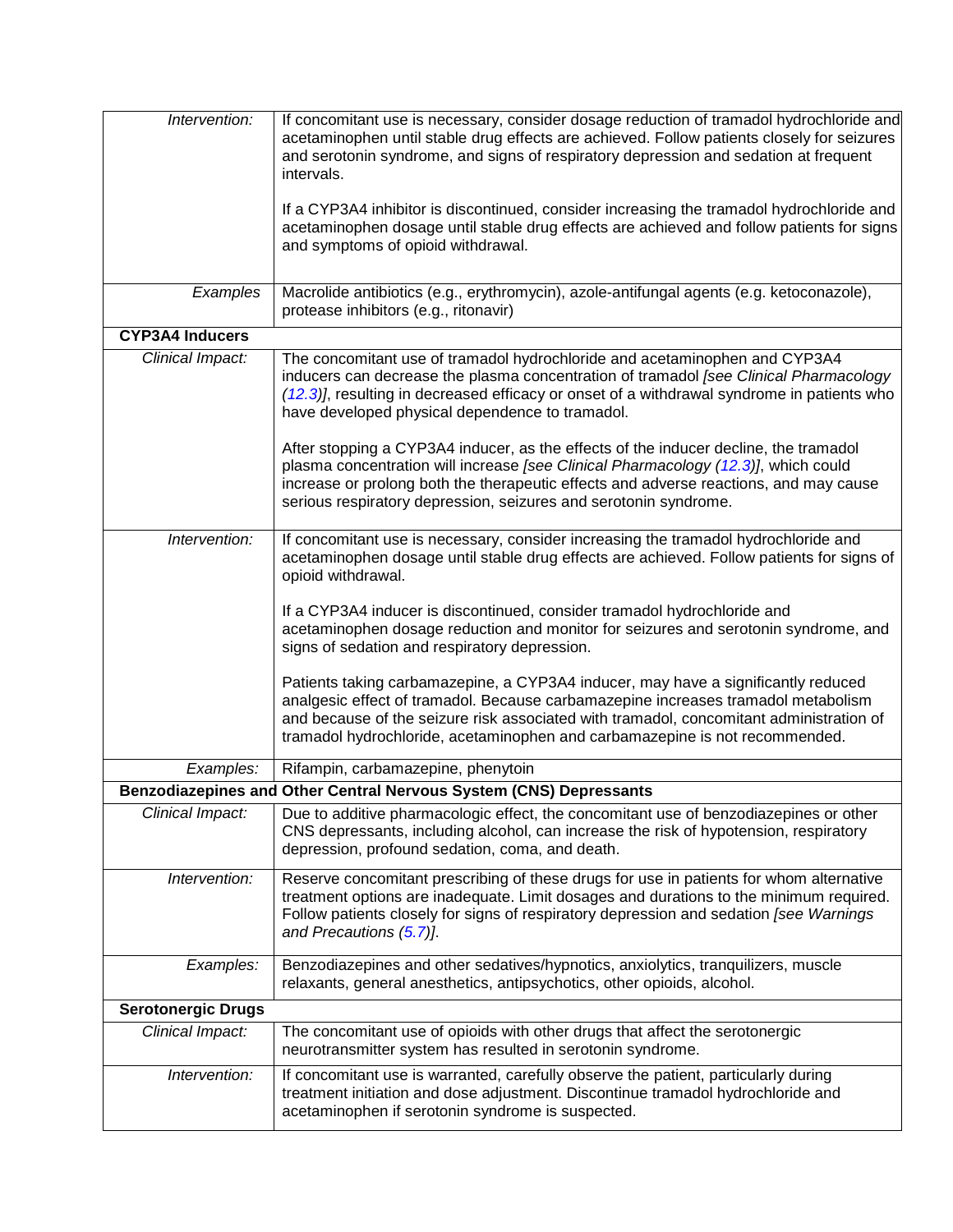| Examples:                                   | Selective serotonin reuptake inhibitors (SSRIs), serotonin and norepinephrine reuptake<br>inhibitors (SNRIs), tricyclic antidepressants (TCAs), triptans, 5-HT3 receptor antagonists,<br>drugs that affect the serotonin neurotransmitter system (e.g., mirtazapine, trazodone,<br>tramadol), monoamine oxidase (MAO) inhibitors (those intended to treat psychiatric<br>disorders and also others, such as linezolid and intravenous methylene blue). |  |  |  |  |
|---------------------------------------------|--------------------------------------------------------------------------------------------------------------------------------------------------------------------------------------------------------------------------------------------------------------------------------------------------------------------------------------------------------------------------------------------------------------------------------------------------------|--|--|--|--|
| <b>Monoamine Oxidase Inhibitors (MAOIs)</b> |                                                                                                                                                                                                                                                                                                                                                                                                                                                        |  |  |  |  |
| Clinical Impact:                            | MAOI interactions with opioids may manifest as serotonin syndrome [see Warnings and<br>Precautions (5.8)] or opioid toxicity (e.g., respiratory depression, coma) [see Warnings<br>and Precautions (5.2)].                                                                                                                                                                                                                                             |  |  |  |  |
| Intervention:                               | Do not use tramadol hydrochloride and acetaminophen in patients taking MAOIs or within<br>14 days of stopping such treatment.                                                                                                                                                                                                                                                                                                                          |  |  |  |  |
| Examples:                                   | phenelzine, tranylcypromine, linezolid                                                                                                                                                                                                                                                                                                                                                                                                                 |  |  |  |  |
|                                             | Mixed Agonist/Antagonist and Partial Agonist Opioid Analgesics                                                                                                                                                                                                                                                                                                                                                                                         |  |  |  |  |
| Clinical Impact:                            | May reduce the analgesic effect of tramadol hydrochloride and acetaminophen and/or<br>precipitate withdrawal symptoms.                                                                                                                                                                                                                                                                                                                                 |  |  |  |  |
| Intervention:                               | Avoid concomitant use.                                                                                                                                                                                                                                                                                                                                                                                                                                 |  |  |  |  |
| Examples:                                   | butorphanol, nalbuphine, pentazocine, buprenorphine                                                                                                                                                                                                                                                                                                                                                                                                    |  |  |  |  |
| <b>Muscle Relaxants</b>                     |                                                                                                                                                                                                                                                                                                                                                                                                                                                        |  |  |  |  |
| Clinical Impact:                            | Tramadol may enhance the neuromuscular blocking action of skeletal muscle relaxants<br>and produce an increased degree of respiratory depression.                                                                                                                                                                                                                                                                                                      |  |  |  |  |
| Intervention:                               | Monitor patients for signs of respiratory depression that may be greater than otherwise<br>expected and decrease the dosage of tramadol hydrochloride and acetaminophen and/or<br>the muscle relaxant as necessary.                                                                                                                                                                                                                                    |  |  |  |  |
| <b>Diuretics</b>                            |                                                                                                                                                                                                                                                                                                                                                                                                                                                        |  |  |  |  |
| Clinical Impact:                            | Opioids can reduce the efficacy of diuretics by inducing the release of antidiuretic<br>hormone.                                                                                                                                                                                                                                                                                                                                                       |  |  |  |  |
| Intervention:                               | Monitor patients for signs of diminished diuresis and/or effects on blood pressure and<br>increase the dosage of the diuretic as needed.                                                                                                                                                                                                                                                                                                               |  |  |  |  |
| <b>Anticholinergic Drugs</b>                |                                                                                                                                                                                                                                                                                                                                                                                                                                                        |  |  |  |  |
| Clinical Impact:                            | The concomitant use of anticholinergic drugs may increase risk of urinary retention and/or<br>severe constipation, which may lead to paralytic ileus.                                                                                                                                                                                                                                                                                                  |  |  |  |  |
| Intervention:                               | Monitor patients for signs of urinary retention or reduced gastric motility when tramadol<br>hydrochloride and acetaminophen is used concomitantly with anticholinergic drugs.                                                                                                                                                                                                                                                                         |  |  |  |  |
| <b>Digoxin</b>                              |                                                                                                                                                                                                                                                                                                                                                                                                                                                        |  |  |  |  |
| Clinical Impact:                            | Post-marketing surveillance of tramadol has revealed rare reports of digoxin toxicity.                                                                                                                                                                                                                                                                                                                                                                 |  |  |  |  |
| Intervention:                               | Follow patients for signs of digoxin toxicity and adjust dosage of digoxin as needed.                                                                                                                                                                                                                                                                                                                                                                  |  |  |  |  |
| <b>Warfarin</b>                             |                                                                                                                                                                                                                                                                                                                                                                                                                                                        |  |  |  |  |
| Clinical Impact:                            | Post-marketing surveillance of tramadol has revealed rare reports of alteration of warfarin<br>effect, including elevation of prothrombin times.                                                                                                                                                                                                                                                                                                       |  |  |  |  |
| Intervention:                               | Monitor the prothrombin time of patients on warfarin for signs of an interaction and adjust<br>the dosage of warfarin as needed.                                                                                                                                                                                                                                                                                                                       |  |  |  |  |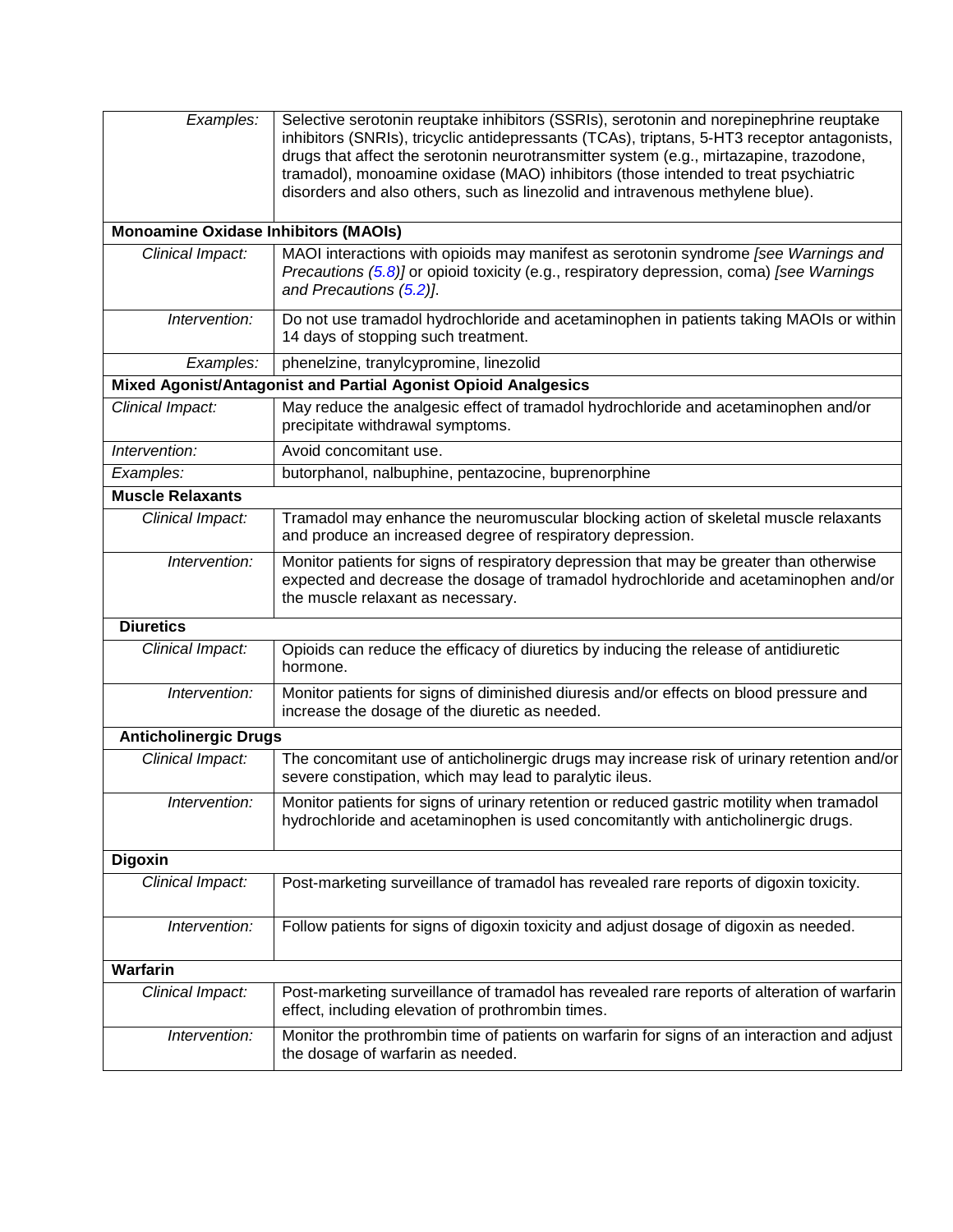## <span id="page-18-1"></span>**8 USE IN SPECIFIC POPULATIONS**

## <span id="page-18-0"></span>**8.1 Pregnancy**

#### Risk Summary

Prolonged use of opioid analgesics during pregnancy may cause neonatal opioid withdrawal syndrome *[see Warnings and Precautions [\(5.4\)](#page-7-0)]*. Available data with tramadol hydrochloride and acetaminophen in pregnant women are insufficient to inform a drug-associated risk for major birth defects and miscarriage.

In animal reproduction studies, the combination of tramadol and acetaminophen decreased fetal weights and increased supernumerary ribs at 1.6 times the maximum recommended human daily dosage (MRHD). In separate animal reproduction studies, tramadol administration alone during organogenesis decreased fetal weights and reduced ossification in mice, rats, and rabbits at 1.4, 0.6, and 3.6 times the maximum recommended human daily dosage (MRHD). Tramadol decreased pup body weight and increased pup mortality at 1.2 and 1.9 times the MRHD.

Reproductive and developmental studies in rats and mice from the published literature identified adverse events at clinically relevant doses with acetaminophen. Treatment of pregnant rats with doses of acetaminophen approximately 1.3 times the maximum human daily dose (MRHD) showed evidence of fetotoxicity and increases in bone variations in the fetuses. In another study, necrosis was observed in the liver and kidney of both pregnant rats and fetuses at doses approximately 1.9 times the MHDD. In mice treated with acetaminophen at doses within the clinical dosing range, cumulative adverse effects on reproduction were seen in a continuous breeding study. A reduction in number of litters of the parental mating pair was observed as well as retarded growth and abnormal sperm in their offspring and reduced birth weight in the next generation *[see Data]*. Based on animal data, advise pregnant women of the potential risk to a fetus.

All pregnancies have a background risk of birth defect, loss, or other adverse outcomes. In the U.S. general population, the estimated background risk of major birth defects and miscarriage in clinically recognized pregnancies is 2 to 4% and 15 to 20%, respectively.

#### Clinical Considerations

#### *Fetal/Neonatal Adverse Reactions*

Prolonged use of opioid analgesics during pregnancy for medical or nonmedical purposes can result in respiratory depression and physical dependence in the neonate and neonatal opioid withdrawal syndrome shortly after birth.

Neonatal opioid withdrawal syndrome presents as irritability, hyperactivity and abnormal sleep pattern, high pitched cry, tremor, vomiting, diarrhea and failure to gain weight. The onset, duration, and severity of neonatal opioid withdrawal syndrome vary based on the specific opioid used, duration of use, timing and amount of last maternal use, and rate of elimination of the drug by the newborn. Observe newborns for symptoms and signs of neonatal opioid withdrawal syndrome and manage accordingly *[see Warnings and Precautions [\(5.4\)](#page-7-0)]*.

Neonatal seizures, neonatal withdrawal syndrome, fetal death and stillbirth have been reported with tramadol hydrochloride during postmarketing.

#### *Labor or Delivery*

Tramadol hydrochloride and acetaminophen tablets are not recommended for use in pregnant women during or immediately prior to labor, when other analgesic techniques are more appropriate. Opioids cross the placenta and may produce respiratory depression and psychophysiologic effects in neonates. An opioid antagonist, such as naloxone, must be available for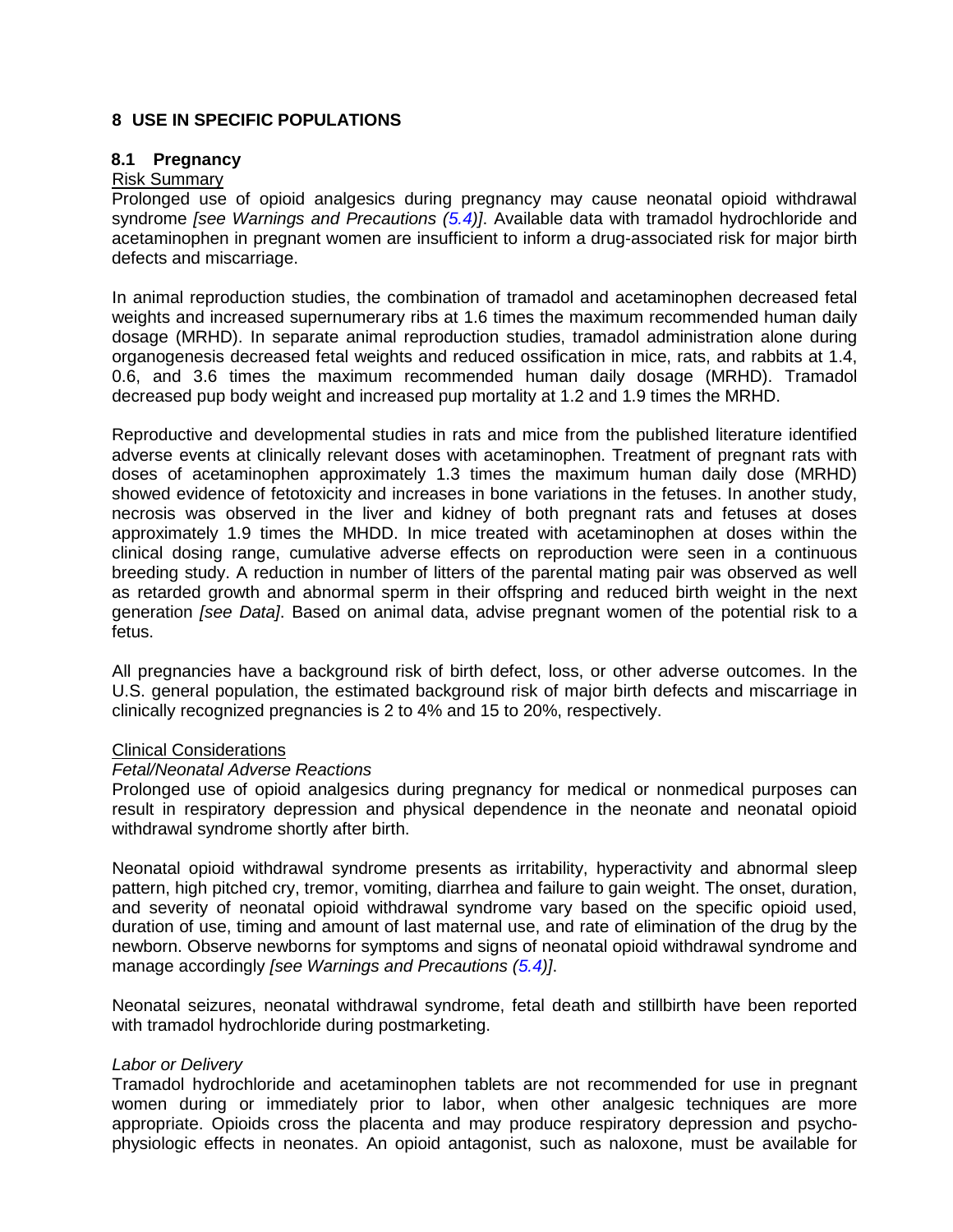reversal of opioid induced respiratory depression in the neonate. Tramadol hydrochloride and acetaminophen is not recommended for use in pregnant women during or immediately prior to labor, when other analgesic techniques are more appropriate. Opioid analgesics, including tramadol hydrochloride and acetaminophen, can prolong labor through actions which temporarily reduce the strength, duration, and frequency of uterine contractions. However, this effect is not consistent and may be offset by an increased rate of cervical dilation, which tends to shorten labor. Monitor neonates exposed to opioid analgesics during labor for signs of excess sedation and respiratory depression.

Tramadol has been shown to cross the placenta. The mean ratio of serum tramadol in the umbilical veins compared to maternal veins was 0.83 for 40 women given tramadol during labor.

The effect of tramadol hydrochloride and acetaminophen, if any, on the later growth, development, and functional maturation of the child is unknown.

#### Data

#### *Animal Data*

No drug-related teratogenic effects were observed in the progeny of rats treated orally with tramadol and acetaminophen. The tramadol/acetaminophen combination product was shown to be embryotoxic and fetotoxic in rats at a maternally toxic dose, 50/434 mg/kg tramadol/acetaminophen (1.6 times the maximum daily human tramadol/acetaminophen dosage), but was not teratogenic at this dose level. Embryo and fetal toxicity consisted of decreased fetal weights and increased supernumerary ribs. Tramadol has been shown to be embryotoxic and fetotoxic in mice, (120 mg/kg), rats (25 mg/kg) and rabbits (75 mg/kg) at maternally toxic dosages, but was not teratogenic at these dose levels. These doses on a mg/m<sup>2</sup> basis are 1.9, 0.8, and 4.9 times the maximum recommended human daily dosage (MRHD) for mouse, rat and rabbit, respectively.

No drug-related teratogenic effects were observed in progeny of mice (up to 140 mg/kg), rats (up to 80 mg/kg) or rabbits (up to 300 mg/kg) treated with tramadol by various routes. Embryo and fetal toxicity consisted primarily of decreased fetal weights, skeletal ossification and increased supernumerary ribs at maternally toxic dose levels. Transient delays in developmental or behavioral parameters were also seen in pups from rat dams allowed to deliver. Embryo and fetal lethality were reported only in one rabbit study at 300 mg/kg, a dose that would cause extreme maternal toxicity in the rabbit. The dosages listed for mouse, rat and rabbit are 2.3, 2.6, and 19 times the MRHD, respectively.

Tramadol alone was evaluated in peri- and post-natal studies in rats. Progeny of dams receiving oral (gavage) dose levels of 50 mg/kg (300 mg/ $m<sup>2</sup>$  or 1.6 times the maximum daily human tramadol dosage) or greater had decreased weights, and pup survival was decreased early in lactation at 80 mg/kg  $(480 \text{ mg/m}^2 \text{ or } 2.6 \text{ times the maximum daily human transmitted.}$ 

Studies in pregnant rats that received oral acetaminophen during organogenesis at doses up to 1.3 times the maximum human daily dose (MHDD = 2.6 grams/day, based on a body surface area comparison) showed evidence of fetotoxicity (reduced fetal weight and length) and a dose- related increase in bone variations (reduced ossification and rudimentary rib changes). Offspring had no evidence of external, visceral, or skeletal malformations.

When pregnant rats received oral acetaminophen throughout gestation at doses of 1.9-times the MHDD (based on a body surface area comparison), areas of necrosis occurred in both the liver and kidney of pregnant rats and fetuses. These effects did not occur in animals that received oral acetaminophen at doses 0.5-times the MHDD, based on a body surface area comparison.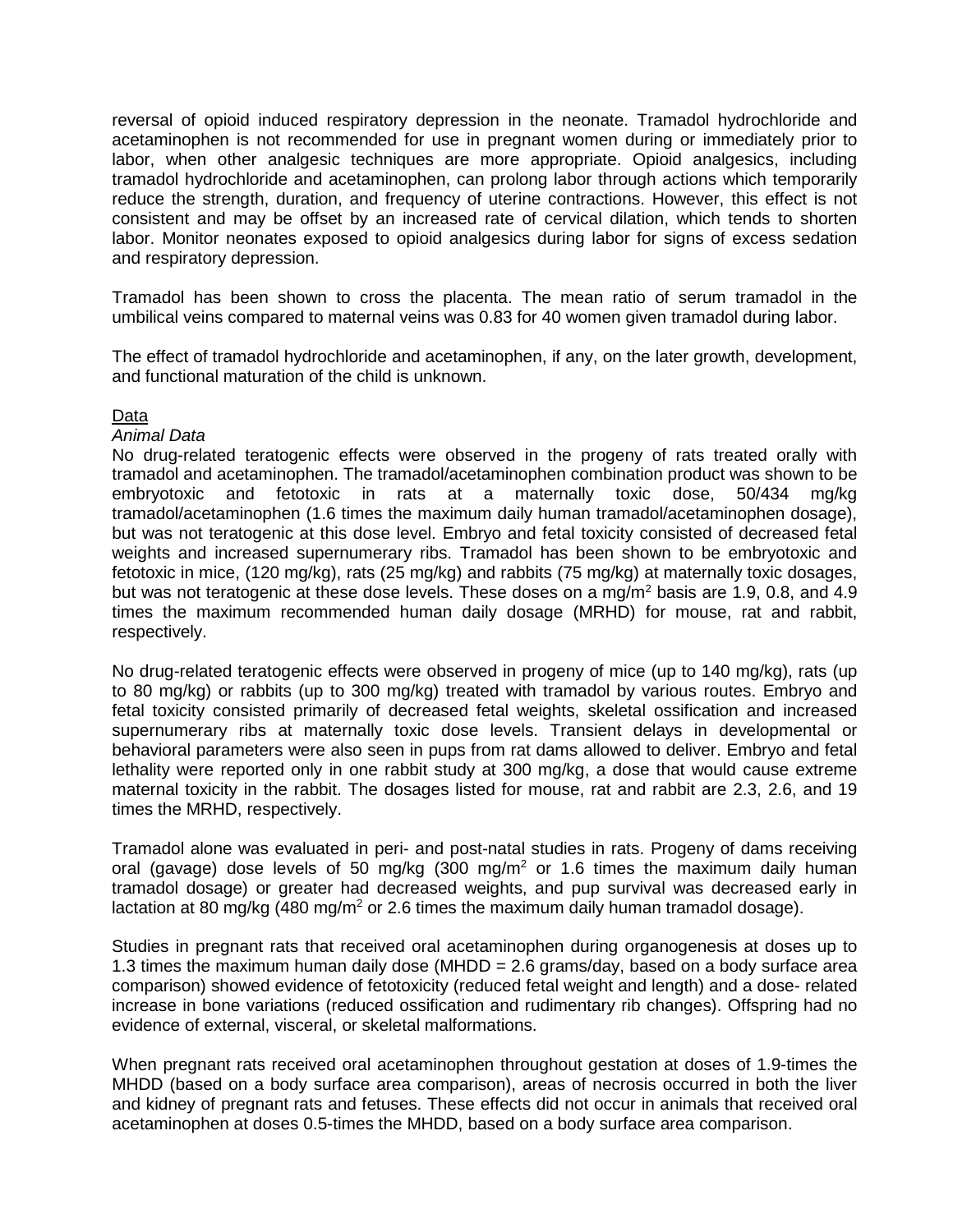In a continuous breeding study, pregnant mice received 0.25, 0.5, or 1.0% acetaminophen via the diet (357, 715, or 1430 mg/kg/day). These doses are approximately 0.7, 1.3, and 2.7 times the MHDD, respectively, based on a body surface area comparison. A dose-related reduction in body weights of fourth and fifth litter offspring of the treated mating pair occurred during lactation and post-weaning at all doses. Animals in the high dose group had a reduced number of litters per mating pair, male offspring with an increased percentage of abnormal sperm, and reduced birth weights in the next generation pups.

## <span id="page-20-0"></span>**8.2 Lactation**

#### Risk Summary

Tramadol hydrochloride and acetaminophen tablets are not recommended for obstetrical preoperative medication or for post-delivery analgesia in nursing mothers because its safety in infants and newborns has not been studied.

Tramadol and its metabolite, *O*-desmethyltramadol (M1), are present in human milk. There is no information on the effects of the drug on the breastfed infant or the effects of the drug on milk production. The M1 metabolite is more potent than tramadol in mu opioid receptor binding *[see Clinical Pharmacology (12.1)].* Published studies have reported tramadol and M1 in colostrum with administration of tramadol to nursing mothers in the early post-partum period. Women who are ultra-rapid metabolizers of tramadol may have higher than expected serum levels of M1, potentially leading to higher levels of M1 in breast milk that can be dangerous in their breastfed infants. In women with normal tramadol metabolism, the amount of tramadol secreted into human milk is low and dose-dependent. Because of the potential for serious adverse reactions, including excess sedation and respiratory depression in a breastfed infant, advise patients that breastfeeding is not recommended during treatment with tramadol hydrochloride and acetaminophen.

#### Clinical Considerations

If infants are exposed to tramadol hydrochloride and acetaminophen through breast milk, they should be monitored for excess sedation and respiratory depression. Withdrawal symptoms can occur in breastfed infants when maternal administration of an opioid analgesic is stopped, or when breast-feeding is stopped.

## Data

Following a single IV 100 mg dose of tramadol, the cumulative excretion in breast milk within 16 hours post dose was 100 mcg of tramadol (0.1% of the maternal dose) and 27 mcg of M1.

## <span id="page-20-1"></span>**8.3 Females and Males of Reproductive Potential**

#### Infertility

Chronic use of opioids may cause reduced fertility in females and males of reproductive potential. It is not known whether these effects on fertility are reversible *[see Adverse Reactions [\(6.2\)](#page-14-0), Clinical Pharmacology [\(12.2\)](#page-27-0), Nonclinical Toxicology [\(13.1\)](#page-31-1)]*.

#### <span id="page-20-2"></span>**8.4 Pediatric Use**

The safety and effectiveness of tramadol hydrochloride and acetaminophen in pediatric patients have not been established.

Life-threatening respiratory depression and death have occurred in children who received tramadol *[see Warnings and Precautions (5.3)]*. In some of the reported cases, these events followed tonsillectomy and/or adenoidectomy, and one of the children had evidence of being an ultra-rapid metabolizer of tramadol (i.e., multiple copies of the gene for cytochrome P450 isoenzyme 2D6). Children with sleep apnea may be particularly sensitive to the respiratory depressant effects of tramadol.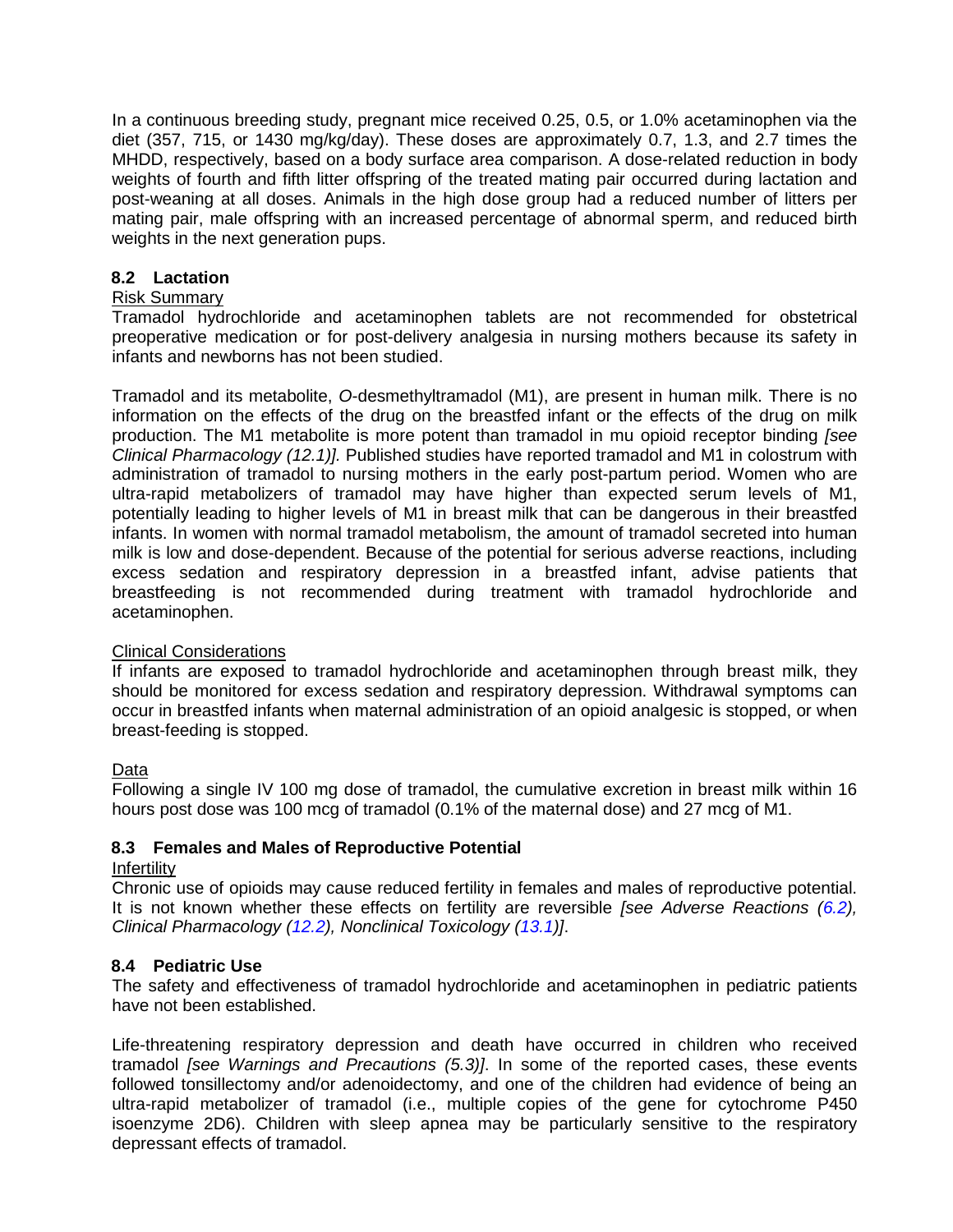Because of the risk of life-threatening respiratory depression and death:

- Tramadol hydrochloride and acetaminophen is contraindicated for all children younger than age 12 years of age *[see Contraindications [\(4\)](#page-4-0)]*.
- Tramadol hydrochloride and acetaminophen is contraindicated for post-operative management in pediatric patients younger than 18 years of age following tonsillectomy and/or adenoidectomy *[see Contraindications [\(4\)](#page-4-0)]*.
- Avoid the use of tramadol hydrochloride and acetaminophen in adolescents 12 to 18 years of age who have other risk factors that may increase their sensitivity to the respiratory depressant effects of tramadol unless the benefits outweigh the risks. Risk factors include conditions associated with hypoventilation such as postoperative status, obstructive sleep apnea, obesity, severe pulmonary disease, neuromuscular disease, and concomitant use of other medications that cause respiratory depression.

## <span id="page-21-0"></span>**8.5 Geriatric Use**

Elderly patients (65 years of age or older) may have increased sensitivity to tramadol. In general, use caution when selecting a dosage for an elderly patient, usually starting at the low end of the dosing range, reflecting the greater frequency of decreased hepatic, renal, or cardiac function and of concomitant disease or other drug therapy.

Respiratory depression is the chief risk for elderly patients treated with opioids, and has occurred after large initial doses were administered to patients who were not opioid-tolerant or when opioids were co-administered with other agents that depress respiration. Titrate the dosage of tramadol hydrochloride and acetaminophen slowly in geriatric patients and monitor closely for signs of central nervous system and respiratory depression *[see Warnings and Precautions [\(5.2\)](#page-5-1)].*

Tramadol and acetaminophen are known to be substantially excreted by the kidney, and the risk of adverse reactions to this drug may be greater in patients with impaired renal function. Because elderly patients are more likely to have decreased renal function, care should be taken in dose selection, and it may be useful to monitor renal function.

## <span id="page-21-1"></span>**8.6 Hepatic Impairment**

The pharmacokinetics and tolerability of tramadol hydrochloride and acetaminophen in patients with impaired hepatic function have not been studied. Based on information using tramadol immediate-release tablets in subjects with advanced cirrhosis of the liver, tramadol exposure was higher and half-lives of tramadol and active metabolite M1 were longer than in subjects with normal hepatic function *[see Clinical Pharmacology [\(12.3\)](#page-28-0)].*

As tramadol and acetaminophen are both extensively metabolized by the liver, the use of tramadol hydrochloride and acetaminophen in patients with hepatic impairment is not recommended *[see Warnings and Precautions [\(5.6\)](#page-8-1)]*.

## <span id="page-21-2"></span>**8.7 Renal Impairment**

The pharmacokinetics and tolerability of tramadol hydrochloride and acetaminophen in patients with renal impairment has not been studied. Based on studies using tramadol extended-release tablets, the excretion of tramadol and metabolite M1 is reduced in patients with creatinine clearance of less than 30 mL/min. In patients with creatinine clearances of less than 30 mL/min, it is recommended that the dosage of tramadol hydrochloride and acetaminophen not exceed 2 tablets every 12 hours *[see Dosage and Administration [\(2.2\)](#page-4-1)]*. The total amount of tramadol and M1 removed during a 4 hour dialysis period is less than 7% of the administered dose based on studies using tramadol alone. Monitor closely for signs of respiratory depression, sedation, and hypotension.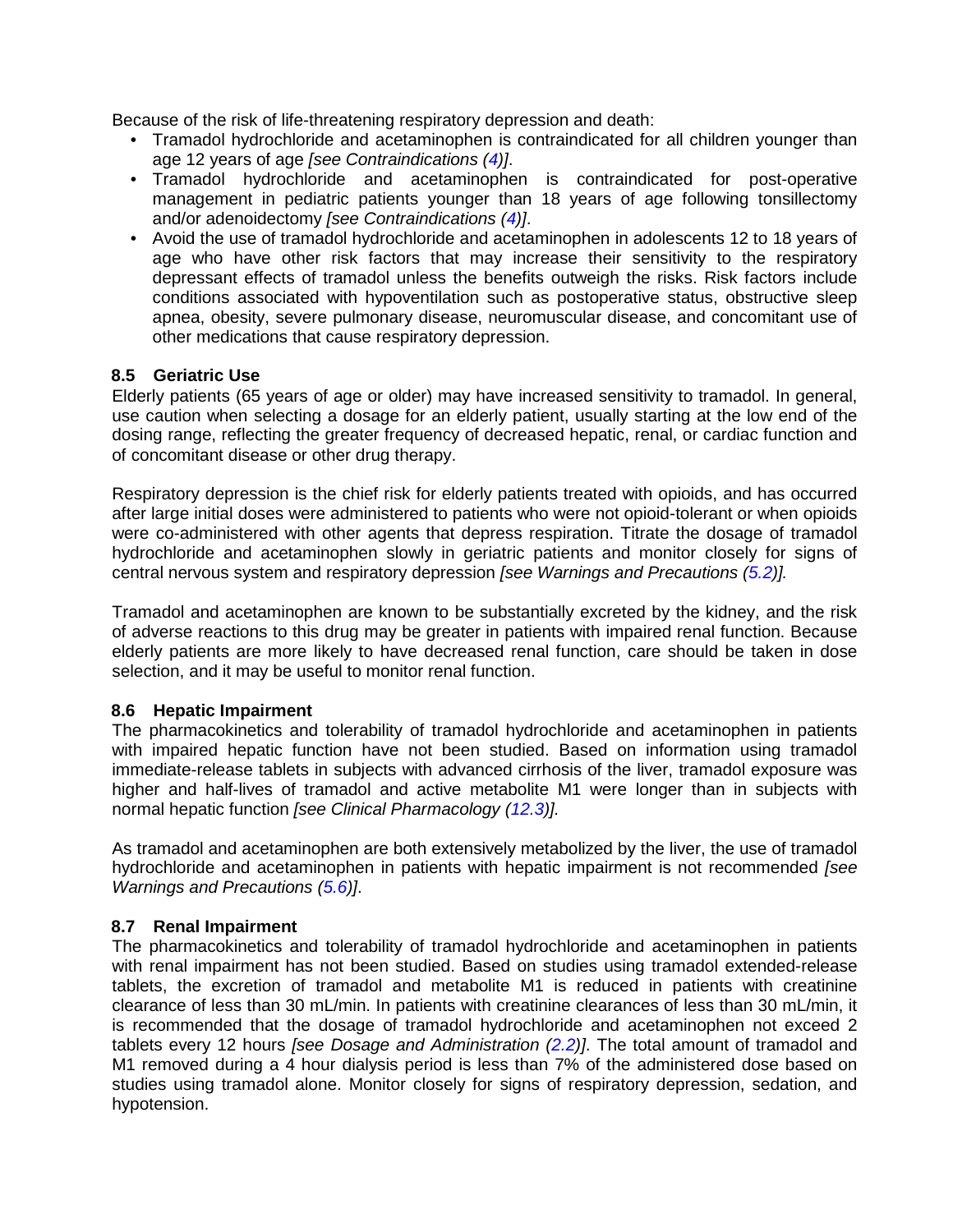## <span id="page-22-0"></span>**8.8 Sex**

Tramadol clearance was 20% higher in female subjects compared to males in four Phase 1 studies of tramadol hydrochloride and acetaminophen in 50 male and 34 female healthy subjects. The clinical significance of this difference is unknown.

## <span id="page-22-1"></span>**9 DRUG ABUSE AND DEPENDENCE**

## <span id="page-22-2"></span>**9.1 Controlled Substance**

Tramadol hydrochloride and acetaminophen tablets contain tramadol, a Schedule IV controlled substance.

## <span id="page-22-3"></span>**9.2 Abuse**

Tramadol hydrochloride and acetaminophen tablets contains tramadol, a substance with a high potential for abuse similar to other opioids and can be abused and is subject to misuse, addiction, and criminal diversion *[see Warnings and Precautions [\(5.1\)](#page-5-0)]*.

All patients treated with opioids require careful monitoring for signs of abuse and addiction, since use of opioid analgesic products carries the risk of addiction even under appropriate medical use.

Prescription drug abuse is the intentional non-therapeutic use of a prescription drug, even once, for its rewarding psychological or physiological effects.

Drug addiction is a cluster of behavioral, cognitive, and physiological phenomena that develop after repeated substance use and includes: a strong desire to take the drug, difficulties in controlling its use, persisting in its use despite harmful, or potentially harmful, consequences, a higher priority given to drug use than to other activities and obligations, increased tolerance, and sometimes a physical withdrawal.

"Drug seeking" behavior is very common in persons with substance use disorders. Drug seeking tactics include emergency calls or visits near the end of office hours, refusal to undergo appropriate examination, testing or referral, repeated "loss" of prescriptions, tampering with prescriptions, and reluctance to provide prior medical records or contact information for other treating physician(s). "Doctor shopping" (visiting multiple prescribers) to obtain additional prescriptions is common among drug abusers and people suffering from untreated addiction. Preoccupation with achieving adequate pain relief can be appropriate behavior in a patient with poor pain control.

Abuse and addiction are separate and distinct from physical dependence and tolerance. Health care providers should be aware that addiction may not be accompanied by concurrent tolerance and symptoms of physical dependence in all addicts. In addition, abuse of opioids can occur in the absence of true addiction.

Tramadol hydrochloride and acetaminophen, like other opioids, can be diverted for non-medical use into illicit channels of distribution. Careful record-keeping of prescribing information, including quantity, frequency, and renewal requests, as required by state and federal law, is strongly advised.

Proper assessment of the patient, proper prescribing practices, periodic re-evaluation of therapy, and proper dispensing and storage are appropriate measures that help to limit abuse of opioid drugs.

Risks Specific to Abuse of Tramadol Hydrochloride and Acetaminophen Tablets Tramadol hydrochloride and acetaminophen tablets are for oral use only. Abuse of tramadol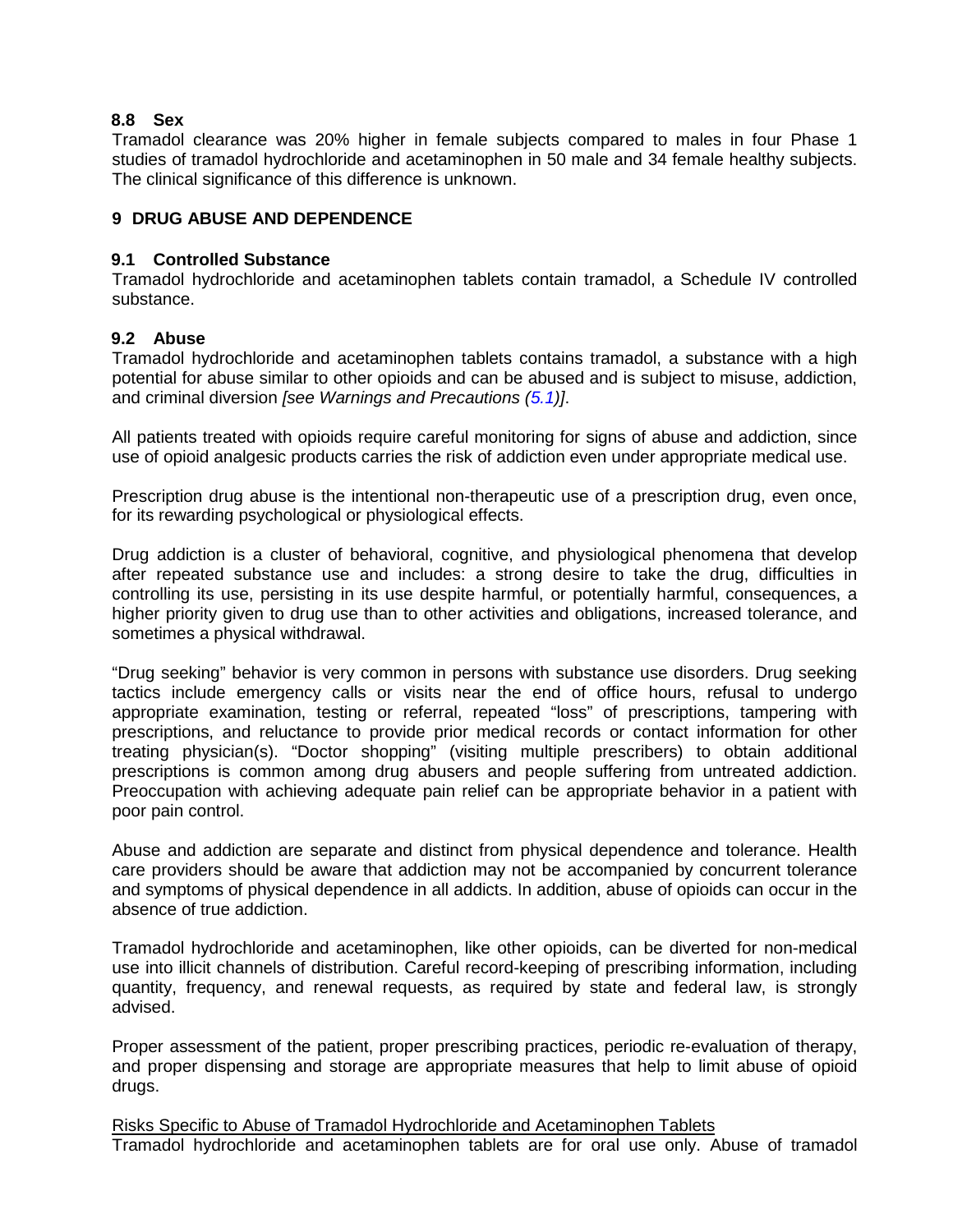hydrochloride and acetaminophen poses a risk of overdose and death. The risk is increased with concurrent abuse of tramadol hydrochloride and acetaminophen with alcohol and other central nervous system depressants.

Parenteral drug abuse is commonly associated with transmission of infectious diseases such as hepatitis and HIV.

## <span id="page-23-0"></span>**9.3 Dependence**

Both tolerance and physical dependence can develop during chronic opioid therapy. Tolerance is the need for increasing doses of opioids to maintain a defined effect such as analgesia (in the absence of disease progression or other external factors). Tolerance may occur to both the desired and undesired effects of drugs, and may develop at different rates for different effects.

Physical dependence results in withdrawal symptoms after abrupt discontinuation or a significant dosage reduction of a drug. Withdrawal also may be precipitated through the administration of drugs with opioid antagonist activity (e.g., naloxone, nalmefene), mixed agonist/antagonist analgesics (e.g., pentazocine, butorphanol, nalbuphine), or partial agonists (e.g., buprenorphine). Physical dependence may not occur to a clinically significant degree until after several days to weeks of continued opioid usage.

Tramadol hydrochloride and acetaminophen should not be abruptly discontinued in a physically dependent patient *[see Dosage and Administration [\(2.4\)](#page-4-3)]*. If tramadol hydrochloride and acetaminophen is abruptly discontinued in a physically-dependent patient, a withdrawal syndrome may occur. Some or all of the following can characterize this syndrome: restlessness, lacrimation, rhinorrhea, yawning, perspiration, chills, myalgia, and mydriasis. Other signs and symptoms also may develop, including irritability, anxiety, backache, joint pain, weakness, abdominal cramps, insomnia, nausea, anorexia, vomiting, diarrhea, or increased blood pressure, respiratory rate, or heart rate.

Infants born to mothers physically dependent on opioids will also be physically dependent and may exhibit respiratory difficulties and withdrawal signs *[see Use in Specific Populations [\(8.1\)](#page-18-0)]*.

#### <span id="page-23-1"></span>**10 OVERDOSAGE**

#### Clinical Presentation

Tramadol hydrochloride and acetaminophen is a combination drug. The clinical presentation of overdose may include the signs and symptoms of tramadol toxicity, acetaminophen toxicity or both. The initial symptoms of tramadol overdosage may include respiratory depression and/or seizures. The initial symptoms seen within the first 24 hours following an acetaminophen overdose are: anorexia, nausea, vomiting, malaise, pallor and diaphoresis.

#### *Tramadol*

Acute overdosage with tramadol can be manifested by respiratory depression, somnolence progressing to stupor or coma, skeletal muscle flaccidity, cold and clammy skin, constricted pupils, and, in some cases, pulmonary edema, bradycardia, QT prolongation, hypotension, partial or complete airway obstruction, atypical snoring, seizures, and death. Marked mydriasis rather than miosis may be seen with hypoxia in overdose situations.

Deaths due to overdose have been reported with abuse and misuse of tramadol *[see Warnings and Precautions [\(5.1\)](#page-5-0)]*. Review of case reports has indicated that the risk of fatal overdose is further increased when tramadol is abused concurrently with alcohol or other CNS depressants, including other opioids.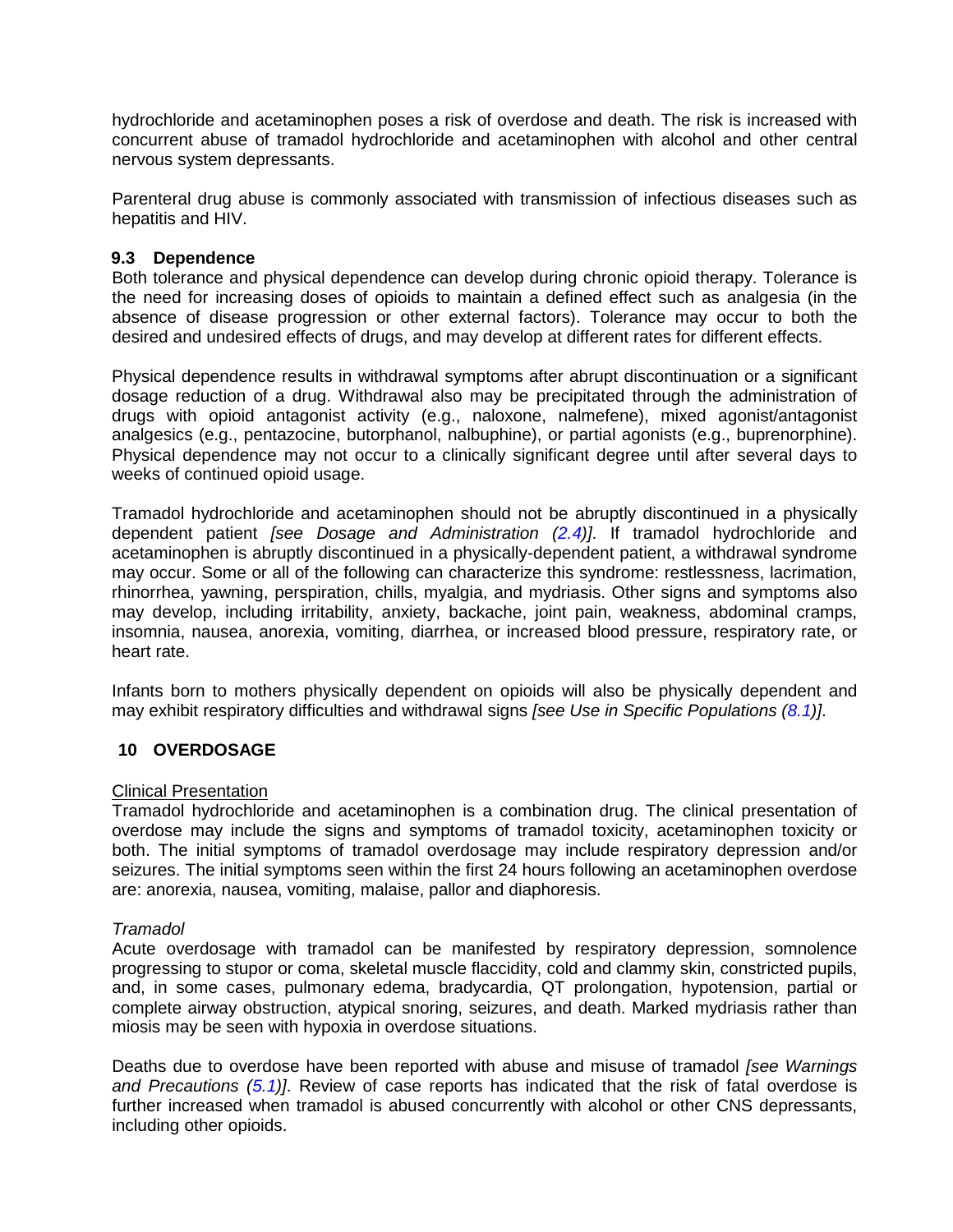#### *Acetaminophen*

In acute acetaminophen overdosage, dose-dependent, potentially fatal hepatic necrosis is the most serious adverse effect. Renal tubular necrosis, hypoglycemic coma, and thrombocytopenia also occur. Plasma acetaminophen levels > 300 mcg/mL at 4 hours after oral ingestion were associated with hepatic damage in 90% of patients; minimal hepatic damage is anticipated if plasma levels at 4 hours are < 150 mcg/mL or < 37.5 mcg/mL at 12 hours after ingestion. Early symptoms following a potentially hepatotoxic overdose may include: nausea, vomiting, diaphoresis, and general malaise. Clinical and laboratory evidence of hepatic toxicity may not be apparent until 48 to 72 hours post-ingestion.

#### Treatment of Overdose

A single or multiple drug overdose with tramadol and acetaminophen is a potentially lethal polydrug overdose, and consultation with a regional poison control center is recommended. Immediate treatment includes support of cardiorespiratory function and measures to reduce drug absorption. Oxygen, intravenous fluids, vasopressors, assisted ventilation, and other supportive measures should be employed as indicated.

#### *Tramadol*

In case of overdose, priorities are the re-establishment of a patent and protected airway and institution of assisted or controlled ventilation, if needed. Employ other supportive measures (including oxygen and vasopressors) in the management of circulatory shock and pulmonary edema as indicated. Cardiac arrest or arrhythmias will require advanced life-support techniques.

The opioid antagonists, naloxone or nalmefene, are specific antidotes to respiratory depression resulting from opioid overdose.

For clinically significant respiratory or circulatory depression secondary to tramadol overdose, administer an opioid antagonist. Opioid antagonists should not be administered in the absence of clinically significant respiratory or circulatory depression secondary to tramadol overdose.

While naloxone will reverse some, but not all, symptoms caused by overdosage with tramadol, the risk of seizures is also increased with naloxone administration. In animals, convulsions following the administration of toxic doses of tramadol hydrochloride and acetaminophen could be suppressed with barbiturates or benzodiazepines but were increased with naloxone. Naloxone administration did not change the lethality of an overdose in mice. Hemodialysis is not expected to be helpful in an overdose because it removes less than 7% of the administered dose in a 4-hour dialysis period.

Because the duration of opioid reversal is expected to be less than the duration of action of tramadol in tramadol hydrochloride and acetaminophen tablets, carefully monitor the patient until spontaneous respiration is reliably re-established. If the response to an opioid antagonist is suboptimal or only brief in nature, administer additional antagonist as directed by the product's prescribing information.

In an individual physically dependent on opioids, administration of the recommended usual dosage of the antagonist will precipitate an acute withdrawal syndrome. The severity of the withdrawal symptoms experienced will depend on the degree of physical dependence and the dose of the antagonist administered. If a decision is made to treat serious respiratory depression in the physically dependent patient, administration of the antagonist should be begun with care and by titration with smaller than usual doses of the antagonist.

#### *Acetaminophen*

If an acetaminophen overdose is suspected, obtain a serum acetaminophen assay as soon as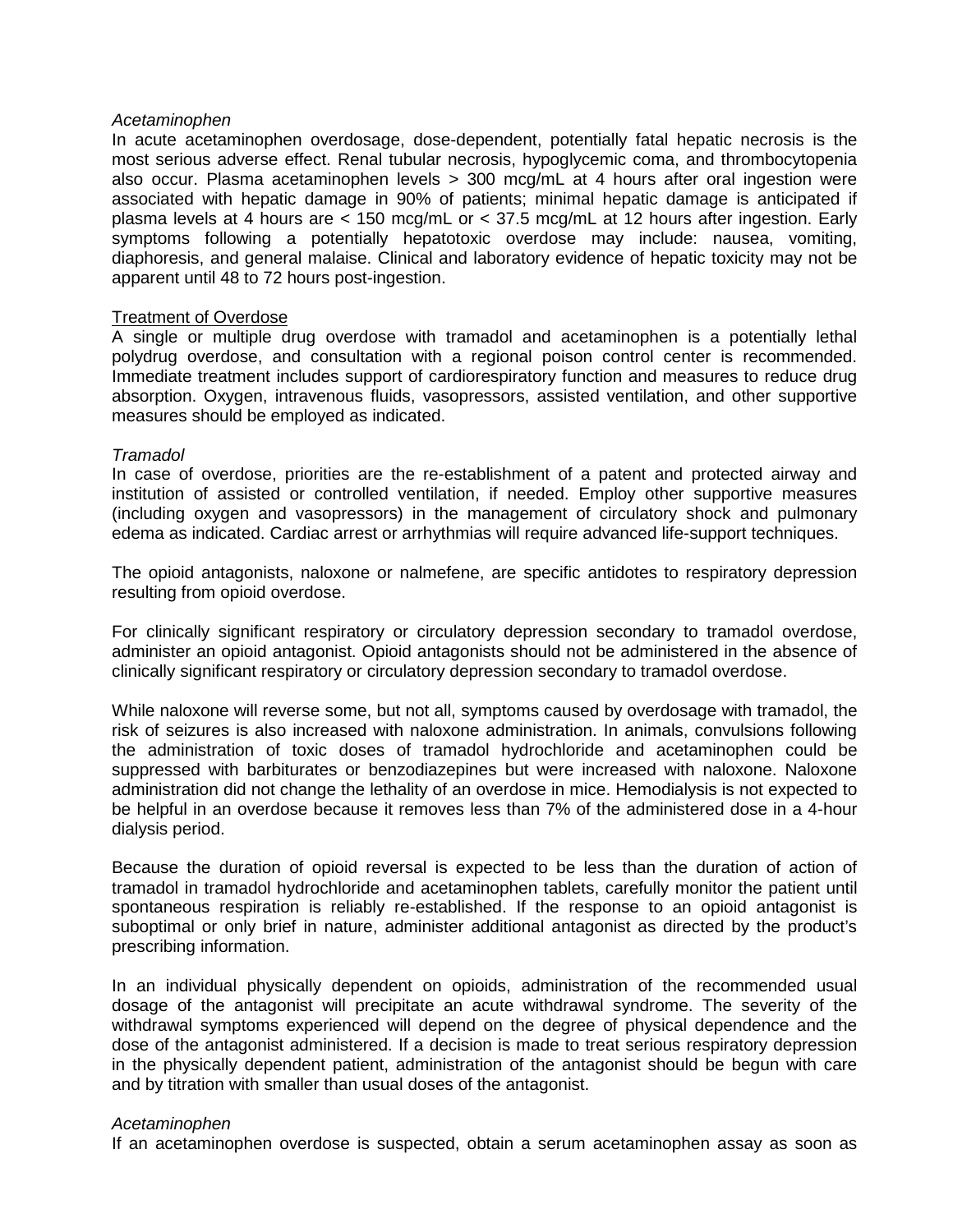possible, but no sooner than 4 hours following oral ingestion. Obtain liver function studies initially and repeat at 24-hour intervals. Administer the antidote N-acetylcysteine (NAC) as early as possible. As a guide to treatment of acute ingestion, the acetaminophen level can be plotted against time since oral ingestion on a nomogram Rumack-Matthew). The lower toxic line on the nomogram is equivalent to 150 mcg/mL at 4 hours and 37.5 mcg/mL at 12 hours. If serum level is above the lower line, administer the entire course of NAC treatment. Withhold NAC therapy if the acetaminophen level is below the lower line.

Gastric decontamination with activated charcoal should be administered just prior to Nacetylcysteine (NAC) to decrease systemic absorption if acetaminophen ingestion is known or suspected to have occurred within a few hours of presentation. Serum acetaminophen levels should be obtained immediately if the patient presents 4 hours or more after ingestion to assess potential risk of hepatotoxicity; acetaminophen levels drawn less than 4 hours post-ingestion may be misleading. To obtain the best possible outcome, NAC should be administered as soon as possible where impending or evolving liver injury is suspected. Intravenous NAC may be administered when circumstances preclude oral administration.

Vigorous supportive therapy is required in severe intoxication. Procedures to limit the continuing absorption of the drug must be readily performed since the hepatic injury is dose-dependent and occurs early in the course of intoxication.

## <span id="page-25-0"></span>**11 DESCRIPTION**

Tramadol hydrochloride and acetaminophen tablets, USP combine two analgesics, tramadol 37.5 mg and acetaminophen 325 mg.

The chemical name for tramadol hydrochloride is (±) *cis* -2-[(dimethylamino)methyl]-1-(3 methoxyphenyl) cyclohexanol hydrochloride. Its structural formula is:



The molecular weight of tramadol hydrochloride is 299.84 g/mol. Tramadol hydrochloride is a white, bitter, crystalline, and odorless powder.

The chemical name for acetaminophen is *N* –acetyl-  $p$  –aminophenol. Its structural formula is: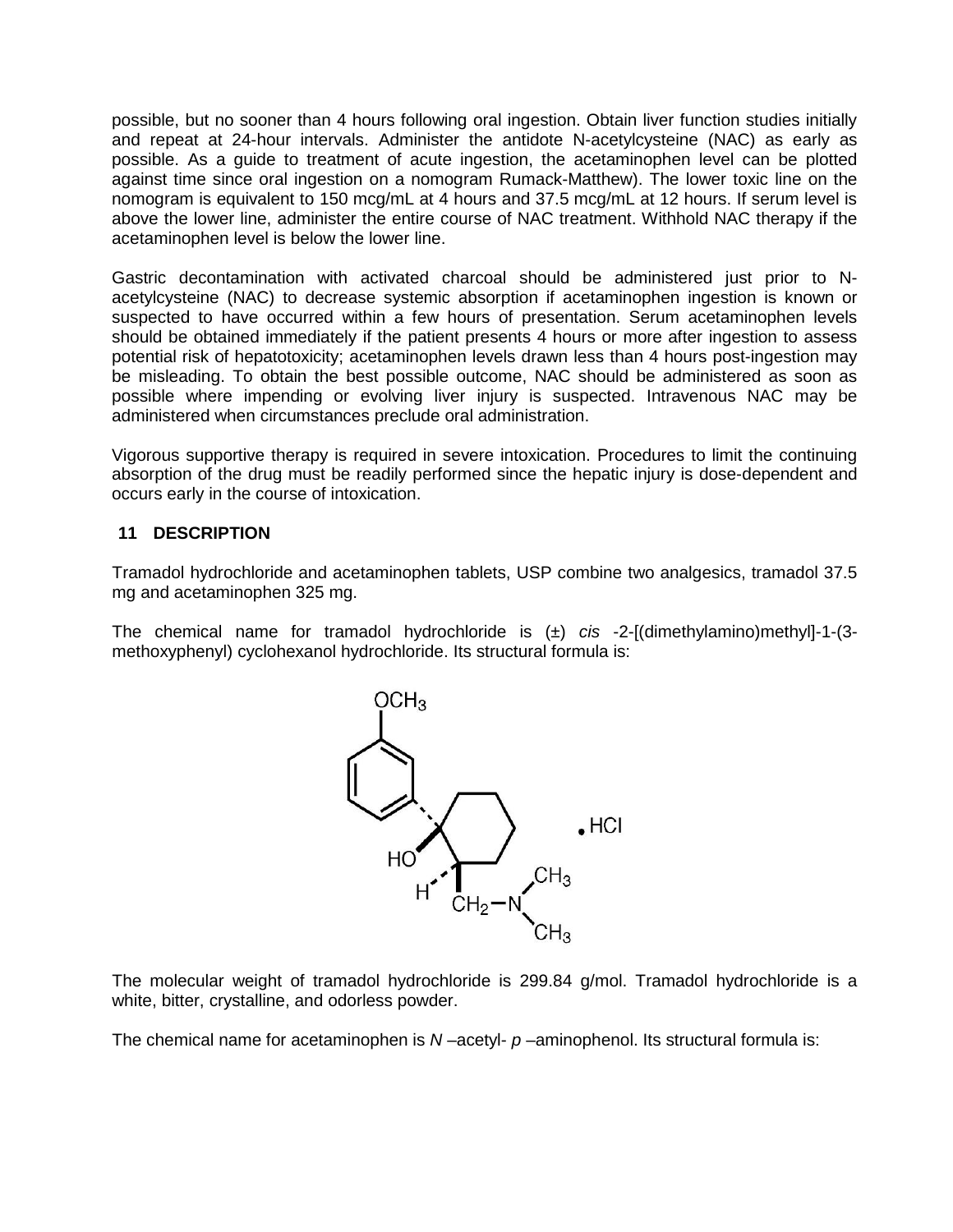

The molecular weight of acetaminophen is 151.16 g/mol. Acetaminophen is an analgesic and antipyretic agent which occurs as a white, odorless, crystalline powder, possessing a slightly bitter taste.

Tramadol hydrochloride and acetaminophen tablets, USP contain 37.5 mg tramadol hydrochloride and 325 mg acetaminophen and are yellow in color. Inactive ingredients in the tablet are croscarmellose sodium, ferric oxide yellow, hydroxypropyl cellulose, hypromellose, microcrystalline cellulose, polyethylene glycol, povidone, pregelatinized starch, stearic acid and titanium dioxide.

Meets USP Dissolution Test 2.

## <span id="page-26-0"></span>**12 CLINICAL PHARMACOLOGY**

The following information is based on studies of tramadol alone or acetaminophen alone, except where otherwise noted:

## <span id="page-26-1"></span>**12.1 Mechanism of Action**

Tramadol hydrochloride and acetaminophen tablets contain tramadol, an opioid agonist and inhibitor of norepinephrine and serotonin re-uptake, and acetaminophen. Although the mode of action of tramadol is not completely understood, the analgesic effect of tramadol is believed to be due to both binding to µ-opioid receptors and weak inhibition of reuptake of norepinephrine and serotonin.

Opioid activity of tramadol is due to both low affinity binding of the parent compound and higher affinity binding of the *O*-demethylated metabolite M1 to µ-opioid receptors. In animal models, M1 is up to 6 times more potent than tramadol in producing analgesia and 200 times more potent in  $\mu$ opioid binding. Tramadol-induced analgesia is only partially antagonized by the opiate antagonist naloxone in several animal tests. The relative contribution of both tramadol and M1 to human analgesia is dependent upon the plasma concentrations of each compound *[see Clinical Pharmacology [\(12.3\)](#page-28-0)]*.

Tramadol has been shown to inhibit reuptake of norepinephrine and serotonin *in vitro*, as have some other opioid analgesics. These mechanisms may contribute independently to the overall analgesic profile of tramadol.

Acetaminophen is a non-opioid, non-salicylate analgesic. The site and mechanism for the analgesic effect of acetaminophen has not been determined but is thought to primarily involve central actions.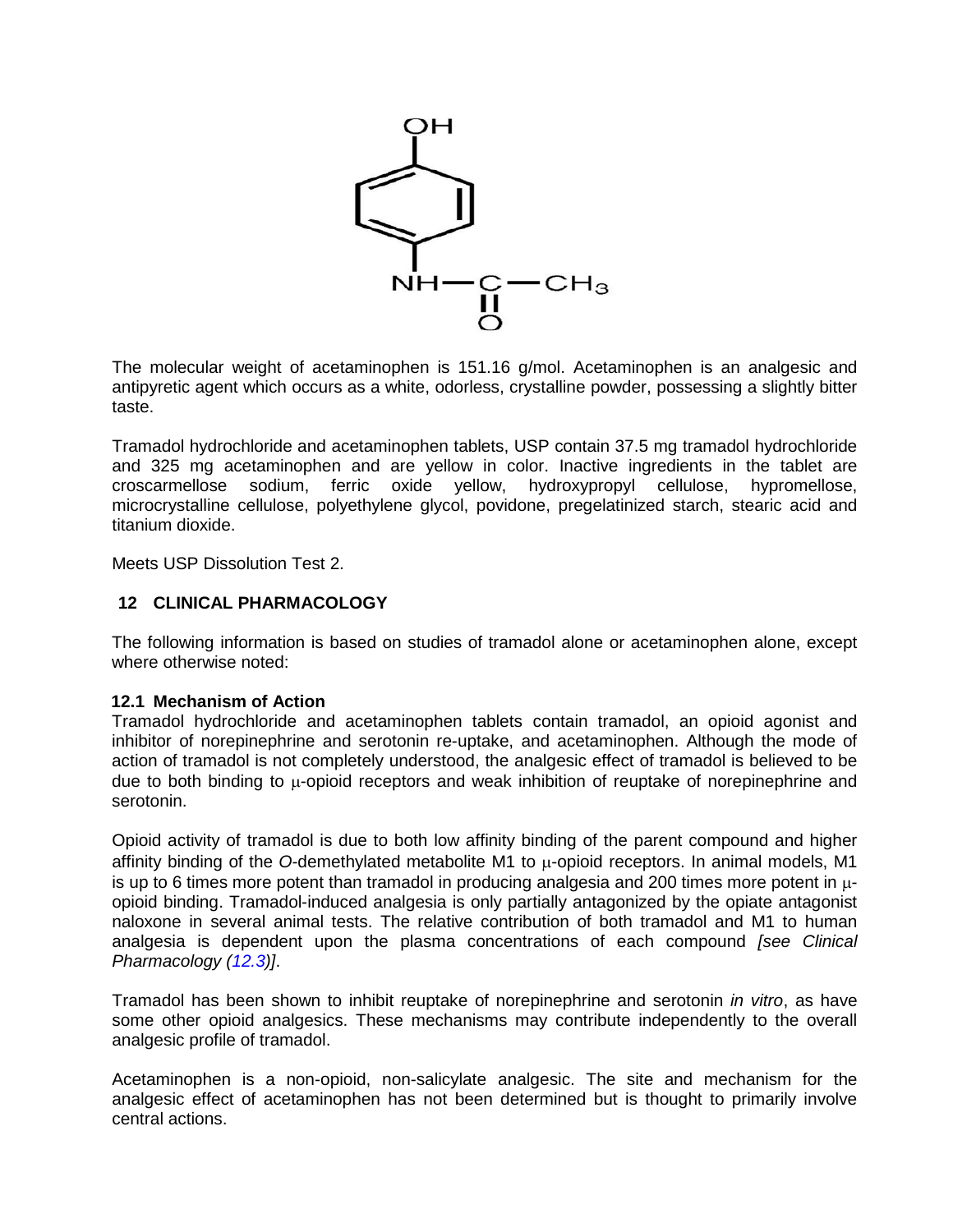#### <span id="page-27-0"></span>**12.2 Pharmacodynamics**

## **Effects on the Central Nervous System**

Tramadol produces respiratory depression by direct action on brain stem respiratory centers. The respiratory depression involves a reduction in the responsiveness of the brain stem respiratory centers to both increases in carbon dioxide tension and electrical stimulation.

Tramadol causes miosis, even in total darkness. Pinpoint pupils are a sign of opioid overdose but are not pathognomonic (e.g., pontine lesions of hemorrhagic or ischemic origins may produce similar findings). Marked mydriasis rather than miosis may be seen due to hypoxia in overdose situations.

#### Effects on the Gastrointestinal Tract and Other Smooth Muscle

Tramadol causes a reduction in motility associated with an increase in smooth muscle tone in the antrum of the stomach and duodenum. Digestion of food in the small intestine is delayed and propulsive contractions are decreased. Propulsive peristaltic waves in the colon are decreased, while tone may be increased to the point of spasm resulting in constipation. Other opioid-induced effects may include a reduction in biliary and pancreatic secretions, spasm of sphincter of Oddi, and transient elevations in serum amylase.

#### Effects on the Cardiovascular System

Tramadol produces peripheral vasodilation which may result in orthostatic hypotension or syncope. Manifestations of histamine release and/or peripheral vasodilation may include pruritus, flushing, red eyes, sweating, and/or orthostatic hypotension.

The effect of oral tramadol on the QTcF interval was evaluated in a double-blind, randomized, four-way crossover, placebo-and positive-(moxifloxacin) controlled study in 68 adult male and female healthy subjects. At a 600 mg/day dose (1.5-fold the maximum immediate-release daily dose), the study demonstrated no significant effect on the QTcF interval.

## Effects on the Endocrine System

Opioids inhibit the secretion of adrenocorticotropic hormone (ACTH), cortisol, and luteinizing hormone (LH) in humans *[see Warnings and Precautions [\(5.11\)](#page-10-1), Adverse Reactions [\(6.2\)](#page-14-0)]*. They also stimulate prolactin, growth hormone (GH) secretion, and pancreatic secretion of insulin and glucagon.

Chronic use of opioids may influence the hypothalamic-pituitary-gonadal axis, leading to androgen deficiency that may manifest as low libido, impotence, erectile dysfunction, amenorrhea, or infertility. The causal role of opioids in the clinical syndrome of hypogonadism is unknown because the various medical, physical, lifestyle, and psychological stressors that may influence gonadal hormone levels have not been adequately controlled for in studies conducted to date *[see Adverse Reactions [\(6.2\)](#page-14-0)]*.

#### Effects on the Immune System

Opioids have been shown to have a variety of effects on components of the immune system in *in vitro* and animal models. The clinical significance of these findings is unknown. Overall, the effects of opioids appear to be modestly immunosuppressive.

## Concentration–Efficacy Relationships

The minimum effective analgesic concentration will vary widely among patients, especially among patients who have been previously treated with potent opioid agonists. The minimum effective analgesic concentration of tramadol for any individual patient may increase over time due to an increase in pain, the development of a new pain syndrome and/or the development of analgesic tolerance *[see Dosage and Administration [\(2.1\)](#page-3-2)]*.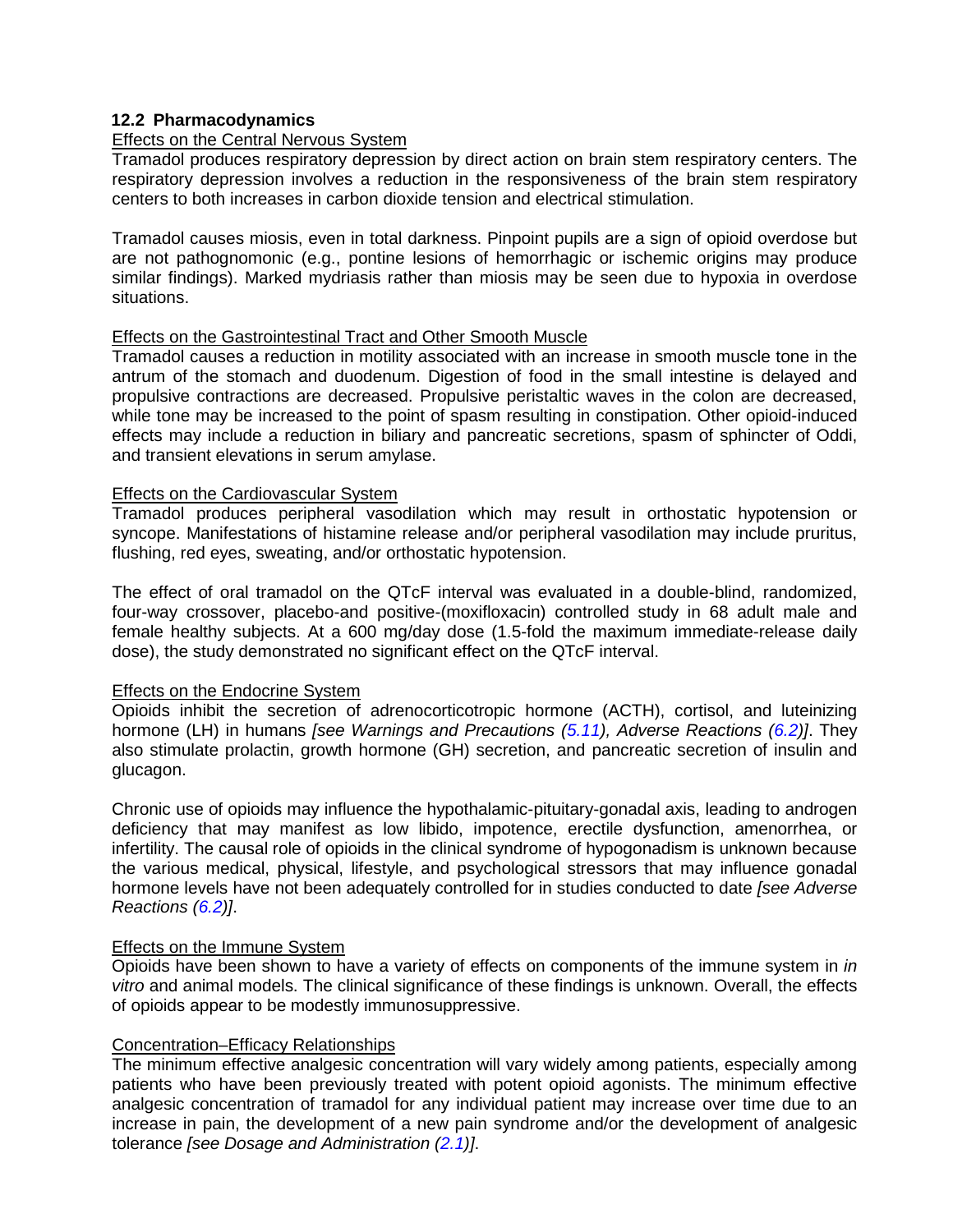#### Concentration–Adverse Reaction Relationships

There is a relationship between increasing tramadol plasma concentration and increasing frequency of dose-related opioid adverse reactions such as nausea, vomiting, CNS effects, and respiratory depression. In opioid-tolerant patients, the situation may be altered by the development of tolerance to opioid-related adverse reactions *[see Dosage and Administration [\(2.1,](#page-3-2) [2.2\)](#page-4-1)]*.

#### <span id="page-28-0"></span>**12.3 Pharmacokinetics**

Tramadol is administered as a racemate and both the [-] and [+] forms of both tramadol and M1 are detected in the circulation.

#### **Absorption**

The absolute bioavailability of tramadol from tramadol hydrochloride and acetaminophen tablets has not been determined. Tramadol has a mean absolute bioavailability of approximately 75% following administration of a single 100 mg oral dose of ULTRAM tablets. The mean peak plasma concentration of racemic tramadol and M1 after administration of two tramadol hydrochloride and acetaminophen tablets occurs at approximately two and three hours, respectively, post-dose.

The pharmacokinetics of plasma tramadol and acetaminophen following oral administration of one tramadol hydrochloride and acetaminophen tablet are shown in Table 3. Tramadol has a slower absorption and longer half-life when compared to acetaminophen.

| Tramadol and M1 and Acetaminophen Following A Single Oral Dose Of One<br>Tramadol/Acetaminophen Combination Tablet (37.5 mg/325 mg) in Volunteers |      |              |      |            |        |       |               |       |     |               |
|---------------------------------------------------------------------------------------------------------------------------------------------------|------|--------------|------|------------|--------|-------|---------------|-------|-----|---------------|
| <b>Parameter</b> <sup>a</sup>                                                                                                                     |      | (+)-Tramadol |      | 7-Tramadol | (+)-M1 |       | (-)-M1        |       |     | acetaminophen |
| $C_{\text{max}}$ (ng/mL)                                                                                                                          | 64.3 | (9.3)        | 55.5 | (8.1)      | 10.9   | (5.7) | 12.8          | (4.2) | 4.2 | (0.8)         |
| $t$ max $(h)$                                                                                                                                     | 1.8  | (0.6)        | 1.8  | (0.7)      | 2.1    | (0.7) | $2.2^{\circ}$ | (0.7) | 0.9 | (0.7)         |
| $CL/F$ (mL/min)                                                                                                                                   | 588  | '226)        | 736  | (244)      |        | -     |               |       | 365 | (84)          |
| $t_{1/2}$ (h)                                                                                                                                     | 5.1  | (1.4)        | 4.7  | (1.2)      | 7.8    | (3.0) | 6.2           | (1.6) | 2.5 | (0.6)         |

**Table 3: Summary of Mean (±SD) Pharmacokinetic Parameters of the (+)- and (-) Enantiomers of** 

a For acetaminophen, C<sub>max</sub> was measured as mcg/mL.

A single-dose pharmacokinetic study of tramadol hydrochloride and acetaminophen in volunteers showed no drug interactions between tramadol and acetaminophen.

Upon multiple oral dosing to steady state, however, the bioavailability of tramadol and metabolite M1 was lower for the combination tablets compared to tramadol administered alone. The decrease in AUC was 14% for (+)-tramadol, 10.4% for (-)-tramadol, 11.9% for (+)-M1, and 24.2% for (-)-M1. The cause of this reduced bioavailability is not clear.

Peak plasma concentrations of acetaminophen occur within one hour and are not affected by coadministration with tramadol. Following single- or multiple-dose administration of tramadol hydrochloride and acetaminophen, no significant change in acetaminophen pharmacokinetics was observed when compared to acetaminophen given alone.

## Food Effect

When tramadol hydrochloride and acetaminophen was administered with food, the time to peak plasma concentration was delayed for approximately 35 minutes for tramadol and almost one hour for acetaminophen. However, peak plasma concentrations, and the extents of absorption, of tramadol and acetaminophen were not affected. The clinical significance of this difference is unknown.

## **Distribution**

The volume of distribution of tramadol was 2.6 and 2.9 L/kg in male and female subjects, respectively, following a 100 mg intravenous dose. The binding of tramadol to human plasma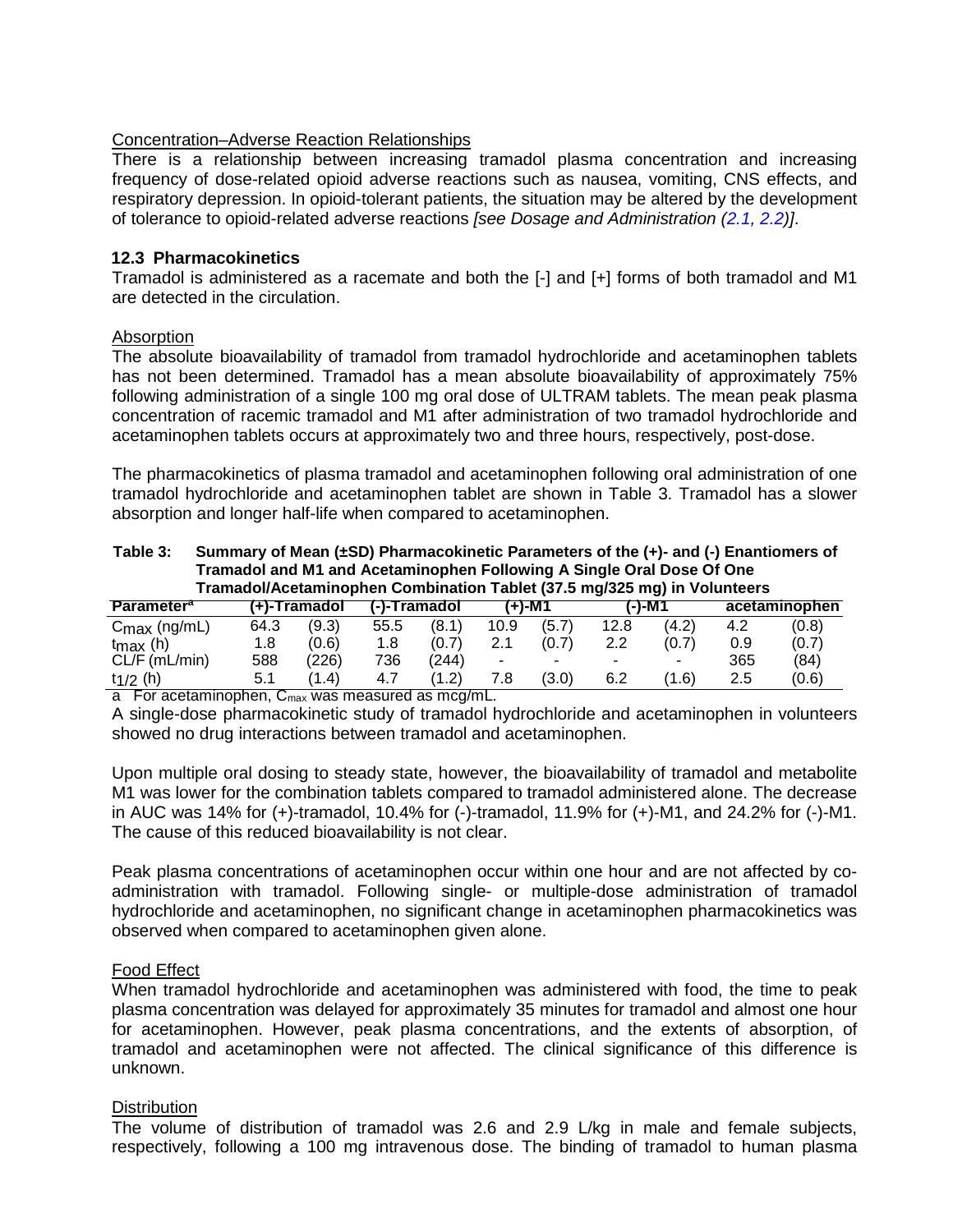proteins is approximately 20% and binding also appears to be independent of concentration up to 10 mcg/mL. Saturation of plasma protein binding occurs only at concentrations outside the clinically relevant range.

Acetaminophen appears to be widely distributed throughout most body tissues except fat. Its apparent volume of distribution is about 0.9 L/kg. A relative small portion (~20%) of acetaminophen is bound to plasma protein.

#### **Elimination**

Tramadol is eliminated primarily through metabolism by the liver and the metabolites are eliminated primarily by the kidneys. The mean (SD) apparent total clearance of tramadol after a single 37.5 mg dose is 588 (226) mL/min for the  $(+)$  isomer and 736 (244) mL/min for the  $(-)$ isomer. The plasma elimination half-lives of racemic tramadol and M1 are approximately 5 to 6 and 7 hours, respectively, after administration of tramadol hydrochloride and acetaminophen. The apparent plasma elimination half-life of racemic tramadol increased to 7 to 9 hours upon multiple dosing of tramadol hydrochloride and acetaminophen.

The half-life of acetaminophen is about 2 to 3 hours in adults. It is somewhat shorter in children and somewhat longer in neonates and in cirrhotic patients. Acetaminophen is eliminated from the body primarily by formation of glucuronide and sulfate conjugates in a dose dependent manner.

#### *Metabolism*

Following oral administration, tramadol is extensively metabolized by a number of pathways, including CYP2D6 and CYP3A4, as well as by conjugation of parent and metabolites. The major metabolic pathways appear to be *N*- and *O*-demethylation and glucuronidation or sulfation in the liver. Metabolite M1 (*O*-desmethyltramadol) is pharmacologically active in animal models. Formation of M1 is dependent on CYP2D6 and as such is subject to inhibition, which may affect the therapeutic response *[see Drug Interactions [\(7\)](#page-15-0)]*.

Approximately 7% of the population has reduced activity of the CYP2D6 isoenzyme of cytochrome P450. These individuals are "poor metabolizers" of debrisoquine, dextromethorphan, and tricyclic antidepressants, among other drugs. Based on a population PK analysis of Phase 1 studies in healthy subjects, concentrations of tramadol were approximately 20% higher in "poor metabolizers" versus "extensive metabolizers," while M1 concentrations were 40% lower. *In vitro* drug interaction studies in human liver microsomes indicate that inhibitors of CYP2D6 such as fluoxetine and its metabolite norfluoxetine, amitriptyline, and quinidine inhibit the metabolism of tramadol to various degrees. The full pharmacological impact of these alterations in terms of either efficacy or safety is unknown.

Acetaminophen is primarily metabolized in the liver by first-order kinetics and involves three principal separate pathways:

- a) conjugation with glucuronide;
- b) conjugation with sulfate; and
- c) oxidation via the cytochrome, P450-dependent, mixed-function oxidase enzyme pathway to form a reactive intermediate metabolite, which conjugates with glutathione and is then further metabolized to form cysteine and mercapturic acid conjugates. The principal cytochrome P450 isoenzyme involved appears to be CYP2E1, with CYP1A2 and CYP3A4 as additional pathways.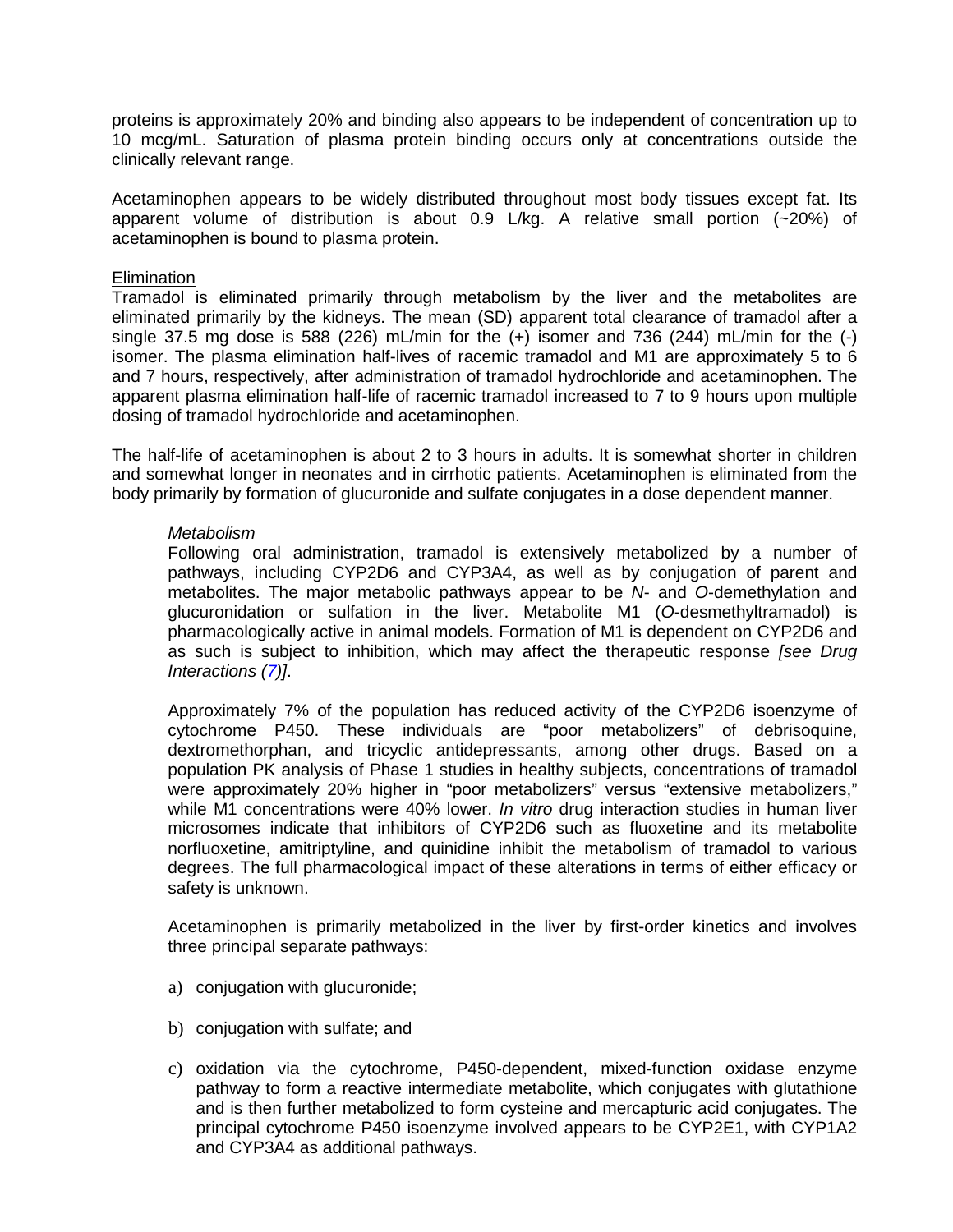In adults, the majority of acetaminophen is conjugated with glucuronic acid and, to a lesser extent, with sulfate. These glucuronide-, sulfate-, and glutathione-derived metabolites lack biologic activity. In premature infants, newborns, and young infants, the sulfate conjugate predominates.

#### *Excretion*

Approximately 30% of the tramadol dose is excreted in the urine as unchanged drug, whereas 60% of the dose is excreted as metabolites.

Less than 9% of acetaminophen is excreted unchanged in the urine.

#### Special Populations

#### *Hepatic Impairment*

Pharmacokinetics of tramadol was studied in patients with mild or moderate hepatic impairment after receiving multiple doses of tramadol extended-release 100 mg. The exposure of (+)-and (-) tramadol was similar in mild and moderate hepatic impairment patients in comparison to patients with normal hepatic function. However, exposure of  $(+)$ - and  $(-)$ -M1 decreased  $\sim$ 50% with increased severity of the hepatic impairment (from normal to mild and moderate). The pharmacokinetics of tramadol after the administration of tramadol extended-release has not been studied in patients with severe hepatic impairment. After the administration of tramadol immediaterelease tablets to patients with advanced cirrhosis of the liver, tramadol area under the plasma concentration time curve was larger and the tramadol and M1 half-lives were longer than subjects with normal hepatic function *[see Use in Specific Populations [\(8.6\)](#page-21-1)].*

#### *Renal Impairment*

Impaired renal function results in a decreased rate and extent of excretion of tramadol and its active metabolite, M1. The pharmacokinetics of tramadol were studied in patients with mild or moderate renal impairment after receiving multiple doses of tramadol extended-release 100 mg. There is no consistent trend observed for tramadol exposure related to renal function in patients with mild (CLcr: 50 to 80 mL/min) or moderate (CLcr: 30 to 50 mL/min) renal impairment in comparison to patients with normal renal function. However, exposure of M1 increased 20 to 40% with increased severity of the renal impairment (from normal to mild and moderate). Tramadol extended-release has not been studied in patients with severe renal impairment (CLcr < 30 mL/min). The total amount of tramadol and M1 removed during a 4-hour dialysis period is less than 7% of the administered dose *[see Dosage and Administration [\(2.3\)](#page-4-2), Use in Specific Populations [\(8.7\)](#page-21-2)]*.

#### *Geriatric Population*

A population pharmacokinetic analysis of data obtained from a clinical trial in patients with chronic pain treated with tramadol hydrochloride and acetaminophen, which included 55 patients between 65 and 75 years of age and 19 patients over 75 years of age, showed no significant changes in the pharmacokinetics of tramadol and acetaminophen in elderly patients with normal renal and hepatic function *[see Use in Specific Populations [\(8.5\)](#page-21-0)]*

#### *Sex*

Tramadol clearance was 20% higher in female subjects compared to males on four Phase 1 studies of tramadol hydrochloride and acetaminophen in 50 male and 34 female healthy subjects.

#### *Poor / Extensive Metabolizers, CYP2D6*

The formation of the active metabolite, M1, is mediated by CYP2D6. Approximately 7% of the population has reduced activity of the CYP2D6 isoenzyme of cytochrome P-450. These individuals are "poor metabolizers" of debrisoquine, dextromethorphan, and tricyclic antidepressants, among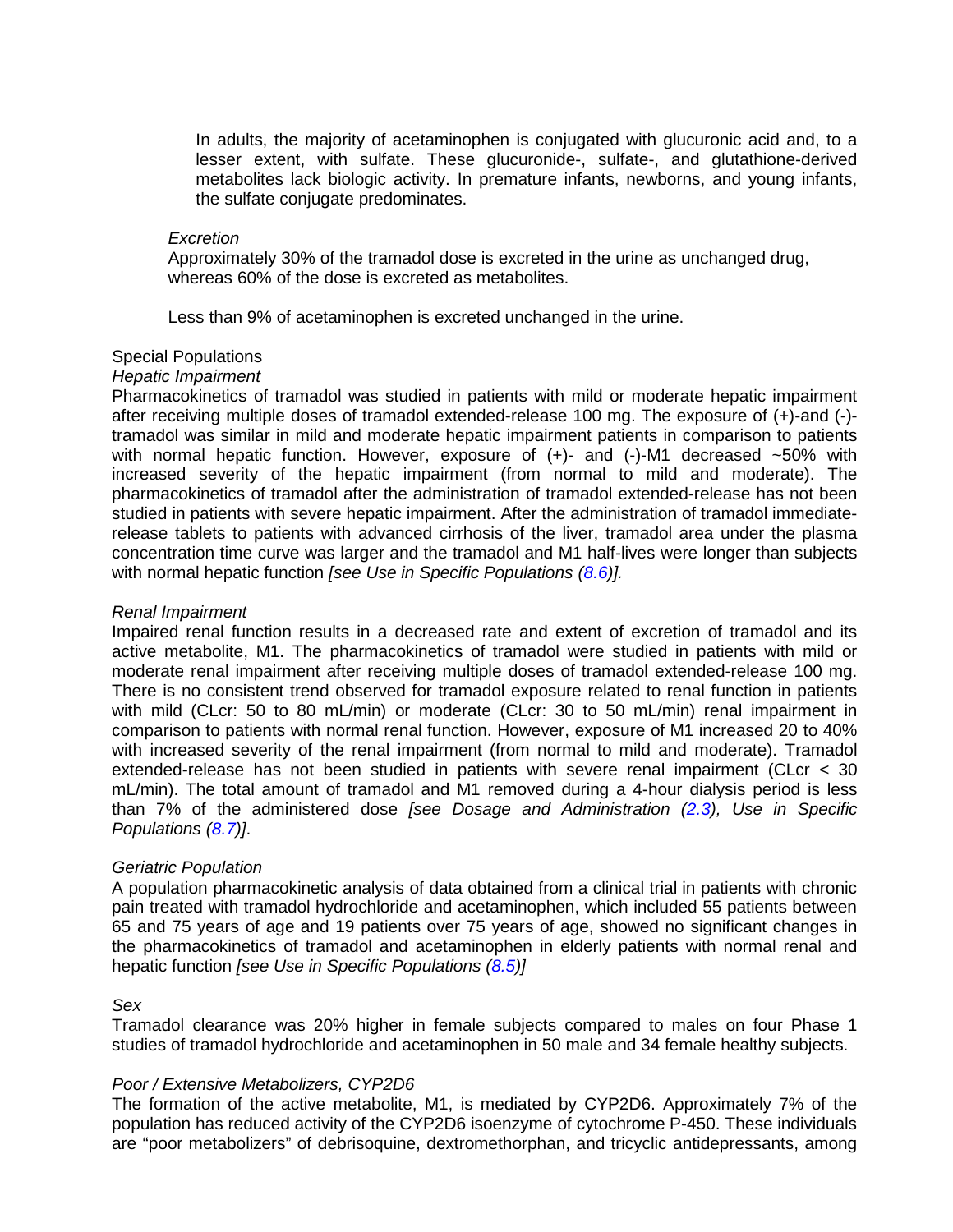other drugs. Based on a population PK analysis of Phase I studies with immediate-release tablets in healthy subjects, concentrations of tramadol were approximately 20% higher in "poor metabolizers" versus "extensive metabolizers," while M1 concentrations were 40% lower.

#### Drug Interaction Studies

#### *CYP2D6 Inhibitors*

*In vitro* drug interaction studies in human liver microsomes indicate that inhibitors of CYP2D6 (fluoxetine, norfluoxetine, amitriptyline, and quinidine) inhibit the metabolism of tramadol to various degrees, suggesting that concomitant administration of these compounds could result in increases in tramadol concentrations and decreased concentrations of M1. The full pharmacological impact of these alterations in terms of either efficacy or safety is unknown.

#### *Quinidine*

Tramadol is metabolized to M1 by CYP2D6. A study was conducted to examine the effect of quinidine, a selective inhibitor of CYP2D6, on the pharmacokinetics of tramadol by administering 200 mg quinidine two hours before the administration of 100 mg tramadol extended release tablet. The results demonstrated that the exposure of tramadol increased 50 to 60% and the exposure of M1 decreased 50 to 60%. *In vitro* drug interaction studies in human liver microsomes indicate that tramadol has no effect on quinidine metabolism *[see Warnings and Precautions (5.5) and Drug Interactions [\(7\)](#page-15-0)]*.

#### *Cimetidine*

Concomitant administration of tramadol and cimetidine does not result in clinically significant changes in tramadol pharmacokinetics. Therefore, no alteration of the tramadol hydrochloride and acetaminophen dosage regimen is recommended.

#### *CYP3A4 Inhibitors and Inducers*

Tramadol is metabolized by CYP3A4. Administration of CYP3A4 inhibitors, such as ketoconazole and erythromycin, or CYP3A4 inducers, such as rifampin and St. John's Wort, with tramadol may affect the metabolism of tramadol leading to altered tramadol exposure *[see Warnings and Precautions (5.2 and 5.5) and Drug Interactions [\(7\)](#page-15-0)]*.

#### *Carbamazepine*

Carbamazepine, a CYP3A4 inducer, increases tramadol metabolism. Patients taking carbamazepine may have a significantly reduced analgesic effect of tramadol. Concomitant administration of tramadol and carbamazepine is not recommended.

## *Potential for Tramadol to Affect Other Drugs*

*In vitro* studies indicate that tramadol is unlikely to inhibit the CYP3A4-mediated metabolism of other drugs when tramadol is administered concomitantly at therapeutic doses. Tramadol does not appear to induce its own metabolism in humans, since observed maximal plasma concentrations after multiple oral doses are higher than expected based on single dose data.

## <span id="page-31-0"></span>**13 NONCLINICAL TOXICOLOGY**

#### <span id="page-31-1"></span>**13.1 Carcinogenesis, Mutagenesis, Impairment of Fertility**

There are no animal or laboratory studies on the combination product (tramadol and acetaminophen) to evaluate carcinogenesis, mutagenesis, or impairment of fertility. Data on the individual components are described below.

## **Carcinogenesis**

A slight but statistically significant increase in two common murine tumors, pulmonary and hepatic, was observed in an NMRI mouse carcinogenicity study, particularly in aged mice. Mice were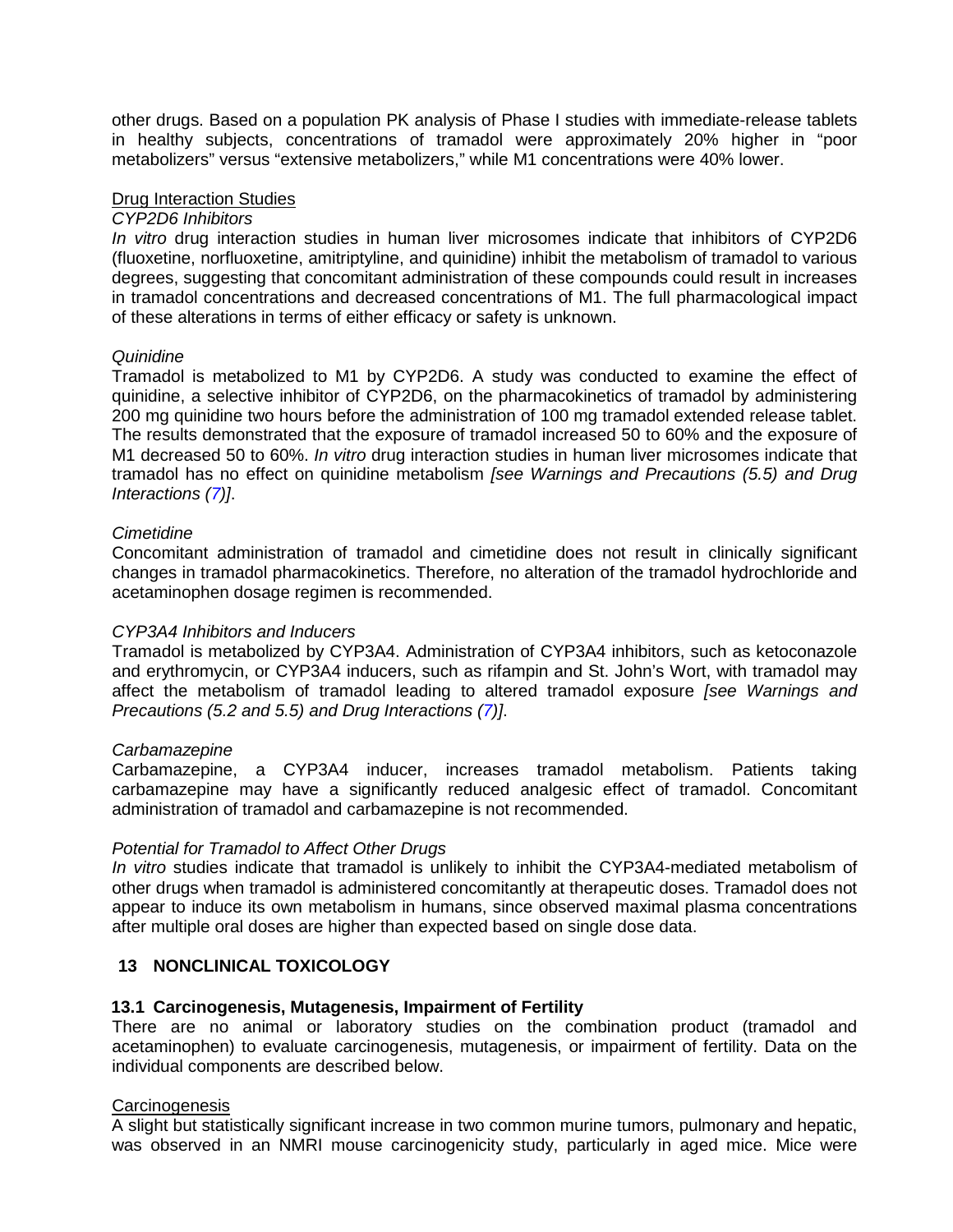dosed orally up to 30 mg/kg in the drinking water (0.5 times the maximum recommended daily human dosage or MRHD) for approximately two years, although the study was not done with the Maximum Tolerated Dose. This finding is not believed to suggest risk in humans. No evidence of carcinogenicity was noted in a rat 2-year carcinogenicity study testing oral doses of up to 30 mg/kg in the drinking water (1 times the MRHD).

Long-term studies in mice and rats have been completed by the National Toxicology Program to evaluate the carcinogenic potential of acetaminophen. In 2-year feeding studies, F344/N rats and B6C3F1 mice were fed a diet containing acetaminophen up to 6000 ppm. Female rats demonstrated equivocal evidence of carcinogenic activity based on increased incidences of mononuclear cell leukemia at 1.2 times the maximum human daily dose (MHDD) of 2.6 grams/day, based on a body surface area comparison. In contrast, there was no evidence of carcinogenic activity in male rats (1.1 times) or mice (1.9 to 2.2 times the MHDD, based on a body surface area comparison).

#### **Mutagenesis**

Tramadol was mutagenic in the presence of metabolic activation in the mouse lymphoma assay. Tramadol was not mutagenic in the *in vitro* bacterial reverse mutation assay using *Salmonella* and *E. coli* (Ames), the mouse lymphoma assay in the absence of metabolic activation, the *in vitro*  chromosomal aberration assay, or the *in vivo* micronucleus assay in bone marrow.

Acetaminophen was not mutagenic in the bacterial reverse mutation assay (Ames test). In contrast, acetaminophen tested positive for induction of sister chromatid exchanges and chromosomal aberrations in *in vitro* assays using Chinese hamster ovary cells. In the published literature, acetaminophen has been reported to be clastogenic when administered a dose of 1500 mg/kg/day to the rat model (3.6-times the MHDD, based on a body surface area comparison). In contrast, no clastogenicity was noted at a dose of 750 mg/kg/day (2.8-times the MHDD, based on a body surface area comparison), suggesting a threshold effect.

#### Impairment of Fertility

No effects on fertility were observed for tramadol at oral dose levels up to 50 mg/kg in male rats and 75 mg/kg in female rats. These dosages are 1.6 and 2.4 times the MRHD *[see Use in Specific Populations [\(8.3\)](#page-20-1)]*.

In studies of acetaminophen conducted by the National Toxicology Program, fertility assessments have been completed in Swiss mice via a continuous breeding study. There were no effects on fertility parameters in mice consuming up to 1.7 times the MHDD of acetaminophen, based on a body surface area comparison. Although there was no effect on sperm motility or sperm density in the epididymis, there was a significant increase in the percentage of abnormal sperm in mice consuming 1.7 times the MHDD (based on a body surface area comparison) and there was a reduction in the number of mating pairs producing a fifth litter at this dose, suggesting the potential for cumulative toxicity with chronic administration of acetaminophen near the upper limit of daily dosing.

Published studies in rodents report that oral acetaminophen treatment of male animals at doses that are 1.2 times the MHDD and greater (based on a body surface area comparison) result in decreased testicular weights, reduced spermatogenesis, reduced fertility, and reduced implantation sites in females given the same doses. These effects appear to increase with the duration of treatment. The clinical significance of these findings is not known.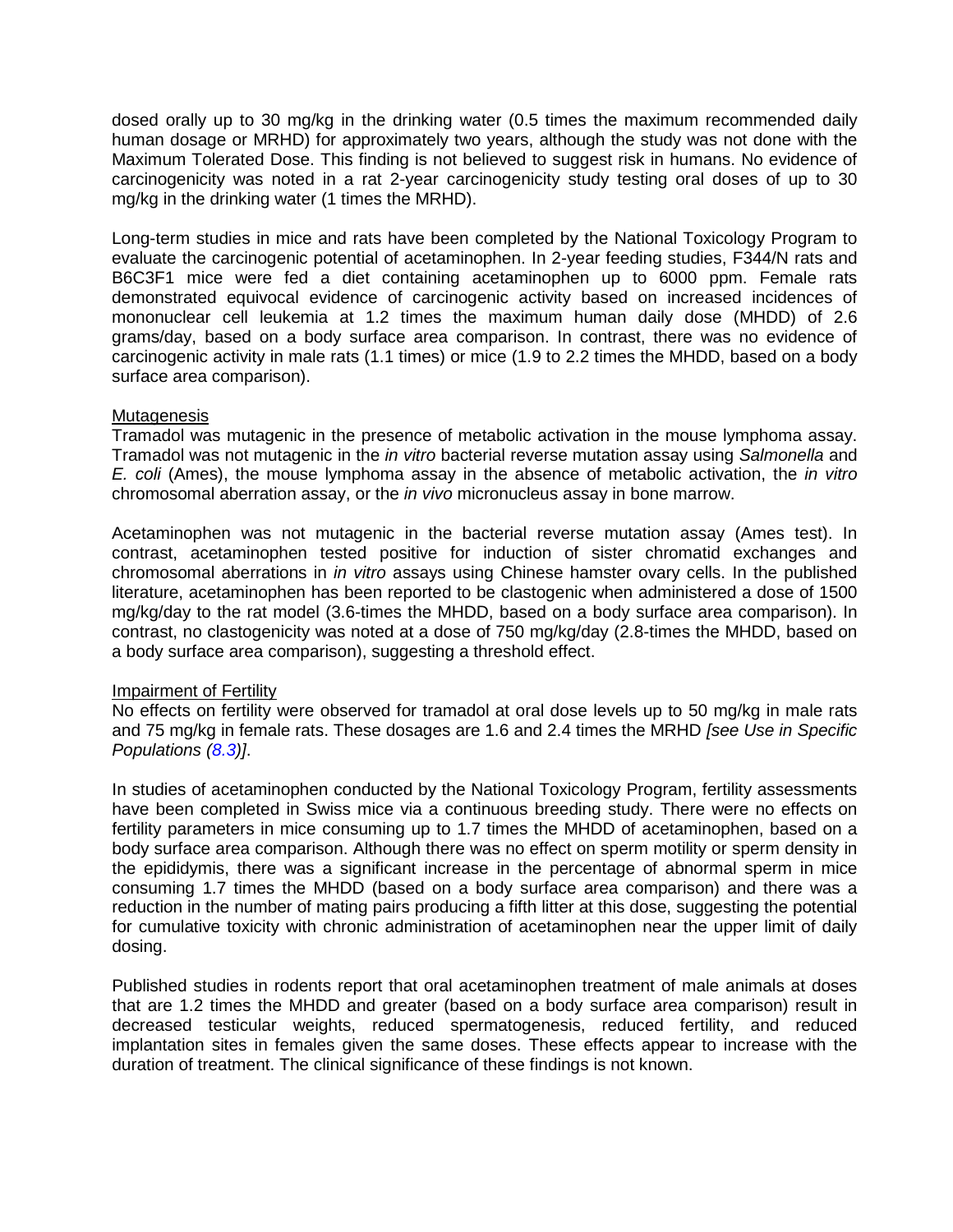## <span id="page-33-0"></span>**14 CLINICAL STUDIES**

#### <span id="page-33-1"></span>**14.1 Single-Dose Studies for Treatment of Acute Pain**

In single-dose studies in acute pain, two tablets of tramadol hydrochloride and acetaminophen administered to patients with pain following oral surgical procedures provided greater relief than placebo or either of the individual components given at the same dose. The onset of pain relief after tramadol hydrochloride and acetaminophen was faster than tramadol alone. Onset of analgesia occurred in less than one hour. The duration of pain relief after tramadol hydrochloride and acetaminophen was longer than acetaminophen alone. Analgesia was generally comparable to that of the comparator, ibuprofen.

## <span id="page-33-2"></span>**16 HOW SUPPLIED/STORAGE AND HANDLING**

Tramadol hydrochloride and acetaminophen tablets, USP 37.5 mg/325 mg are yellow, capsuleshaped, film-coated tablets, engraved "37.5-325" on one side, "APO" on the other side. They are supplied as follows:

Bottles of 30 (NDC 60505-2644-3) Bottles of 90 (NDC 60505-2644-9) Bottles of 100 (NDC 60505-2644-1) Bottles of 500 (NDC 60505-2644-5) Bottles of 1,000 (NDC 60505-2644-8)

Store at 20°C to 25°C (68°F to 77°F); excursions permitted from 15°C to 30°C (59°F to 86°F) [see USP Controlled Room Temperature]. Dispense in a tight, light-resistant container [see USP].

## <span id="page-33-3"></span>**17 PATIENT COUNSELING INFORMATION**

Advise the patient to read the FDA-approved patient labeling (Medication Guide).

#### Addiction, Abuse, and Misuse

Inform patients that the use of tramadol hydrochloride and acetaminophen, even when taken as recommended, can result in addiction, abuse, and misuse, which can lead to overdose and death *[see Warnings and Precautions [\(5.1\)](#page-5-0)]*. Instruct patients not to share tramadol hydrochloride and acetaminophen with others and to take steps to protect tramadol hydrochloride and acetaminophen from theft or misuse.

## Life-Threatening Respiratory Depression

Inform patients of the risk of life-threatening respiratory depression, including information that the risk is greatest when starting tramadol hydrochloride and acetaminophen or when the dosage is increased, and that it can occur even at recommended dosages *[see Warnings and Precautions [\(5.2\)](#page-5-1)]*. Advise patients how to recognize respiratory depression and to seek medical attention if breathing difficulties develop.

#### Accidental Ingestion

Inform patients that accidental ingestion, especially by children, may result in respiratory depression or death *[see Warnings and Precautions [\(5.2\)](#page-5-1)]*. Instruct patients to take steps to store tramadol hydrochloride and acetaminophen securely and to dispose of unused tramadol hydrochloride and acetaminophen in accordance with the local state guidelines and/or regulations.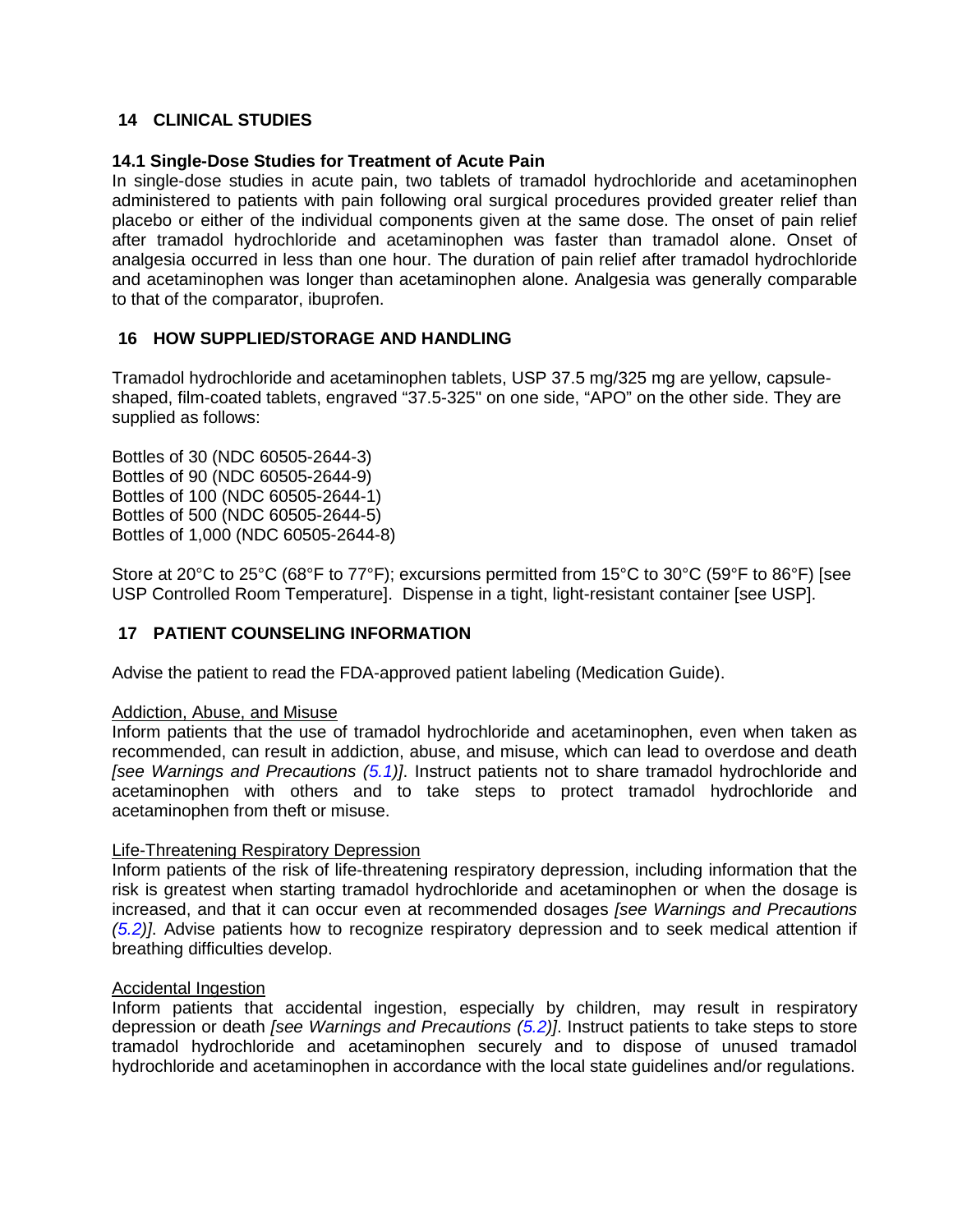#### Ultra-Rapid Metabolism of Tramadol and Other Risk Factors for Life-threatening Respiratory Depression in Children

Advise caregivers that tramadol hydrochloride and acetaminophen is contraindicated in children younger than 12 years of age and in children younger than 18 years of age following tonsillectomy and/or adenoidectomy. Advise caregivers of children 12 to 18 years of age receiving tramadol hydrochloride and acetaminophen to monitor for signs of respiratory depression [see *Warnings and Precautions (5.3)]*.

## Interactions with Benzodiazepines or Other CNS Depressants

Inform patients and caregivers that potentially fatal additive effects may occur if tramadol hydrochloride and acetaminophen is used with benzodiazepines or other CNS depressants, including alcohol, and not to use these concomitantly unless supervised by a healthcare provider *[see Warnings and Precautions [\(5.7\)](#page-8-0), Drug Interactions [\(7\)](#page-15-0)]*.

#### Serotonin Syndrome

Inform patients that tramadol could cause a rare but potentially life-threatening condition, particularly during concomitant use with serotonergic drugs. Warn patients of the symptoms and signs of serotonin syndrome and to seek medical attention right away if symptoms develop. Instruct patients to inform their healthcare provider if they are taking, or plan to take serotonergic medications *[see Warnings and Precautions [\(5.8\)](#page-9-0)]*.

## MAOI Interaction

Inform patients not to take tramadol hydrochloride and acetaminophen while using any drugs that inhibit monoamine oxidase. Patients should not start MAOIs while taking tramadol hydrochloride and acetaminophen *[see Drug Interactions [\(7\)](#page-15-0)]*.

#### **Seizures**

Inform patients that tramadol hydrochloride and acetaminophen may cause seizures with concomitant use of serotonergic agents (including SSRIs, SNRIs, and triptans) or drugs that significantly reduce the metabolic clearance of tramadol *[see Warnings and Precautions (5.9)]*.

#### **Adrenal Insufficiency**

Inform patients that opioids could cause adrenal insufficiency, a potentially life-threatening condition. Adrenal insufficiency may present with non-specific symptoms and signs such as nausea, vomiting, anorexia, fatigue, weakness, dizziness, and low blood pressure. Advise patients to seek medical attention if they experience a constellation of these symptoms *[see Warnings and Precautions [\(5.11\)](#page-10-0)]*.

#### Important Administration Instructions

Instruct patients how to properly take tramadol hydrochloride and acetaminophen tablets *[see Dosage and Administration [\(2\)](#page-3-1)]*.

- Do not adjust the dose of tramadol hydrochloride and acetaminophen without consulting with a physician or other healthcare provider.
- Do not take more than 4,000 milligrams of acetaminophen per day and to call their healthcare provider if they took more than the recommended dose.

#### Hypotension

Inform patients that tramadol hydrochloride and acetaminophen may cause orthostatic hypotension and syncope. Instruct patients how to recognize symptoms of low blood pressure and how to reduce the risk of serious consequences should hypotension occur (e.g., sit or lie down, carefully rise from a sitting or lying position) *[see Warnings and Precautions [\(5.13\)](#page-10-2)]*.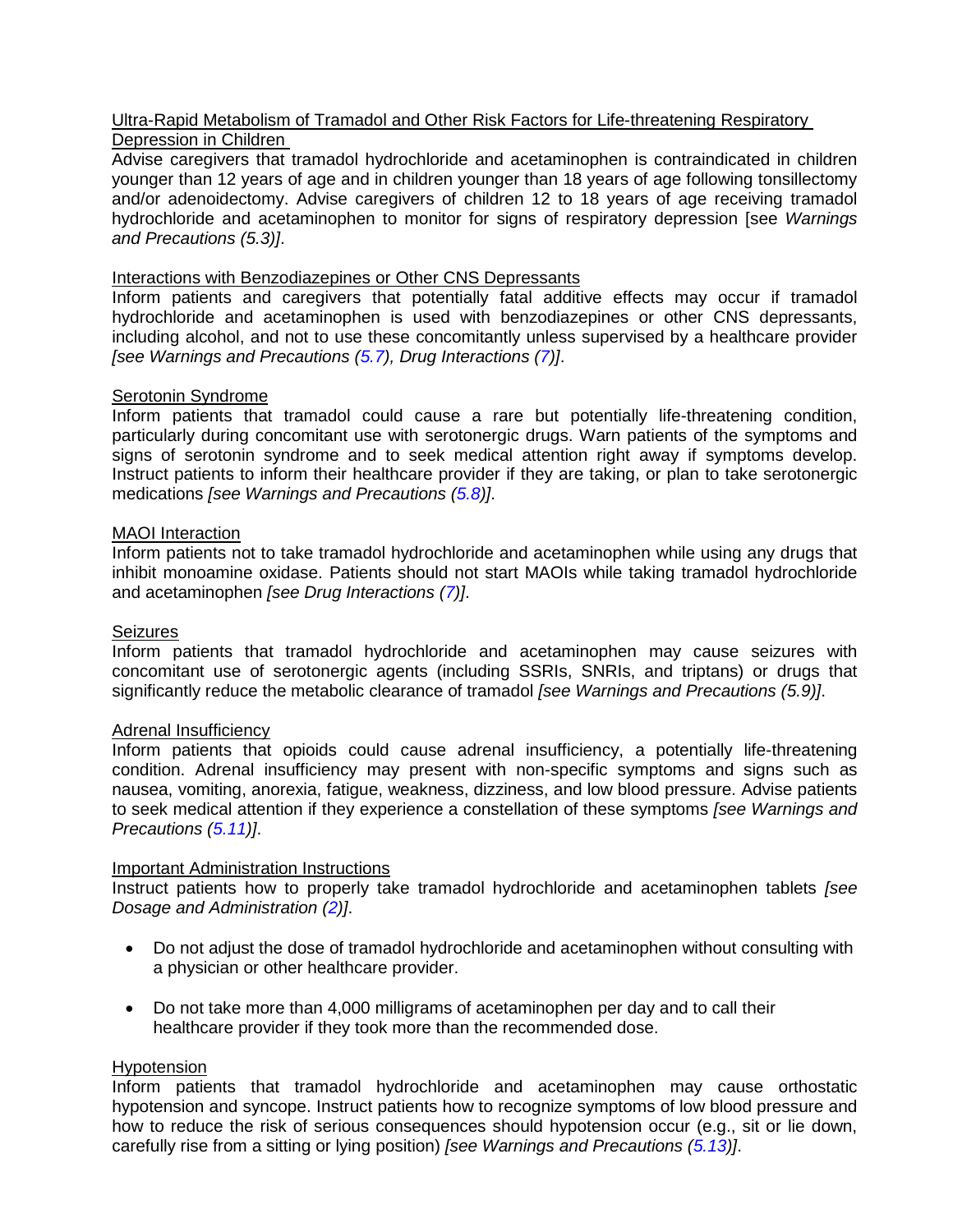#### Anaphylaxis

Inform patients that anaphylaxis have been reported with ingredients contained in tramadol hydrochloride and acetaminophen. Advise patients how to recognize such a reaction and when to seek medical attention *[see Contraindications [\(4\)](#page-4-0), Warnings and Precautions [\(5.17\)](#page-11-3), Adverse Reactions [\(6\)](#page-12-0)]*.

#### **Pregnancy**

#### *Neonatal Opioid Withdrawal Syndrome*

Inform female patients of reproductive potential that tramadol hydrochloride and acetaminophen should not be used for more than 5 days and that prolonged use of opioids such as tramadol hydrochloride and acetaminophen, during pregnancy can result in neonatal opioid withdrawal syndrome, which may be life-threatening if not recognized and treated *[see Warnings and Precautions [\(5.3\)](#page-6-0) and Use in Specific Populations [\(8.1\)](#page-18-0)]*.

#### *Embryo-Fetal Toxicity*

Inform female patients of reproductive potential that tramadol hydrochloride and acetaminophen can cause fetal harm and to inform the healthcare provider of a known or suspected pregnancy *[see Use in Specific Populations [\(8.1\)](#page-18-0)]*.

#### **Lactation**

Advise women that breastfeeding is not recommended during treatment with tramadol hydrochloride and acetaminophen *[see Use in Specific Populations [\(8.2\)](#page-20-0)]*.

#### Infertility

Inform patients that chronic use of opioids may cause reduced fertility. It is not known whether these effects on fertility are reversible *[Use in Specific Populations [\(8.3\)](#page-20-1)].*

#### Driving or Operating Heavy Machinery

Inform patients that tramadol hydrochloride and acetaminophen may impair the ability to perform potentially hazardous activities such as driving a car or operating heavy machinery. Advise patients not to perform such tasks until they know how they will react to the medication *[see Warnings and Precautions [\(5.20\)](#page-12-1)]*.

#### **Constipation**

Advise patients of the potential for severe constipation, including management instructions and when to seek medical attention *[see Adverse Reactions [\(6\)](#page-12-0)]*.

## Disposal of Unused Tramadol Hydrochloride and Acetaminophen

Advise patients to throw the unused tramadol hydrochloride and acetaminophen in the household trash following these steps. 1) Remove the drugs from their original containers and mix with an undesirable substance, such as used coffee grounds or kitty litter (this makes the drug less appealing to children and pets, and unrecognizable to people who may intentionally go through the trash seeking drugs). 2) Place the mixture in a sealable bag, empty can, or other container to prevent the drug from leaking or breaking out of a garbage bag.

#### Maximum Daily Acetaminophen Use

Advise patients not to take more than 4,000 milligrams of acetaminophen per day and call their doctor if they have taken more than the recommended dose *[see Warnings and Precautions [\(5.6,](#page-8-1) [5.18\)](#page-11-0)].*

Use with Other Acetaminophen-Containing Products

Advise patients not to take tramadol hydrochloride and acetaminophen in combination with other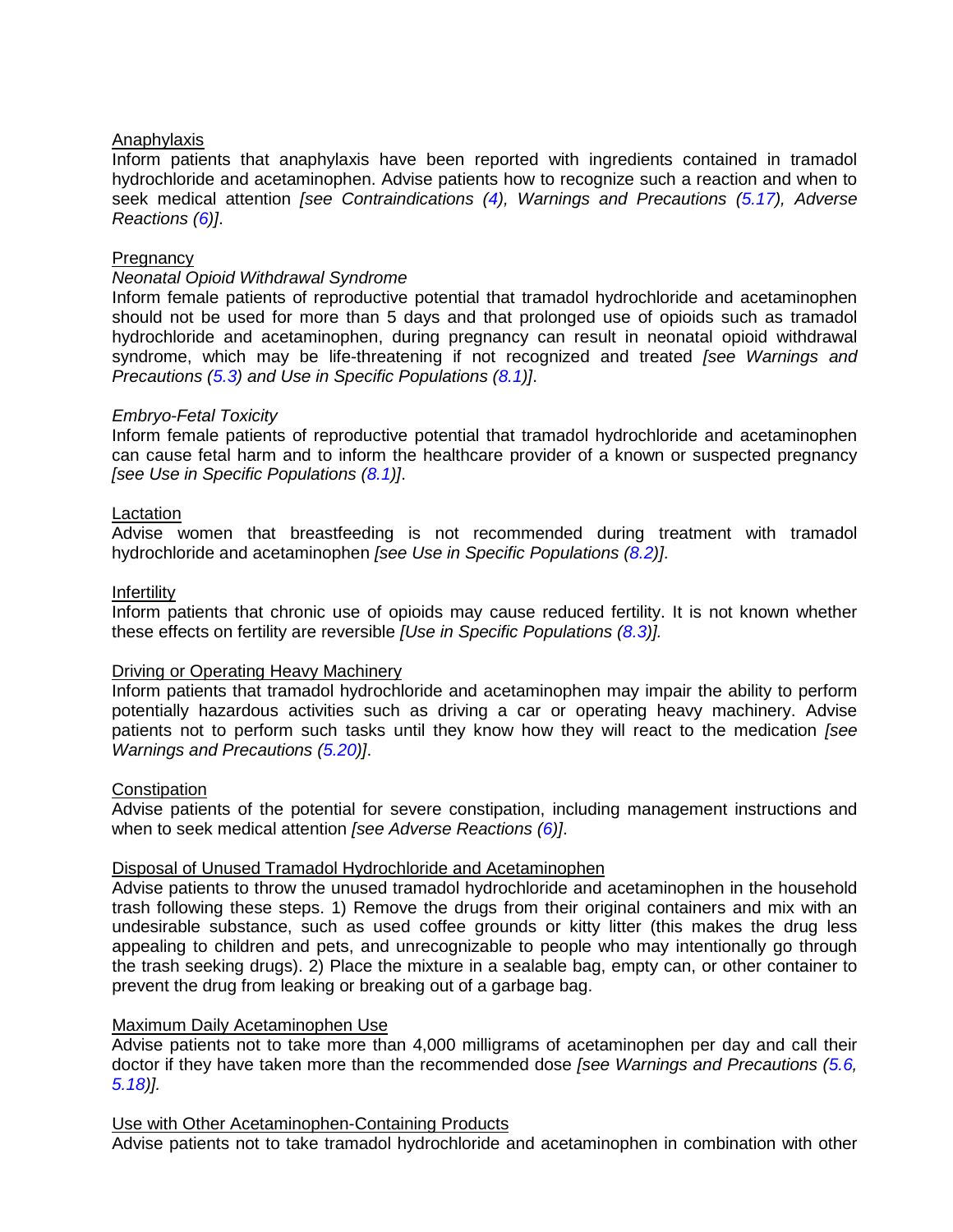tramadol or acetaminophen-containing products, including over-the-counter preparations *[see Warnings and Precautions [\(5.6,](#page-8-1) [5.18\)](#page-11-0)].*

## **APOTEX INC. TRAMADOL HYDROCHLORIDE AND ACETAMINOPHEN TABLETS, USP 37.5 mg/325 mg**

| <b>Manufactured by</b> | <b>Manufactured for</b> |  |  |  |
|------------------------|-------------------------|--|--|--|
| Apotex Inc.            | Apotex Corp.            |  |  |  |
| Toronto, Ontario       | Weston, Florida         |  |  |  |

Canada, M9L 1T9 USA 33326

Revised: November 2017 Revision: 9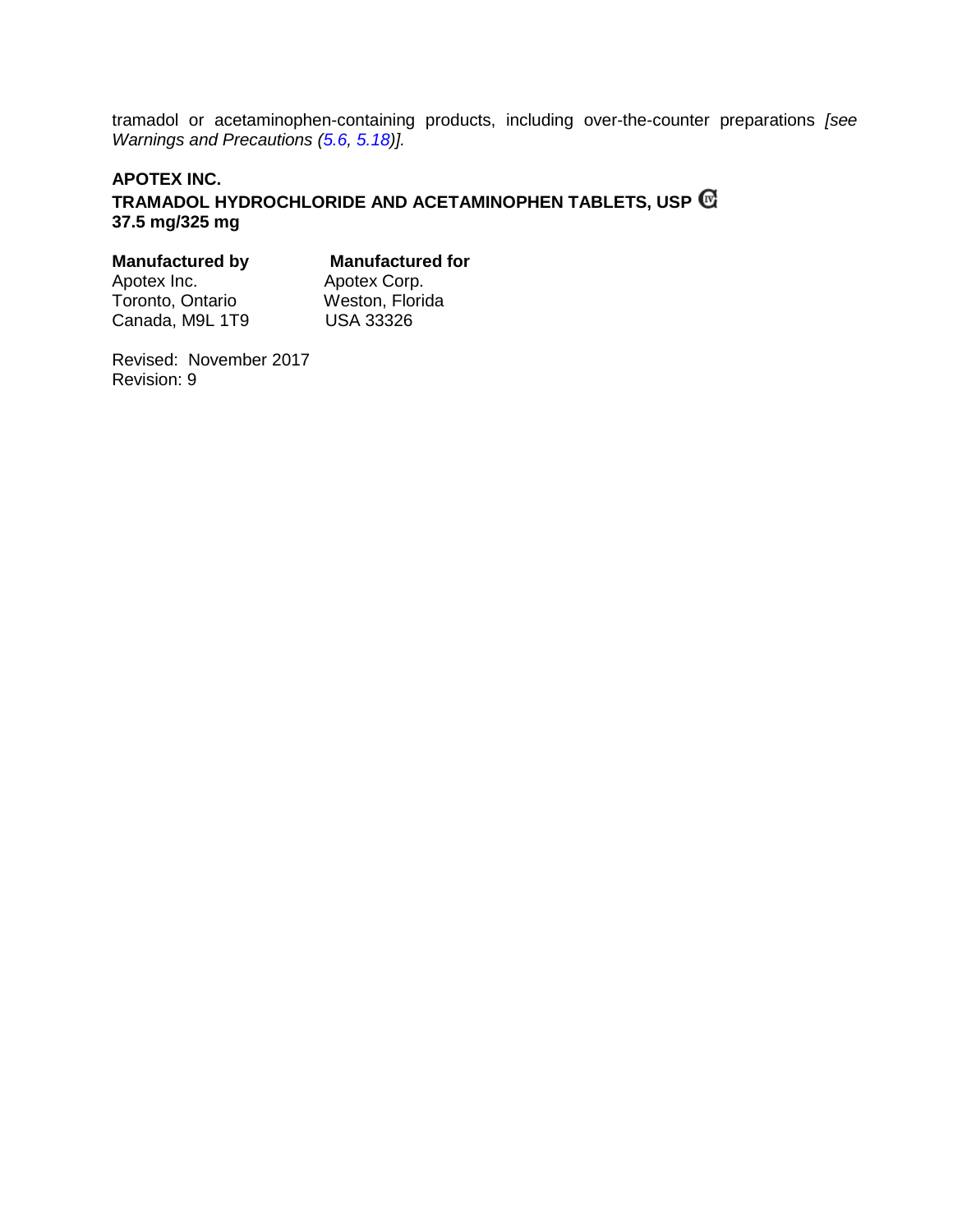## **Medication Guide Tramadol Hydrochloride/Acetaminophen**

(tram' a dol hye'' droe klor' ide/ a seet'' a min' oh fen) **Tablets, CIV**

## **Tramadol Hydrochloride and Acetaminophen Tablets are:**

- A strong prescription pain medicine that contains an opioid (narcotic) that is used for the short-term (five days or less) management of acute pain, when other pain treatments such as non-opioid pain medicines do not treat your pain well enough or you cannot tolerate them.
- An opioid pain medicine that can put you at risk for overdose and death. Even if you take your dose correctly as prescribed you are at risk for opioid addiction, abuse, and misuse that can lead to death.

## **Important information about tramadol hydrochloride and acetaminophen tablets:**

- **Get emergency help right away if you take too much tramadol hydrochloride and acetaminophen (overdose)**. When you first start taking tramadol hydrochloride and acetaminophen, when your dose is changed, or if you take too much (overdose), serious or life-threatening breathing problems that can lead to death may occur.
- Tramadol hydrochloride and acetaminophen can cause severe drowsiness, breathing problems (respiratory depression), coma and death when taken with benzodiazepines or other medicines that depress consciousness.
- Never give anyone else your tramadol hydrochloride and acetaminophen. They could die from taking it. Store tramadol hydrochloride and acetaminophen away from children and in a safe place to prevent stealing or abuse. Selling or giving away tramadol hydrochloride and acetaminophen is against the law.
- Get emergency help right away if you take more than 4,000 mg of acetaminophen in 1 day. Taking tramadol hydrochloride and acetaminophen with other products that contain acetaminophen can lead to serious liver problems and death.

## **Important Information Guiding Use in Pediatric Patients:**

- Do not give tramadol hydrochloride and acetaminophen tablets to a child younger than 12 years of age.
- Do not give tramadol hydrochloride and acetaminophen tablets to a child younger than 18 years of age after surgery to remove the tonsils and/or adenoids.
- Avoid giving tramadol hydrochloride and acetaminophen tablets to children between 12 to 18 years of age who have risk factors for breathing problems such as obstructive sleep apnea, obesity, or underlying lung problems**.**

## **Do not take tramadol hydrochloride and acetaminophentablets if you have:**

- Severe asthma, trouble breathing, or other lung problems.
- A bowel blockage or have narrowing of the stomach or intestines.
- An allergy to any of its ingredients (e.g., tramadol hydrochloride or acetaminophen).
- Taken a Monoamine Oxidase Inhibitor, MAOI, (medicine used for depression) within the last 14 days.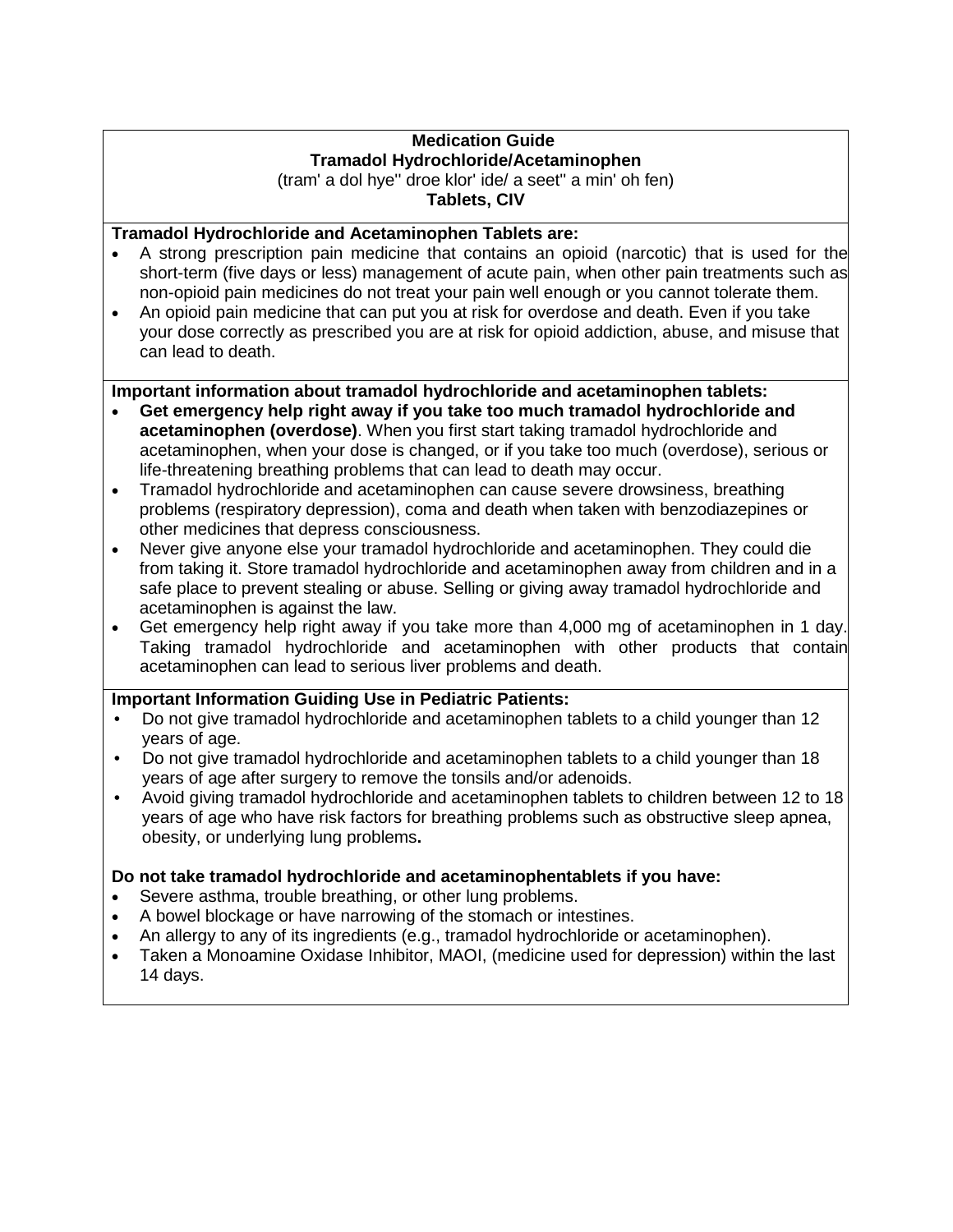## **Before taking tramadol hydrochloride and acetaminophen tablets, tell your healthcare provider if you have a history of:**

- 
- head injury, seizures liver, kidney, thyroid problems
- 
- problems urinating  $\bullet$  pancreas or gallbladder problems
- abuse of street or prescription drugs, alcohol addiction, or mental health problems.

## **Tell your healthcare provider if you are:**

- **pregnant or planning to become pregnant.** Prolonged use of tramadol hydrochloride and acetaminophen during pregnancy can cause withdrawal symptoms in your newborn baby that could be life-threatening if not recognized and treated.
- **breastfeeding.** Not recommended; it may harm your baby.
- taking prescription or over-the-counter medicines, vitamins, or herbal supplements. Taking tramadol hydrochloride and acetaminophen with certain other medicines can cause serious side effects that could lead to death.

## **When taking tramadol hydrochloride and acetaminophen tablets:**

- Do not change your dose. Take tramadol hydrochloride and acetaminophen exactly as prescribed by your healthcare provider. Use the lowest dose possible for the shortest time needed.
- Take your prescribed dose: 2 tablets every 4 to 6 hours as needed for pain relief for a maximum of 5 days. Do not take more than your prescribed dose and do not take more than 8 tablets per day. If you miss a dose, take your next dose at your usual time.
- Call your healthcare provider if the dose you are taking does not control your pain.
- If you have been taking tramadol hydrochloride and acetaminophen regularly, do not stop taking tramadol hydrochloride and acetaminophen without talking to your healthcare provider.
- After you stop taking tramadol hydrochloride and acetaminophentablets, ask your pharmacist how to dispose of any unused tablets.

## **While taking tramadol hydrochloride and acetaminophen tablets DO NOT:**

- Drive or operate heavy machinery, until you know how tramadol hydrochloride and acetaminophen affects you. Tramadol hydrochloride and acetaminophen can make you sleepy, dizzy, or lightheaded.
- Drink alcohol or use prescription or over-the-counter medicines that contain alcohol. Using products containing alcohol during treatment with tramadol hydrochloride and acetaminophen may cause you to overdose and die.

## **The possible side effects of tramadol hydrochloride and acetaminophen tablets:**

• constipation, nausea, sleepiness, vomiting, tiredness, headache, dizziness, abdominal pain. Call your healthcare provider if you have any of these symptoms and they are severe.

## **Get emergency medical help if you have:**

• trouble breathing, shortness of breath, fast heartbeat, chest pain, swelling of your face, tongue, or throat, extreme drowsiness, light-headedness when changing positions, feeling faint, agitation, high body temperature, trouble walking, stiff muscles, or mental changes such as confusion.

These are not all the possible side effects of tramadol hydrochloride and acetaminophen tablets. Call your doctor for medical advice about side effects. You may report side effects to FDA at 1- 800-FDA-1088. **For more information go to dailymed.nlm.nih.gov**

This Medication Guide has been approved by the U.S. Food and Drug Administration.